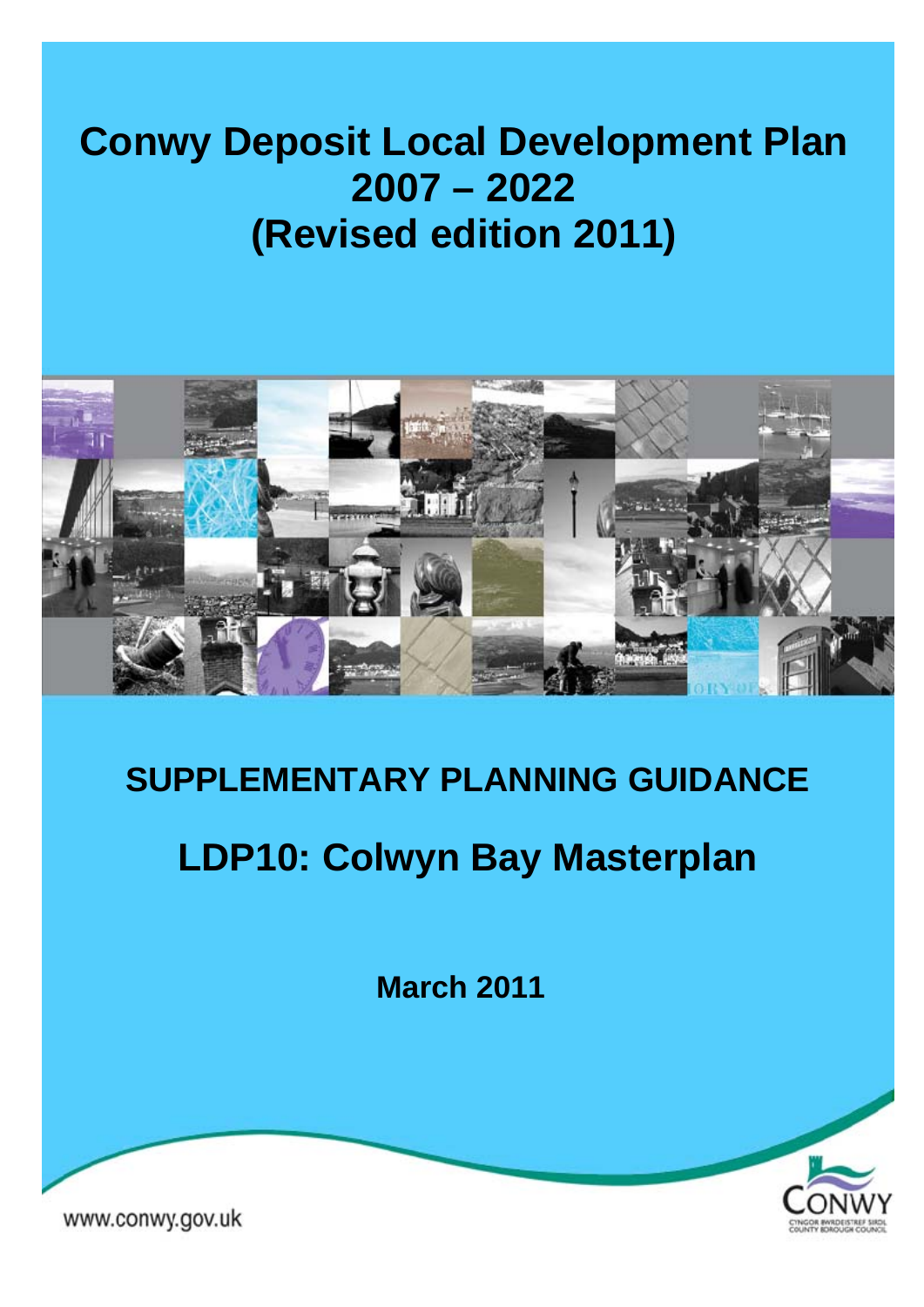This document is available to view and download on the Council's web-site at: [www.conwy.gov.uk/ldp](http://www.conwy.gov.uk/ldp) **.** Copies are also available to view at main libraries and Council offices and can be obtained from the Planning Policy Service, 26 Castle Street, Conwy LL32 8AY or by telephoning (01492) 575447. If you would like to talk to a planning officer working on the Local Development Plan about any aspect of this document please contact the Planning Policy Service on (01492) 575180 / 575181 / 575124.

**If you would like an extract or summary of this document on cassette, in large type, in Braille or any other format, please call the Planning Policy Service on (01492) 575180.**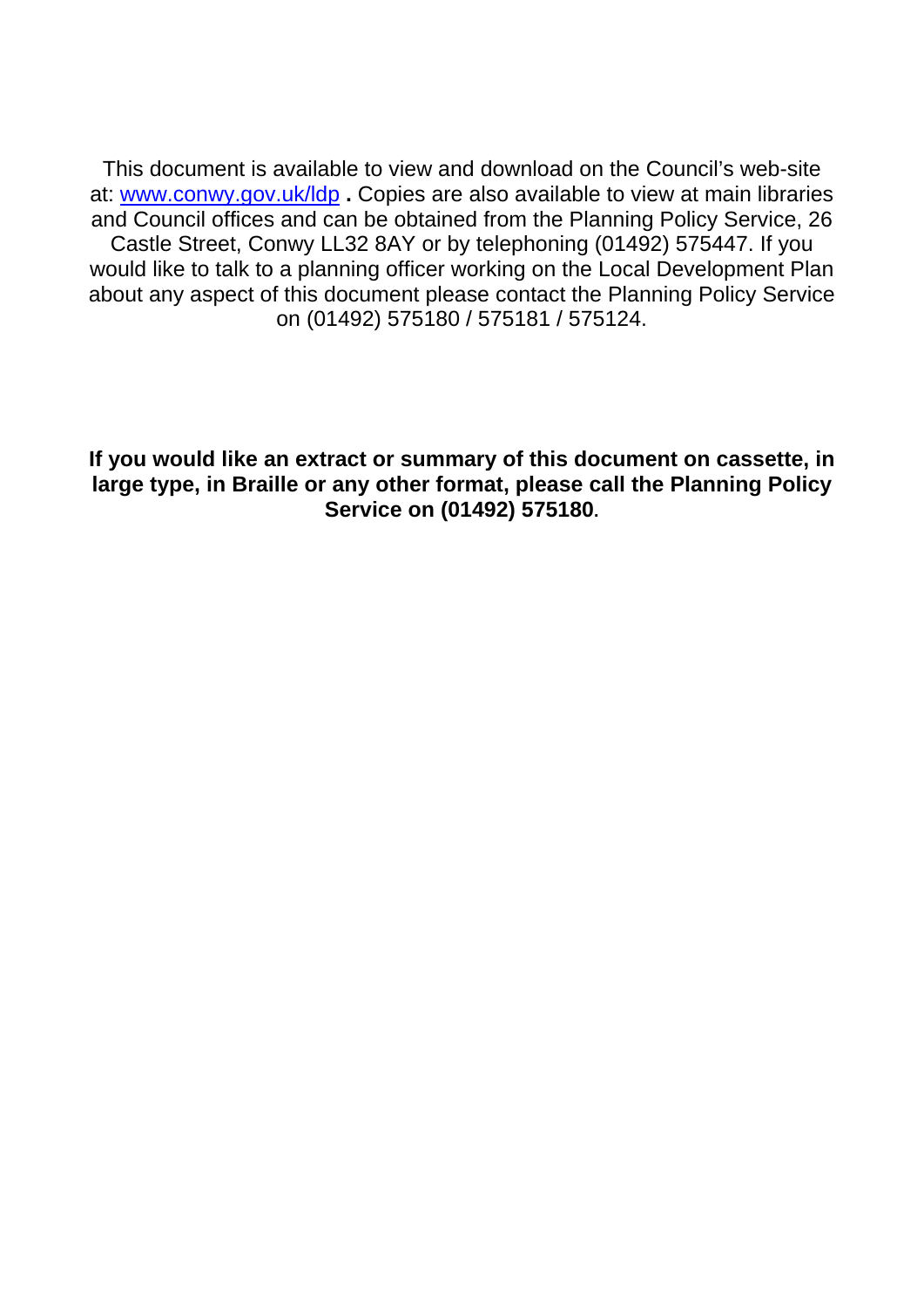# **Colwyn Bay - A Town Wide Strategic Masterplan.**

# **Draft Final Report. September 2010. Contents.**

Foreword & Background.

- Chapter 1. A Vision for Colwyn Bay.
	- A The Brief
	- B Aims and Objectives.
- Chapter 2. Developing the Master Plan.
	- A Consultation and Engagement.
	- **B** Baseline Summary
	- C Movement and Connections.
- Chapter 3. The Master Plan Place Making.
- Chapter 4. The Masterplan Key Components

Area 1. A new town centre.

- Area 2. East Colwyn and the Dingle.
- Area 3 Eirias Park
- Area 4 Colwyn Bay Beach and Promenade Infrastructure and Movement
- Chapter 5. The Master Plan Transformational Projects.
- Chapter 6. Acquisition Strategy.
- Chapter 7. Delivery Arrangements.
- Chapter 8 Delivering a Vision in conclusion.

List of Figures.

Appendices.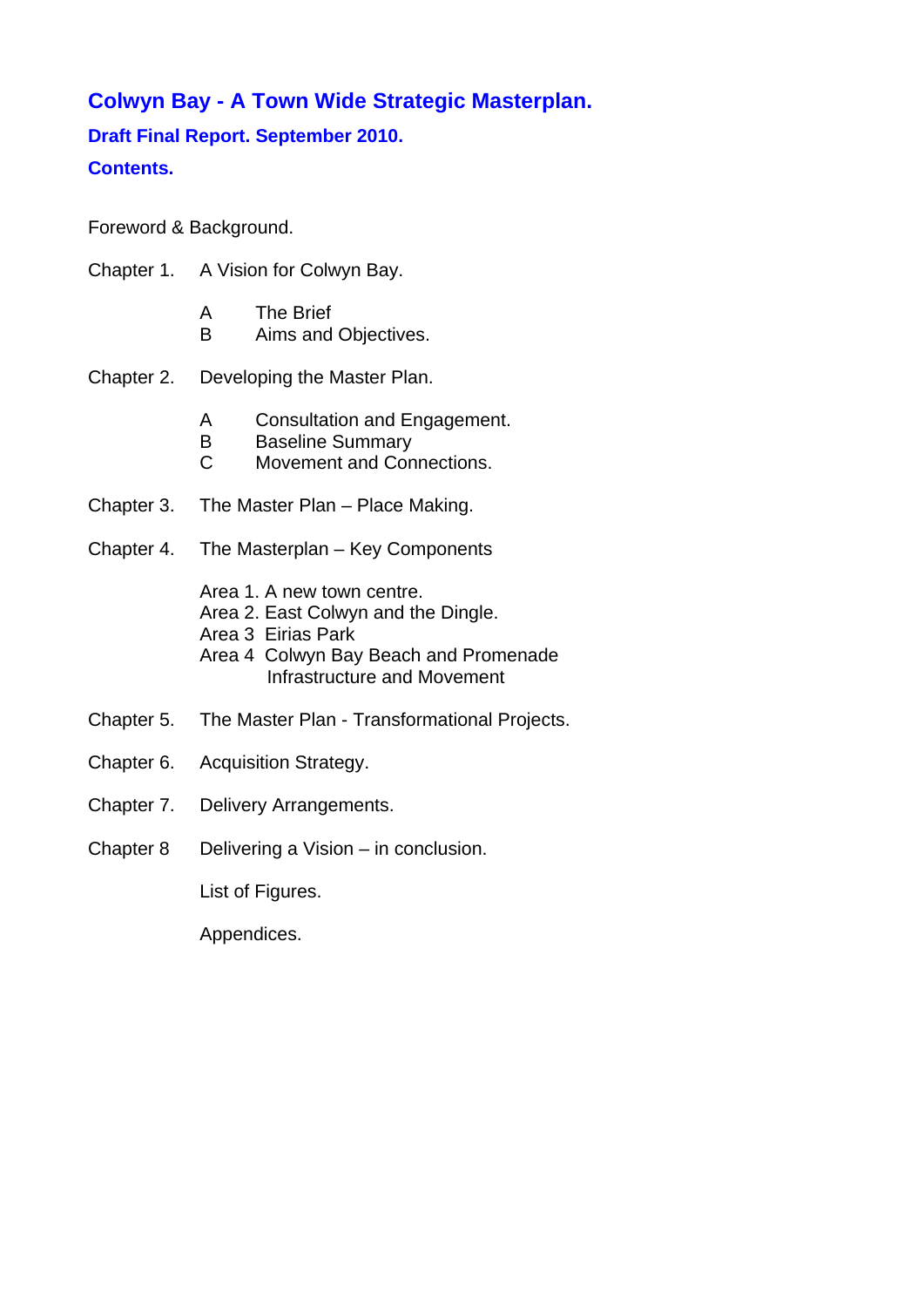# **Foreword & Background.**

**This master plan is the culmination of a consultancy commission led by DPP Shape, working with Arc 4, Keppie Massie and Martin Stockley Associates.** Commissioned by the Welsh Assembly Government and Conwy County Council, the master plan guides and illustrates a new future for the town of Colwyn Bay. It has been developed through the collaborative working of a dedicated steering group, local consultation and stakeholder workshops with a diverse range of officers, agencies, property owners, businesses and residents

The challenge has been to re-invent Colwyn Bay as a  $21<sup>st</sup>$  century town with a renewed focus on its role as a seaside town and an attractive place to live, visit and invest.

Our starting point has been Colwyn Bay's economic fortune which has suffered over many decades. Many of Wales's seaside resorts have faced challenges in responding to changing economic circumstances and consumer tastes. Colwyn Bay has had particular issues associated with the construction of the A55, the physical separation of the beach from the town centre, and the consequent lack of vitality of the town centre, resulting in an under-utilisation of many of the town's key tourist features and distinctive features including the beach, retail core, promenade, park and pier. Colwyn Bay has failed to establish a distinctive economic role in the hierarchy of North Wales towns and its housing, retailing and investment issues spring from this. Recognition of this led to the Bay Life Initiative and the focussing of regeneration funds within the North Wales Strategic Regeneration Area.

Colwyn Bay now has a unique opportunity to capture the investment associated with a number of truly exciting projects such as the new town beach, the coastal defence investments, investment in a Rugby Academy and events facility and a focus on the housing renewal issues in the town. These present many of the ingredients for a new Colwyn Bay. The master plan brings all of the ideas and initiatives into one integrated strategy for change.

There are a variety of projects and ideas in the master plan. Some are radical and long term such as the remodelling of the Bay View Shopping centre and the A55 bridge link while others can be easily implemented as early win catalyst projects such as the new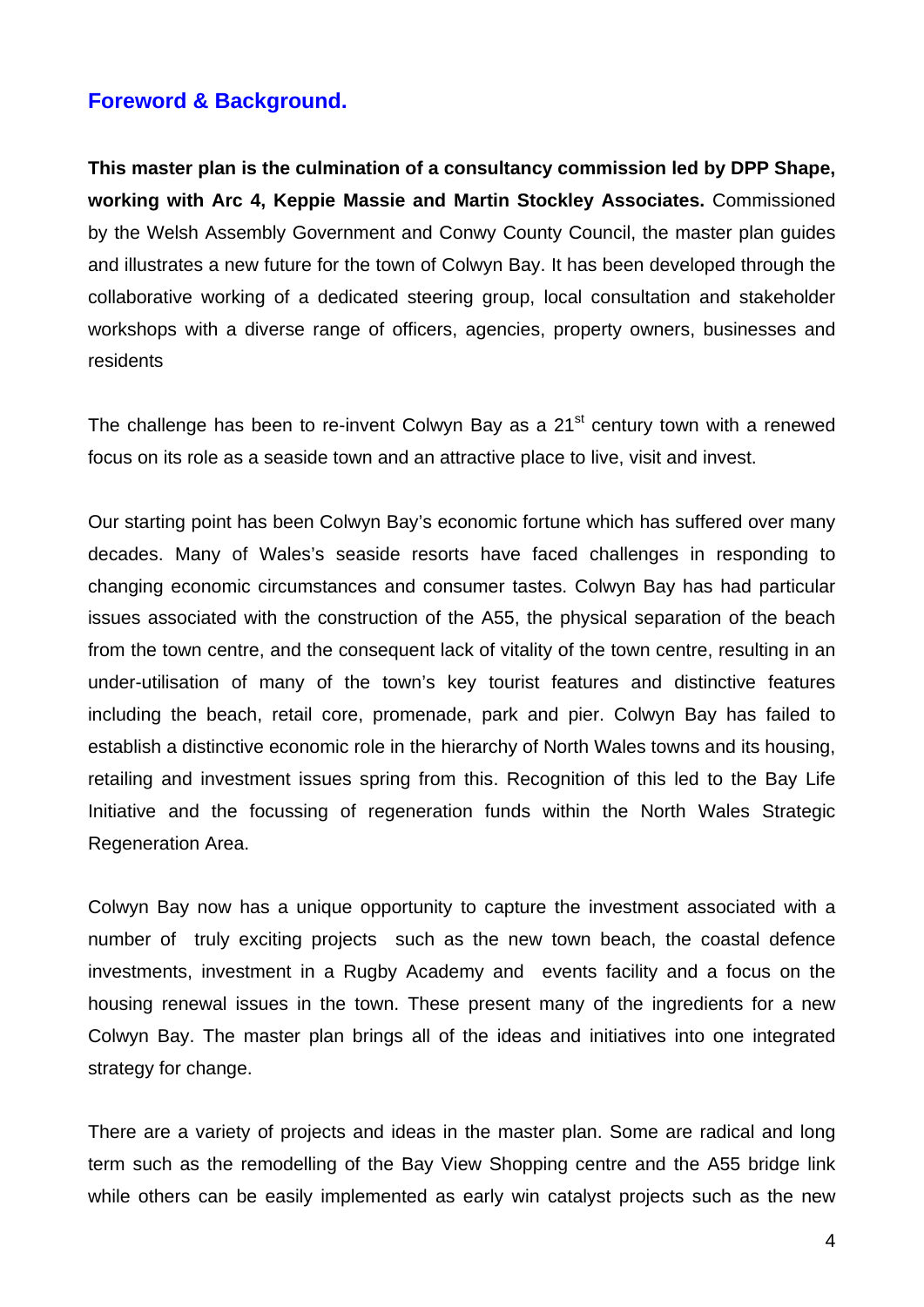town square as they require limited acquisition and preparatory works. All projects whatever their scale, will have the impact needed to help transform and reposition Colwyn Bay as a desirable place to invest, visit, work and live. The key has been to make sure that all the projects interconnect and integrate with each other and the wider economic and cultural ambitions of the town. The proposals are presented within a coherent spatial framework.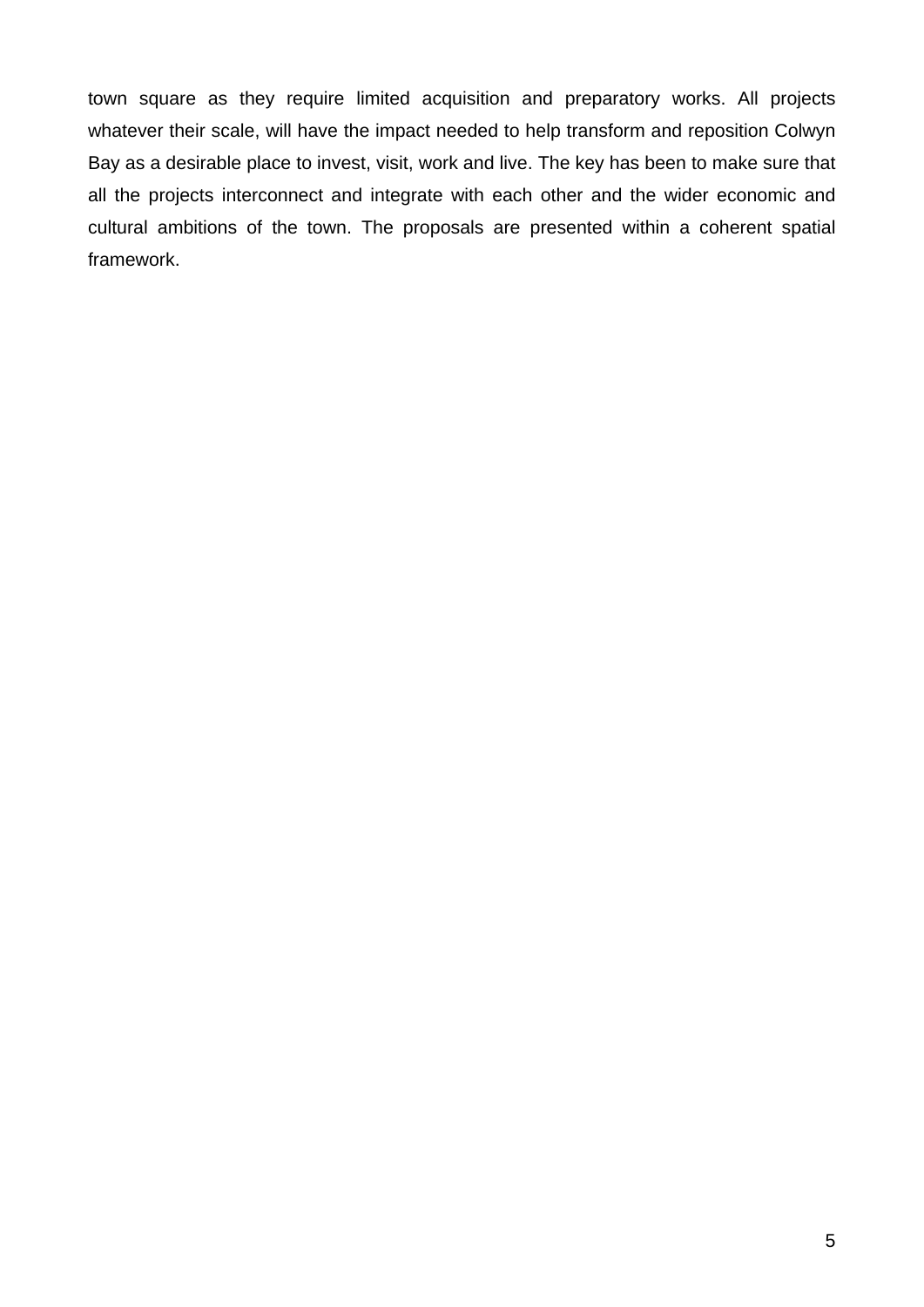# **Chapter 1. A Vision for Colwyn Bay.**

## **The Brief.**

- 1.1 DPP Shape's brief has been to develop a phased master plan for the town of Colwyn Bay, underpinned by a strong delivery strategy. The master plan has been developed with an understanding of the wider strategic setting of the North Wales Coast and its economic drivers. Colwyn Bay's locational relationship with Conwy, Llandudno and competing employment and residential markets have all informed the plan. This masterplan focuses on specific proposals within the town and how to make the most of planned investment. With this in mind, the approach here is site and project focused ensuring that proposed initiatives lock into both a strategic land acquisition framework and existing, deliverable priorities.
- 1.2 In summary the brief required the master plan to:
	- Link in with the aspirations and objectives of the Bay Life Initiative
	- Identify prospects for commercial and retail development.
	- Develop an acquisitions strategy to support development projects
	- Identify projects that would promote evening economy.
	- Explore the possibility of location of Council Offices into the town centre.
	- Maximise the potential of the Promenade and sea defence projects.
	- Maximise the potential of Eirias Park and the proposed Rugby Academy.
	- Improve linkages both pedestrian and vehicular across the town and improve public transport access.
	- Consider the need to propose iconic projects to strengthen the town identity.
	- Identify where and how east Colwyn residential area and its housing market can be improved and better linked.
	- Consider public realm projects and further pedestrianisation.
- 1.3 Implicit in all the above is the need to address the character and identity of Colwyn Bay and in particular bring a spatial and physical dimension to the aspirations of the Bay life initiative.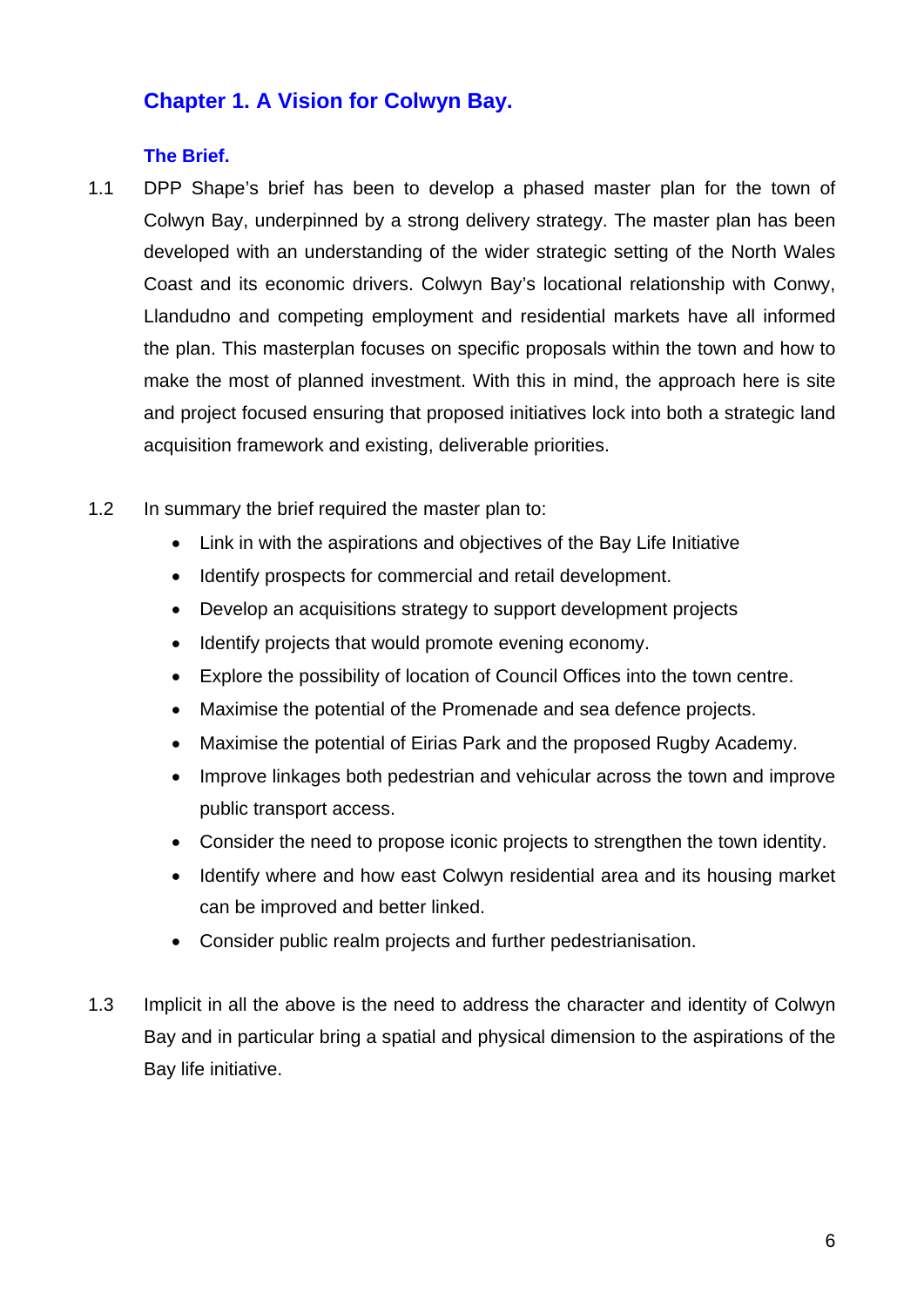## **The Vision.**

- 1.4 The vision for Colwyn Bay is to create *'A thriving, attractive and vibrant town that is welcoming, safe and friendly; a place with a unique character that people are proud to live in'*.
- 1.5 This vision statement describes a new town which works on a number of important levels for visitors, business and residents. A thriving town is where the economics, business opportunities and investment is co-ordinated and where the private sector can engage with a clear plan of action.
- 1.6 Colwyn Bay's unique and picturesque setting must be exploited and enhanced and new buildings and spaces need to be the best possible in order to help strengthen and establish a strong identity for the town. A welcoming town is where visitors find the town uplifting, exciting and easy to get around with plenty of attractions encouraging visitors to see more, stay longer and spend.

## **Aims and Objectives.**

- 1.7 The overall aims and objectives for this strategic masterplan emerged from early steering group and stakeholder meetings. The following strategic objectives have been addressed through the proposals in this plan.
	- **Identify and exploit the key triggers for economic change.**
	- **Identify opportunities for commercial and retail development.**
	- **Address housing market weaknesses in the Lawson Road and Greenfield Road neighbourhood.**
	- **Maximise investment in the pedestrian and vehicular infrastructure.**
- 1.8 The key to successful delivery will be the careful co-ordination and integration of investments from both the public and private sectors to address the town's weaknesses and make the most of its many assets. In order to address the above strategic objectives, the more specific aims of this plan are as follows:
	- **Create the conditions for investment and economic growth in the longer term**
	- **Work with the good historic fabric of the town**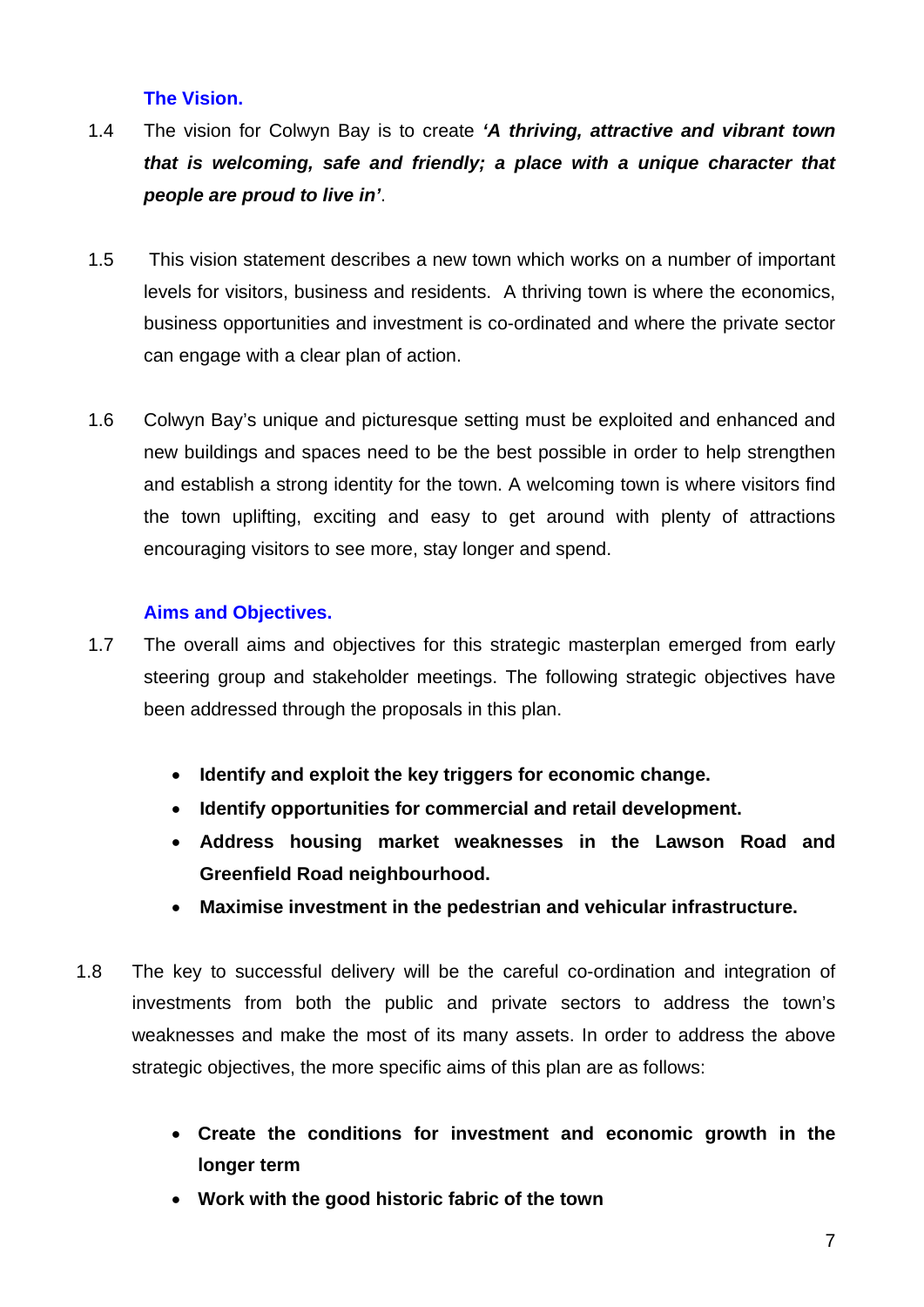- **Increase connectivity to the water front**
- **Integrate proposals already underway such as the work being done to address coastal defence.**
- **Increase east-west links across the town centre particularly between the town centre, East Colwyn and Eirias Park.**
- **Unlock the potential of the Dingle.**
- **Improve links to Abergele Road.**
- **Enhance the opportunity provided by the new proposed Events Centre and Rugby Academy and the rest of Eirias Park.**
- **Unlock the potential of the Bay View Shopping centre.**
- **Create a new focus for the town centre.**
- **Improve vehicle movement to and within the town.**
- **Improve public transport access.**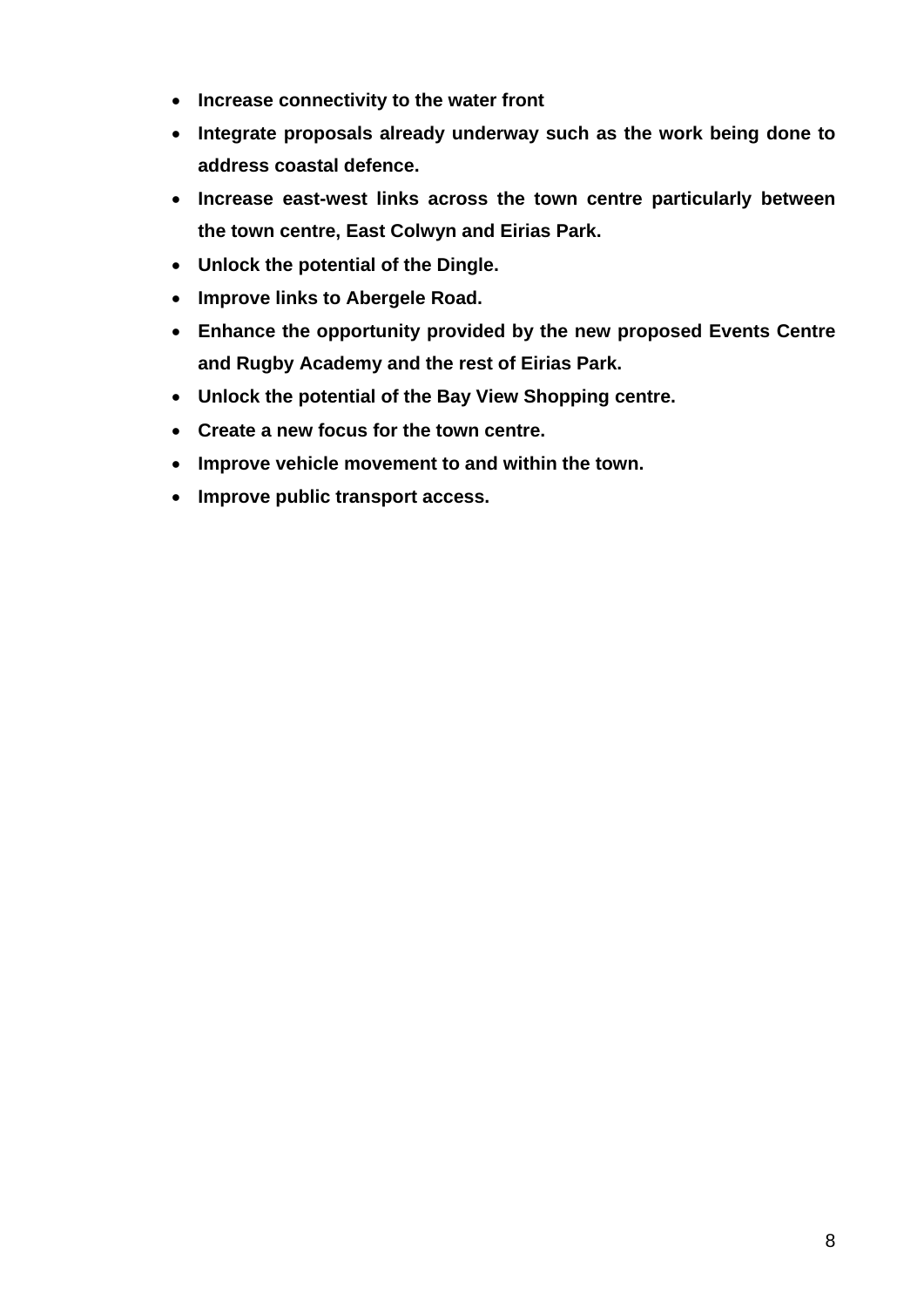## **Chapter 2. Developing the Master Plan.**

#### **Consultation and Engagement.**

- 2.1 Resident consultation and involvement has been integral to the development of the master plan and a process of engagement has been undertaken across diverse sections of the town using many methods of communication. It is important to acknowledge that there is on going, more detailed neighbourhood planning work still underway within the important housing renewal area at Greenfield and Lawson Roads. This intensive community development work will assist residents to be genuinely involved in identifying priorities for action. The consultancy team has ensured that local issues are taken into account as plans and ideas have emerged. A summary of activity is set out below.
- 2.2 A **community consultation event** took place in March 2010 to allow early ideas to be shared and immediate comments recorded and fed into the masterplanning process. The event took place throughout the day of Friday  $26<sup>th</sup>$  and Saturday  $27<sup>th</sup>$ March in the Bay View Shopping Centre. The event centred on a series of concept boards depicting current images of Colwyn Bay, demonstrating its many assets, as well as providing ideas for potential projects to explore and to discuss. People were able to feed back via a postcard and post-it note comments. **443** responses were received.
- 2.3 An **online survey** was also developed so that people could view the plans and feed back their views remotely alongside any postcard responses. [www.colwynbaymasterplan.info](http://www.colwynbaymasterplan.info/) was viewed 46 times with 10 people taking part in the survey.
- 2.4 A **housing workshop** and **business breakfast** also took place in March and April with stakeholders being given the opportunity to feedback their concerns and priorities. 70 stakeholders attended the events and gave valuable feedback.
- 2.5 A series of events have taken place in the Central Colwyn Bay residential area to feed into a more detailed neighbourhood plan as follows: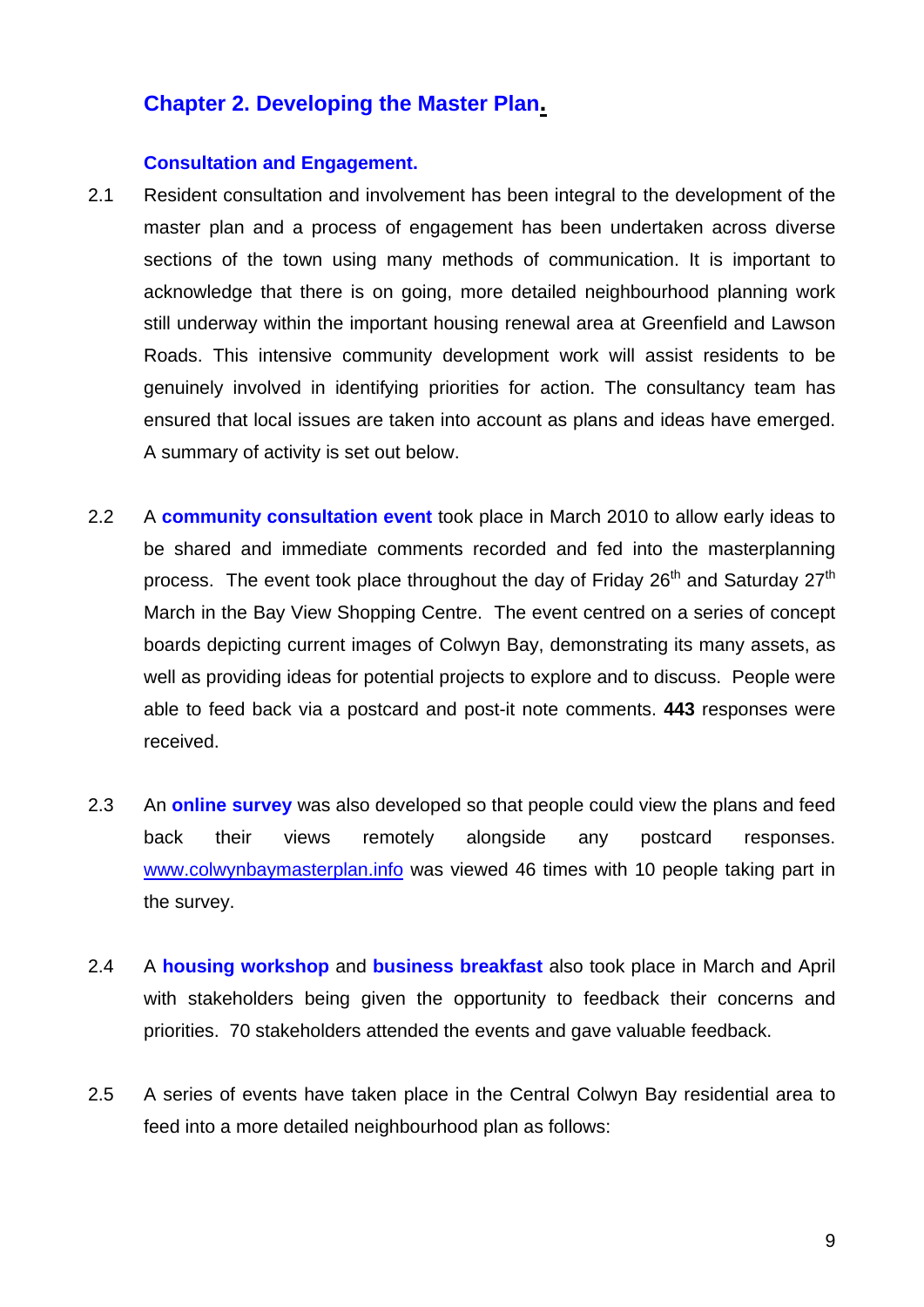## 2.6 **Open Day April 2010**

An open day was held to identify local issues and priorities for the area. Approximately 30 people attended this event during the course of the day.

*Top 5 priority areas identified in order of importance:* 

- Drug and alcohol related issues
- Poor housing HMOs
- Lack of employment opportunities
- Poor reputation of the area
- Lack of facilities/activities for young people

#### *Strengths:*

- A strong sense of community
- Two good local schools
- Proximity to the Town Centre
- Large properties with lots of potential for development

## 2.7 **Focus Groups June 2010**

Five focus groups took place, each set against a theme, those being:

- Community involvement and social capital
- Young people
- Crime, disorder and anti-social behaviour
- Learning skills and employment (later cancelled due to lack of take-up)
- Environment and Housing

#### 2.8 **Door-to-door Survey July 2010**

A door-to-door survey was carried out to capture the views of residents who had not participated in the open day or the focus groups. A further 22 responses were received from this research. The priorities identified mirrored the priorities that emerged from the open day and the focus groups.

#### 2.9 **Public Meeting July 2010**

A public meeting took place on 15th July at Ysgol Pendorlan to discuss the Neighbourhood Planning process and the next stages.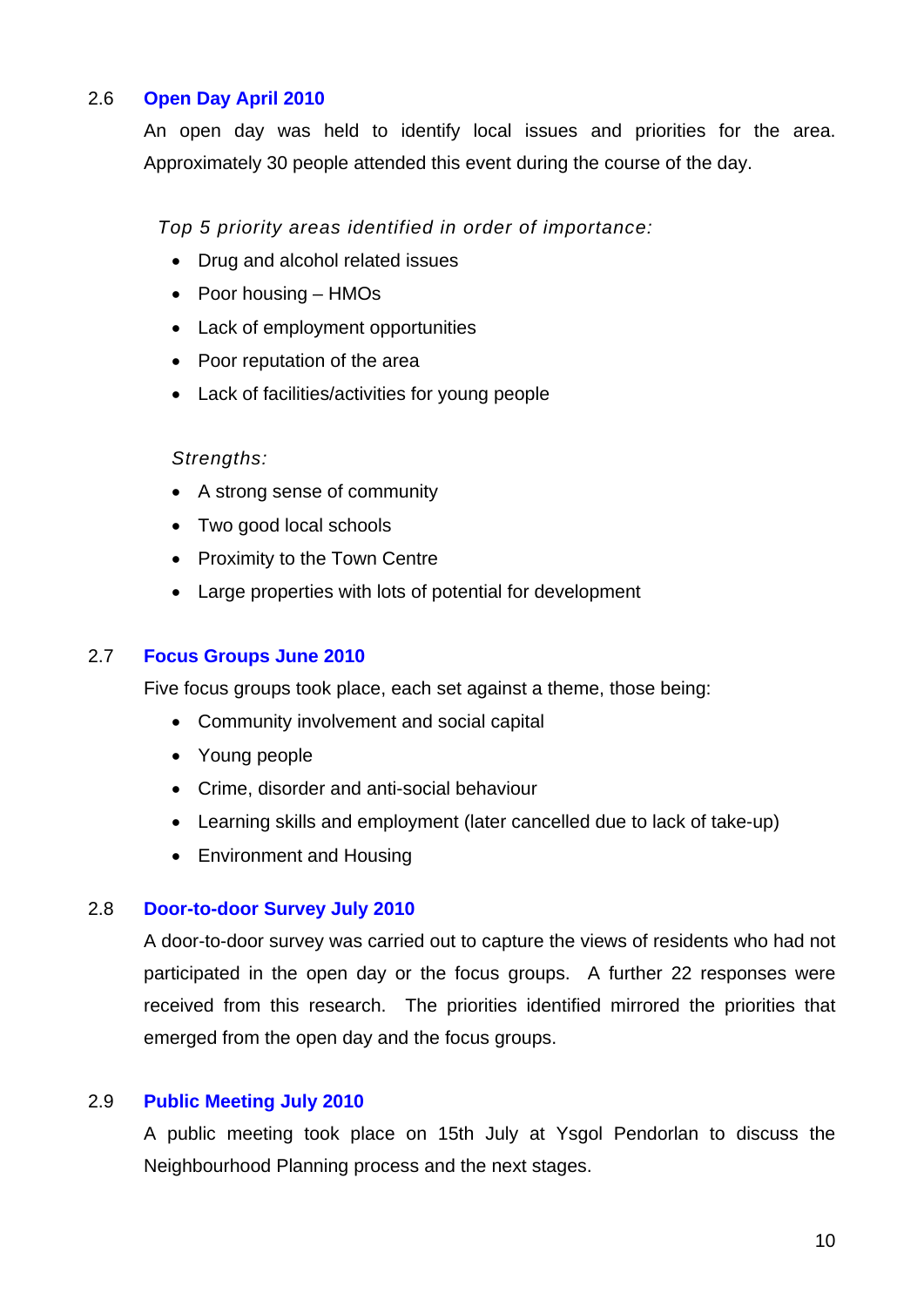## 2.10 **Workshops**

A series of workshops have taken place exploring key themes pertinent to the future of the town. These have represented the start of a longer term process of engagement and new ways of working with local people. The workshops included a range of local representatives and groups and have helped set priorities for this strategic masterplan. Workshops included:

- Tues 17th August Housing
- Tues 24th August Community Safety and Anti Social Behaviour
- Tues 7th September Young People
- Tues 14th September Community feedback

#### **Baseline Summary.**

2.11 The consultancy team issued the first report, 'Colwyn Bay. Baseline and Emerging Master plan" in May 2010.This document was principally a baseline analysis of the historic context, socio economic background and policy context for this work. This first report highlighted a number of opportunities for investment including many existing plans and proposals. This initial report identified the key drivers for change and principles for further development of a more integrated and strategic plan for the town. The following sets out a brief summary of the main baseline issues.

#### **Understanding Colwyn Bay.**

- 2.12 The master plan is underpinned by an urban design framework and approach to spatial planning which creates a clear geographic focus on the town centre, the promenade, beach, Eirias Park, and the housing renewal area at Greenfield and Lawson Roads. This creates the overall framework within which proposals have been developed and tested. This approach combines the overarching aims and objectives set out at the start of this document with a clear spatial strategy. Understanding the place and how it functions, its strengths and weaknesses has been critical in the masterplanning process.
- 2.13 The baseline findings parallel the challenges set out in the Bay Life Initiative. It is clear that the town has a poor image and identity despite its wider setting. This is compounded by the fact that the retail core of the town looks neglected and tired with a range of empty units and an overall low value offer. Despite Station Road having an impressive set of existing buildings, pedestrianisation has impacted on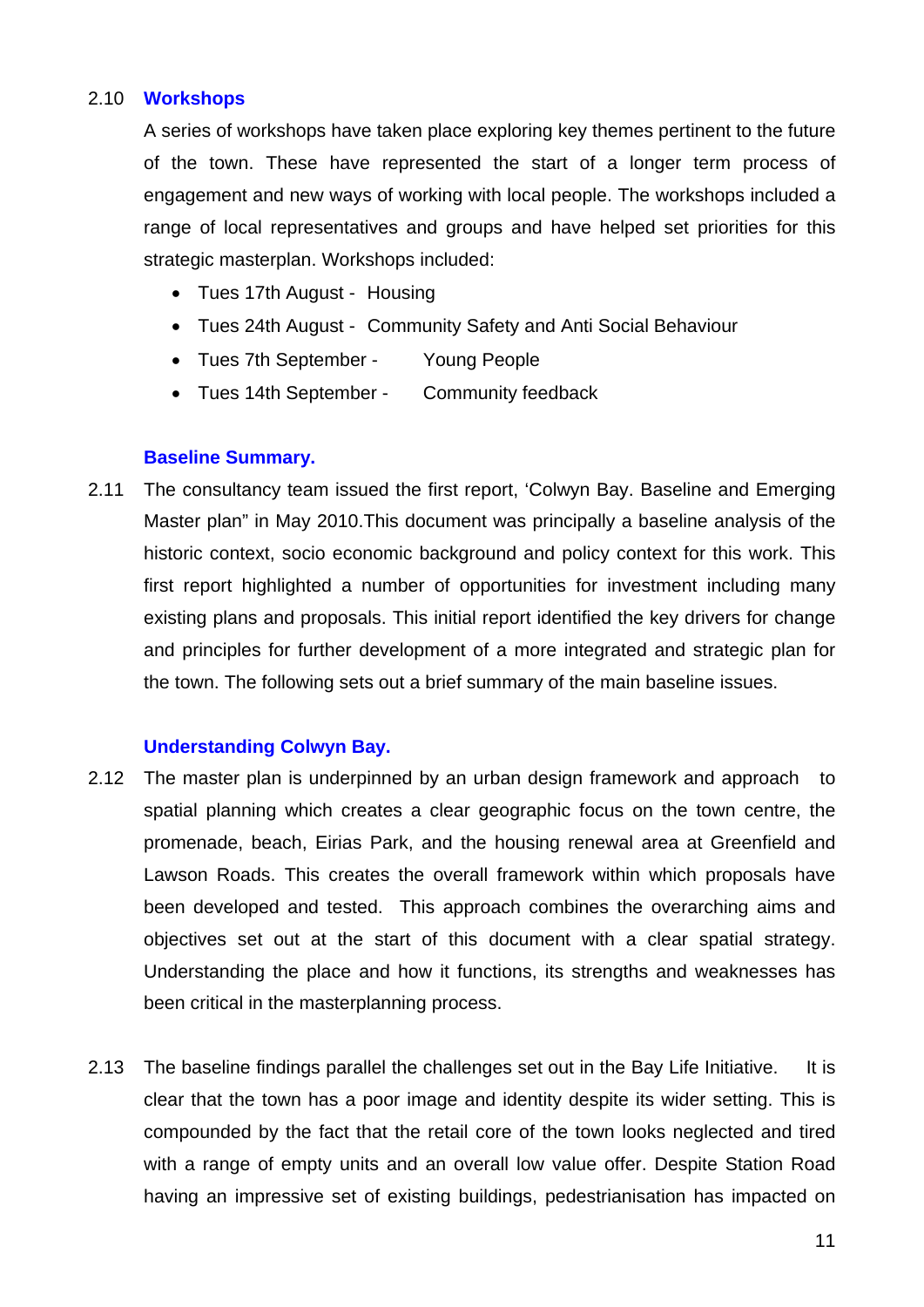the vibrancy and activity on this street. The Bay View shopping centre also impacts on the town drawing many people away from the centre and into its enclosed mall. Its unsympathetic massing and bulk in plan and form also conveys a poor, low value image to visitors.

- 2.14 Similarly, the Bay Life Initiative emphasises the lack of a central space or hub where retail business, transport and people can converge as the heart of the town. Pedestrian circulation is not legible, particularly for visitors looking to explore and discover the town's unique assets while links to the waterfront and park are very poor and uninviting.
- 2.15 Arrival into the town either by car or train is also weak. Traffic circulation is counter intuitive and Colwyn's train station is disappointing after experiencing the coastal train trip. Additionally the square which is little more than a station car park is tired, poorly maintained, badly designed and uninviting. It is evident that there is no sense of arrival and no real sense of expectation and invitation at Colwyn Bay.
- 2.16 Living in parts of Colwyn Bay also has its challenges. Again in line with the Bay Life Initiative we know there is an unbalanced housing stock, with many of the large Victorian and Edwardian houses converted into multiple occupancy. There is little affordable family housing within the town centre despite the fact that living close to the sea, a good park and proximity to a town centre would be ideal for many young families.
- 2.17 The seafront is perhaps the best but most forgotten asset. Good links across the A55 and the railway are fundamental to the town's seaside identity particularly for visitors to the town. This goes hand in hand in with the development of new destinations for the town increasing visitor's numbers and strengthening the local economy.
- 2.18 As described in the baseline analysis there are a host of challenging physical and spatial obstacles that the master plan has tackled that have had detrimental elemental affect on how the town is used and experienced. In summary the challenges have been: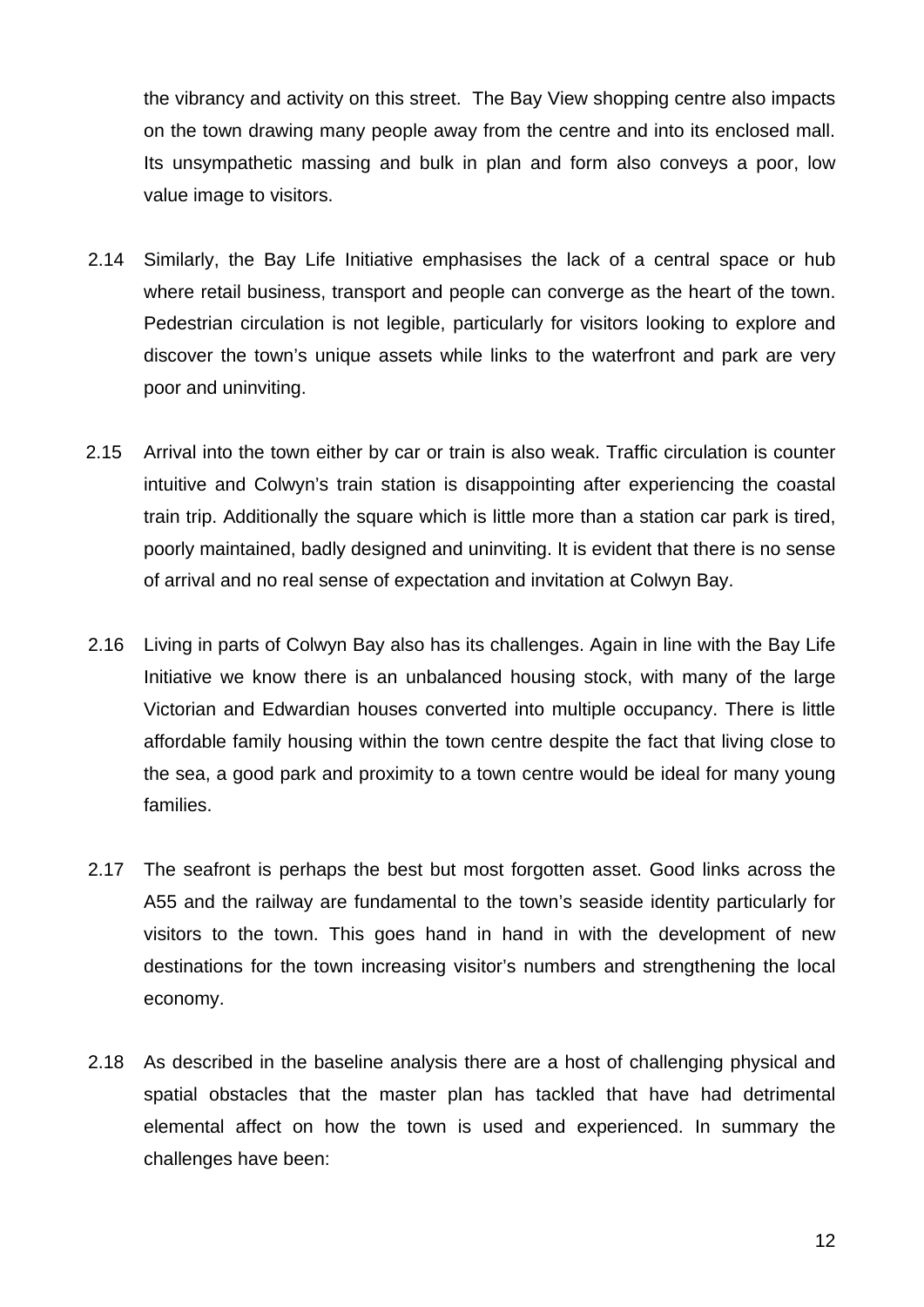- The barrier and lack of connection between the town and the sea front caused firstly by the railway and then the A55 Expressway.
- The topographical relationship between the town and the sea front.
- The design of the Bay View Shopping Centre and its relationship to the town centre.
- The role Abergele Road needs to play as a distinctive High Street.
- The need to link the town eastwards to the new Events Centre, Rugby Academy and Eirias Park across the Dingle.
- Exploiting the significant assets of the town waterfront, and green spaces.

#### **Heritage and Conservation.**

- 2.19 The existing commercial heart of Colwyn Bay is recognised as being an area of special architectural and historic interest and was designated as a conservation area in 1988. This part of the town has a well defined street layout and pattern and a strong building line has been established, creating a sense of enclosure. There is also however a character of spaciousness due to the width of some streets. Architectural richness and variety has emerged through the development of individual and bespoke buildings and a number of these are listed.
- 2.20 Colwyn Bay was largely developed in the latter part of the 19th century and is therefore a relatively new town. It does however have a very clear, tangible and also modest Victorian character, the positive aspects of which can be used to inform and guide future intervention and modern development in the town. The economic fortunes of the town are reflected in its fabric. In the 1980's the A55, the Bay View Shopping Centre, the loss of many shop fronts and unsympathetic developments have all impacted negatively on the town's character.
- 2.21 This strategic masterplan does not change any of the statutory designations that aim to protect the historic character of conservation areas or listed buildings. This plan focuses on where investment is likely to make a town wide impact and offers a co-ordinated and integrated approach to investment that will bring long term economic sustainability. Project definitions later in this report set out greater detail about delivery issues.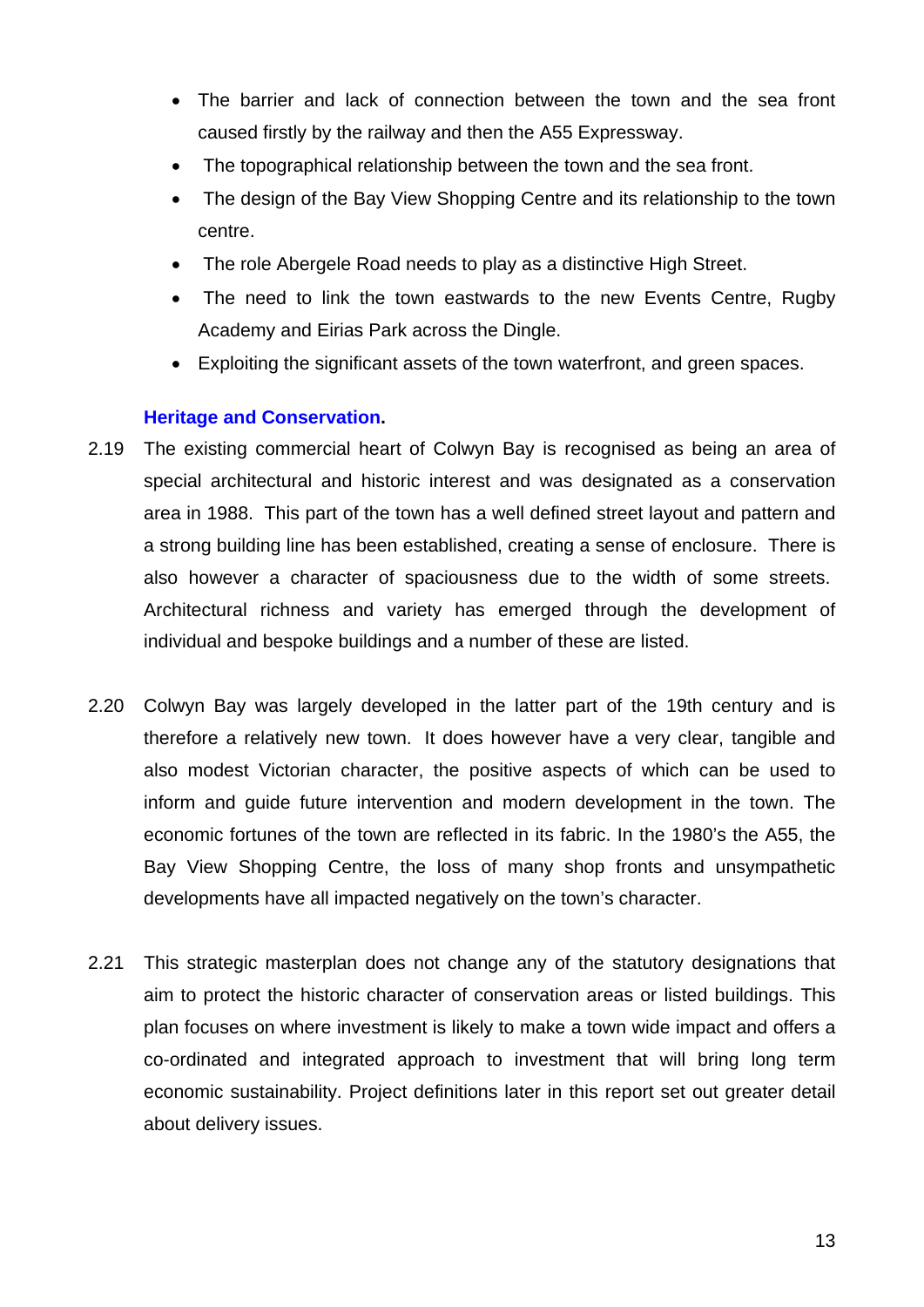## **Housing Renewal.**

- 2.22 The housing renewal area has many positive features which include properties with character, a local school and a number of positive community facilities. It has relatively high levels of owner occupation for a renewal area, having a central location in a town that is receiving significant investment and opportunities through regeneration projects such as the new proposed Events Centre in Eirias Park. It has a significant opportunity to become a well located, popular residential area, offering a different mix of housing market close to the town centre, the retail offer, leisure facilities and close to major transport routes.
- 2.23 However, the area also has a poor reputation and lacks identity. It is characterised by poor quality housing stock, a poorly managed private rented sector, low income households and a range of social and economic problems. But the resident population are relatively satisfied, recognising the benefits that living in the area offers and understanding where improvements need to be made. Whilst we are not underestimating the resources and commitment involved, the area has a future but requires a carefully managed programme of investment that combines physical and revenue resources to:
	- Improve existing homes and the overall residential offer.
	- Target areas of clearance and focus on a new housing family housing offer.
	- Maintain/improve existing level of owner occupation but increases those owners that are younger and economically active and able to invest in their homes and community
	- Work with local people and businesses to improve the social, economic and environmental performance of the area.
- 2.24 Emerging future priorities in the area should be:
	- Retaining and increasing properties in the owner occupation sector
	- Reducing the number of properties managed by poor quality private landlords
	- Improving choice and the quality of the housing offer
	- Taking a Neighbourhood Management approach to secure long term investment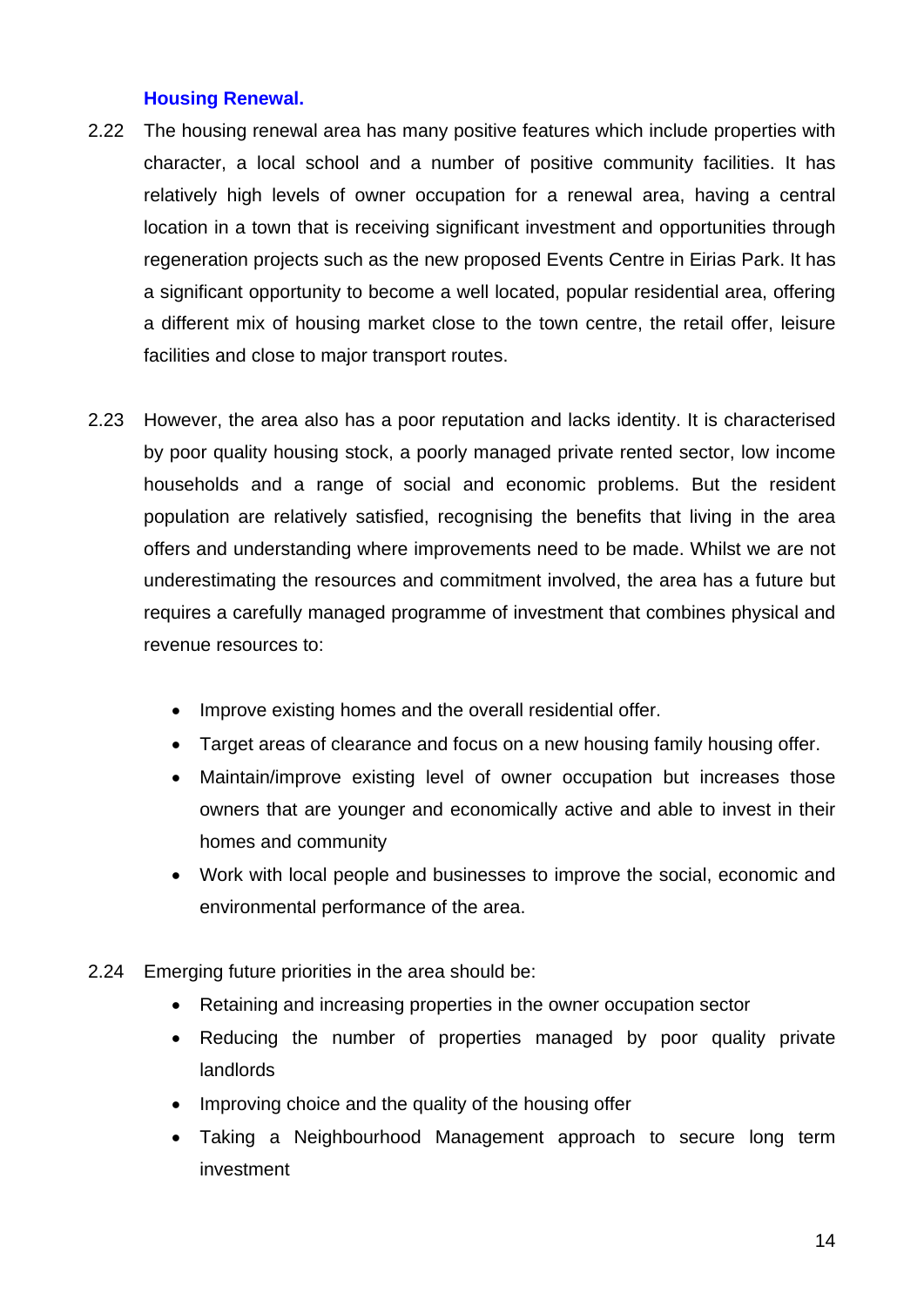- Developing a locally agreed approach to a spatial plan for the neighbourhood that maximises opportunities for new house building on relatively small sites but where new housing products will impact on the overall housing market.
- 2.25 A detailed consultation programme and neighbourhood planning process is underway and this will help develop a neighbourhood action plan for the area and agree priorities with local people to engage them in the future opportunities of the Town and their neighbourhood.

#### **Leisure and Tourism.**

- 2.26 Colwyn Bay, unlike the neighbouring resorts of Llandudno and Rhyl, appears to have a relatively minor leisure sector. Consequently the proportion of town centre space assigned to amusements and leisure industries is vastly reduced relative to neighbouring seaside localities. The town benefits from the leisure facilities provided within Eirias Park, such as the athletics track/football stadium, tennis courts, bowling greens, swimming pool and the proposed 'forest school'. The town also boasts a zoo; the Welsh Mountain Zoo (National Zoo of Wales) and beyond a range of hill and woodland walks with spectacular views over the town and the Bay. Water sports are popular off the eastern end of the promenade and nearby Rhos on Sea, including skiing, jet bikes, kite surfing and sailing.
- 2.27 The town centre does not benefit from a substantial town centre theatre (such as Llandudno, although Theatr Colwyn does fulfil a vital function, acting more as a smaller 'community theatre'), conference facilities (such as Blackpool or Brighton), a fairground or working pier (such as Llandudno or Rhyl) or even a dedicated cinema.
- 2.28 The beach has become a neglected resource. The reduced beach levels through coastal erosion have had a detrimental effect on the character and functionality of the beach. The proposed Promenade remodelling, together with coastal protection and beach project will have a profound impact on Colwyn as an important visitor attraction.
- 2.29 In order to supplement leisure proposals, consideration has been given to enhancing the leisure/night time economy with the provision of bistro – style/"café society" outlets. The focus should be on the availability of a range of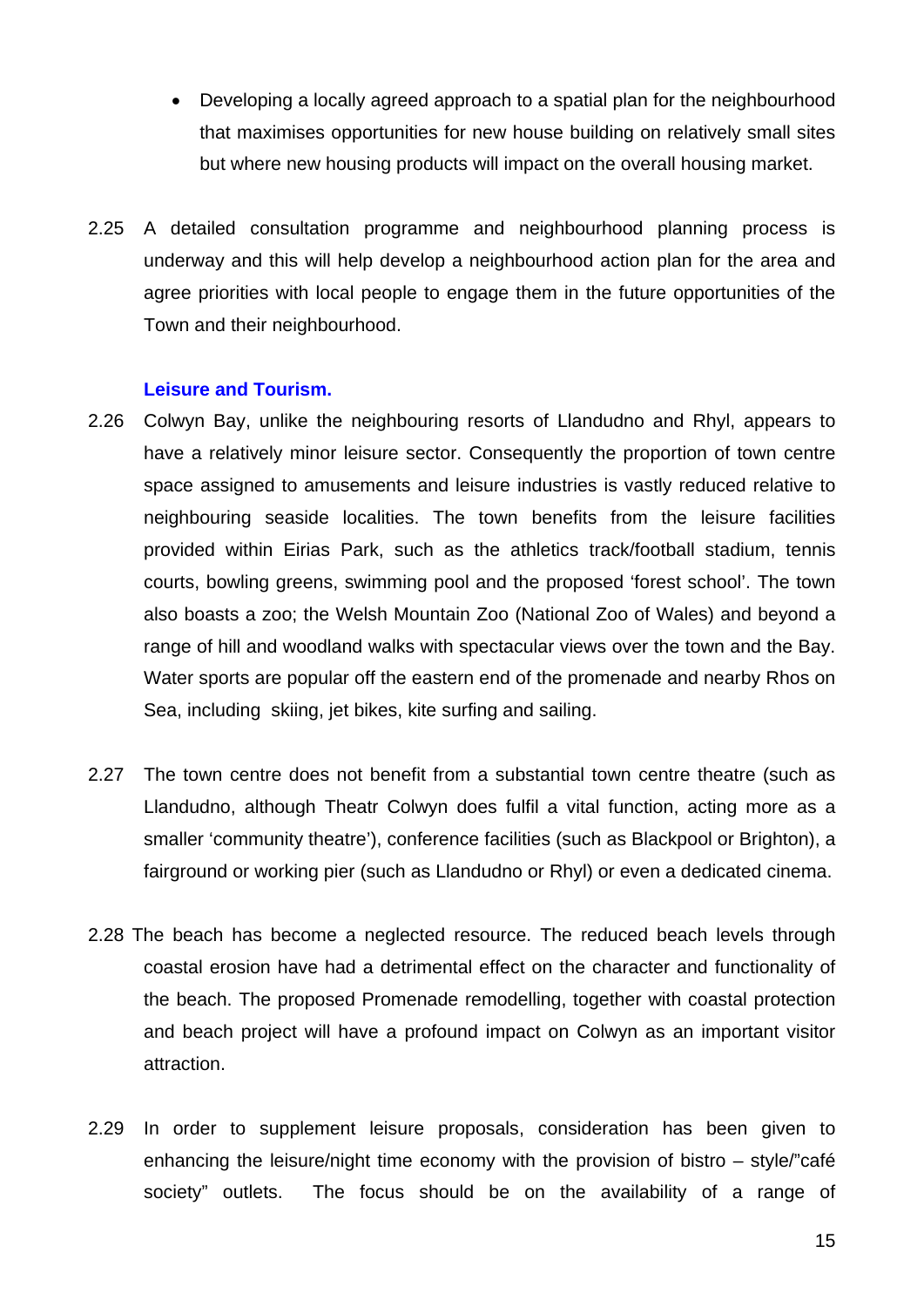'eating/drinking' options rather than a pure 'bar' based culture. This type of offer will be essential in maximising opportunities to encourage the existing community, local visitors and tourists to circulate around the town in the evening, creating positive activity.

#### **Market Context Summary.**

- 2.30 The focus of primary retail space in Colwyn Bay is in the blocks bounded by Abergele/Conway Road, Sea View Road, Princes Drive and Penrhyn Road, and incorporating Station Road. This also includes the Bay View Shopping Centre, which fronts Sea View Road. Secondary retailing functions are located more peripherally, aligned in a linear pattern along particularly the north side of Abergele Road and Conway Road. Whilst a number of vacant units within the town have been identified, this has occurred on a macro-economic level on a UK wide basis.
- 2.31 Colwyn Bay, according to the Verdict 'UK Retail in the Regions: Wales Report' dated November 2009, has faired better than its neighbouring settlements, with a vacancy rate of 8.9%, compared to 11.4% in Rhyl and 15.9% in Bangor. Colwyn Bay lacks many of the established high street names, and in particular a larger department store. Debenhams, Marks and Spencer and Next are all absent, however, multiple retailers such as Boots, WH Smiths, Thomas Cook, Argos and New Look are represented within the Central Business District (including the Bay View Shopping Centre). There is a clear abundance of charity shops and lower order pound-shops and bookmakers, even within the recognised retail 'core'.
- 2.32 The highest proportion of office accommodation within the town centre is located to the west of the Central Business District (CBD) and identified principal shopping areas, along Wynnstay Road and Princes Drive. Professional services appear to have clustered within this area, occupying the larger and more substantial former residential buildings. Purpose built, more modern office accommodation is available at Heritage Gate, located due east of Colwyn Bay town centre along Abergele Road. Public Sector office space, incorporating the Police Headquarters and Civic Centre, is set back opposite the Heritage Gate development, and located on the eastern edge of Eirias Park. Further office accommodation is available sporadically above retail units throughout the areas identified above.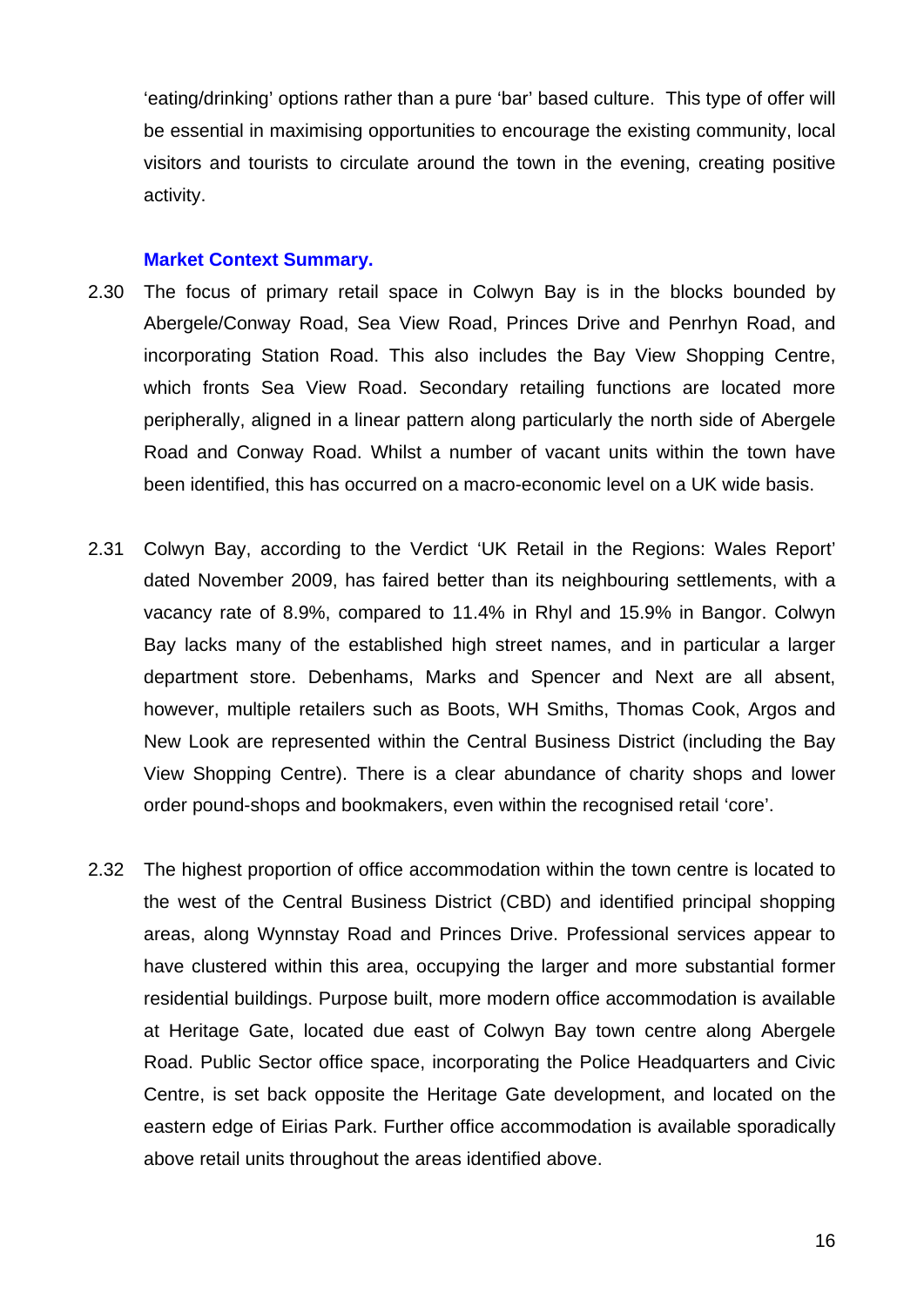# **Movement and Connections. Vehicular Network**

- 2.33 The *A55* cuts through the town centre in a deep cutting, taking regional traffic past Colwyn Bay. From the A55, Colwyn Bay have very little presence for passers by, and on arrival, the sense of place is very poor.
- 2.34 A large number of the streets in Colwyn Bay are one way, including many of the side streets from the A457. One way systems create unnecessary traffic movements and the possibility to revert them to two way streets should be reviewed.

## **Parking**

2.35 The side streets provide free on street parking, restricted to 1-2 hours. There is also on street parking provided along the A457, and ample parking along the Promenade. Colwyn Bay Traffic Study (1999) found that both off-street public car parks and on-street car parking has capacity at peak times.

## **Pedestrian Access and Routes**

- 2.36 Colwyn Bay town centre has got a good road network making the town centre relatively easy to move around by foot. However there are a number of constraints and barriers making pedestrian access difficult to and from some areas. The most obvious barriers are the A55 and the railway, separating the town centre from the waterfront.
- 2.37 From the town centre there is only one direct access to the waterfront and the Pier; via Victoria Avenue and the Station. There is a real opportunity here to create a better connection between the town centre and the waterfront, and to create places along it, such as an improved town square outside the Station, which would also act as a gateway and arrival point for travellers arriving by train.

#### **Eirias Park**

2.38 The Eirias Park leisure and sport facility located to the east of the town centre is proposed to be re-developed within the next few years, driven by the Rugby Academy and Events Arena proposals. Pedestrian routes and how visitors arriving by public transport to the new stadium, should be looked into.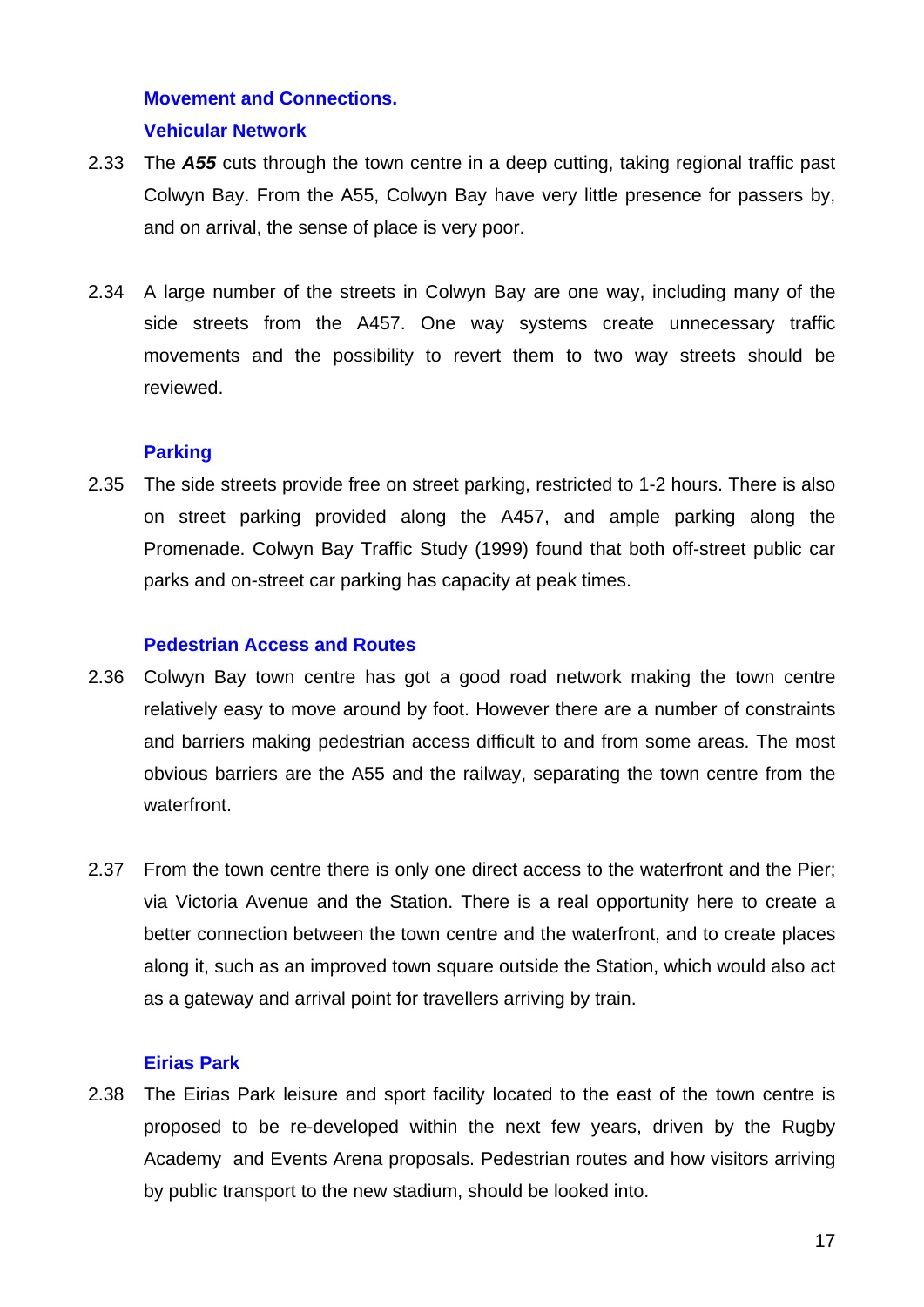## **Cycle Routes**

2.39 The National Cycle Network Route no 5, which follows the North Wales coast from Flintshire through to Gwynedd runs along Colwyn Promenade, in a marked lane, off road. This is part of the national network.

## **Public Transport**

#### 2.40 *Buses*

Colwyn Bay is well served by buses and most routes stop along the A457 and certain routes (LA contracted) also stop at the station.

#### *Rail*

Colwyn Bay is served by the east westerly train line between Holyhead and Chester and trains are frequent, every 1-2/hour. There are also direct trains to both Manchester (2 hours) and London (under 3 hours).

The station area as an arrival point could be much improved to greet and welcome visitors to Colwyn Bay. This area could be key in any strategic and environmental improvement of the town.

#### **In Summary.**

2.41 The baseline research, review of existing policies and strategies and critical consultation with a diverse range of stakeholders including residents have all informed the development of this town wide masterplan. There is a high level of pride and concern about the future of Colwyn Bay and a recognition that new approaches to the town's assets are needed. The delivery of a vision and detailed plans for delivery must build on the interest and momentum that clearly exists.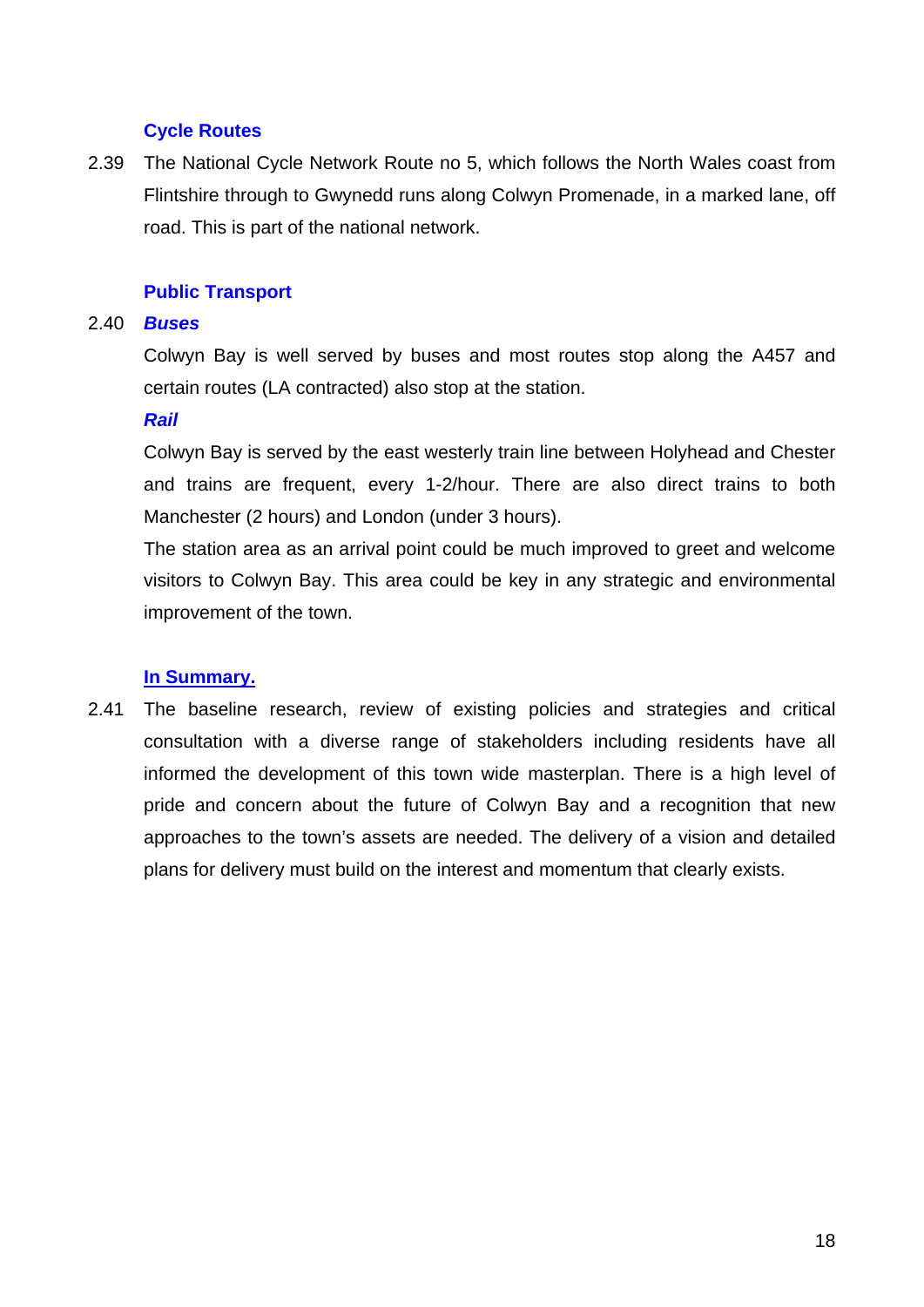## **Chapter 3. The Masterplan – Place Making.**

- 3.1 This section of the report describes the final master plan in terms of an urban design framework, illustrative master plan, intervention areas and transformational projects.
- 3.2 The master plan is organised around a sequence of projects of varying size and complexity. They also form the basis of the acquisition and development strategies described later. This chapter begins with the over arching spatial themes that are to be addressed, moves onto key objectives and then sets out specific spatial proposals and interventions.

#### **Spatial Themes.**

- 3.3 Underpinning the master plan concept are three key urban design themes that have shaped the design process. All of them combine and overlap in order to drive a new identity and character for the town. The intention is to change and enhance the spatial experience of the town and link its assets together. These themes are;
	- Areas of change and restructuring.
	- Re- wiring the town centre.
	- Re- connecting with the sea.

#### **Areas of change and restructuring.**

3.4 There are key areas where physical change and opportunities for investment will make a significant impact. The Promenade, the town centre, East Colwyn and Eirias Park all contain proposals that will involve the careful restructuring of the town through co-ordinated, planned delivery. This masterplan is not about radical town wide re- building. The vast majority of the town and its buildings remain in place. This is about making the most of strategic investments and creating wider opportunities for improving linkages and creating a renewed and beneficial social and economic impact.

#### **Re- wiring the town centre.**

3.5 The master plan proposes improved and some cases new movement patterns in the town with an emphasis to the sea and eastwards to the park. Under the master plan proposals it would be possible to walk from the Civic Quarter in the east, over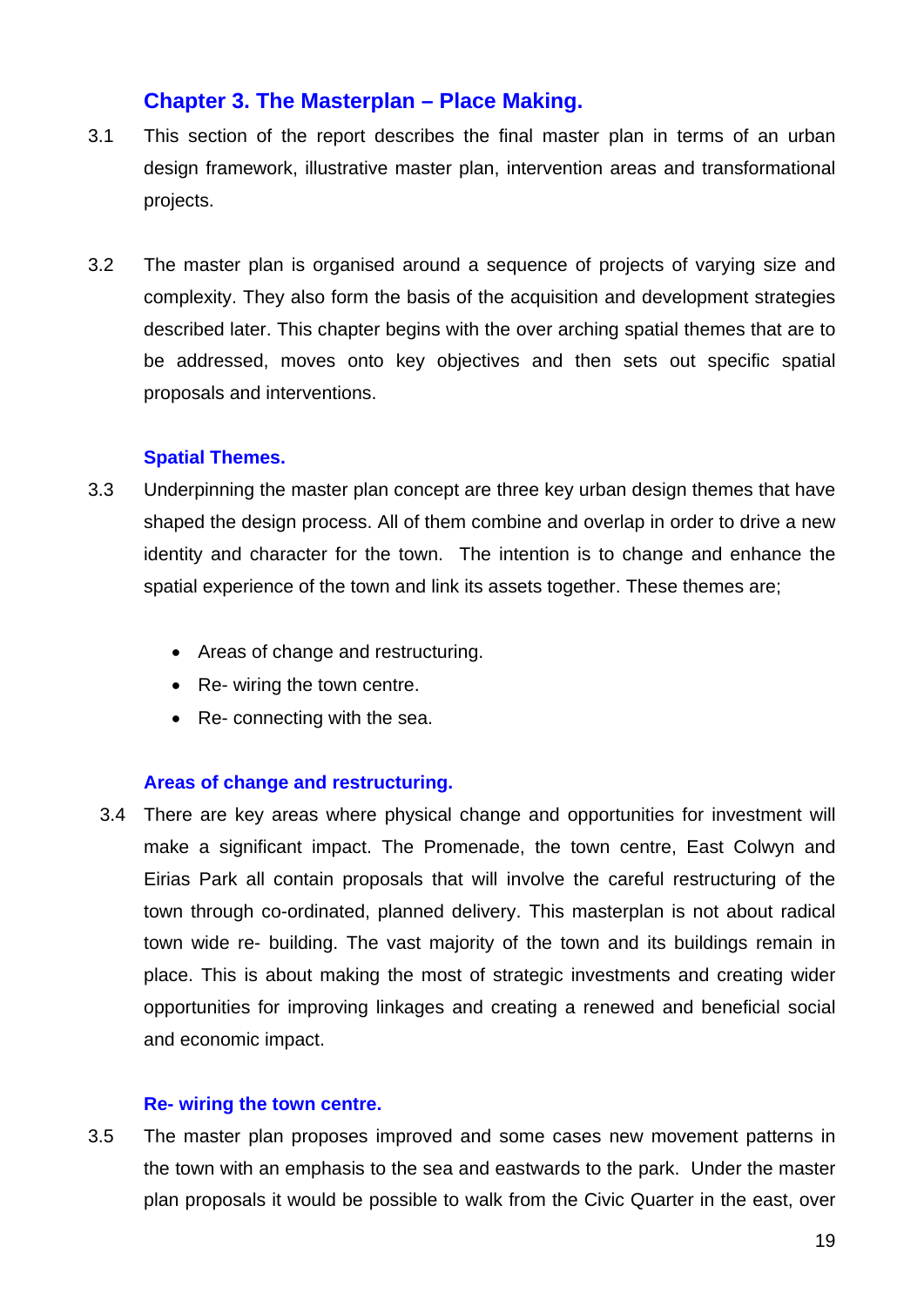the Dingle, through Eirias Park into East Colwyn and then through to the town centre and the town Square. There are two fundamental connections needed to re connect the town together. These are a footbridge across the Dingle and the link to the promenade either over the A55 of from the new town square.

#### **Re- connecting with the sea**

- 3.6 Within the heart of the town both visual and spatial connections to the sea are restricted and complex. Intuitive pedestrian movement and connection is extremely limited and confusing particularly on arriving at the station. Older, historic visual connections have also been lost such as Sea View Road which would originally have an interrupted view down to the Bay, but is now obscured by the station. Ironically the Bay View Shopping Centre does not have a view of the Bay and its massing and bulk also obscures other views. The master plan emphasises key views from the town to the sea and through a number of projects ensures that views across the Bay are enhanced and celebrated.
- 3.7 The station remodelling project is designed to open views to the sea from the new town square and Sea View Road. A new bridge link and pocket square in the shopping centre opens up direct connections to the sea. A new development project at the North West corner of Eirias Park opens up views across the Bay and down into the Dingle.

## **Master Plan Urban Framework – The Key Spatial Objectives.**

- 3.8. The framework is divided into different place making, spatial and physical components such as development areas, spatial nodes, access and movement. It defines the 'DNA' or main operating principles of the master plan demonstrating how integrating key aspects together can deliver viable and lasting change. At it's core is an emphasis on preserving and strengthening the core functions of the town but with an added opportunity provided by its seaside setting. The urban framework demonstrates the need to:
	- Build and strengthen a network of links which re-connect the town along its length from the Civic Quarter in the east to the Penrhyn Road and beyond in the west.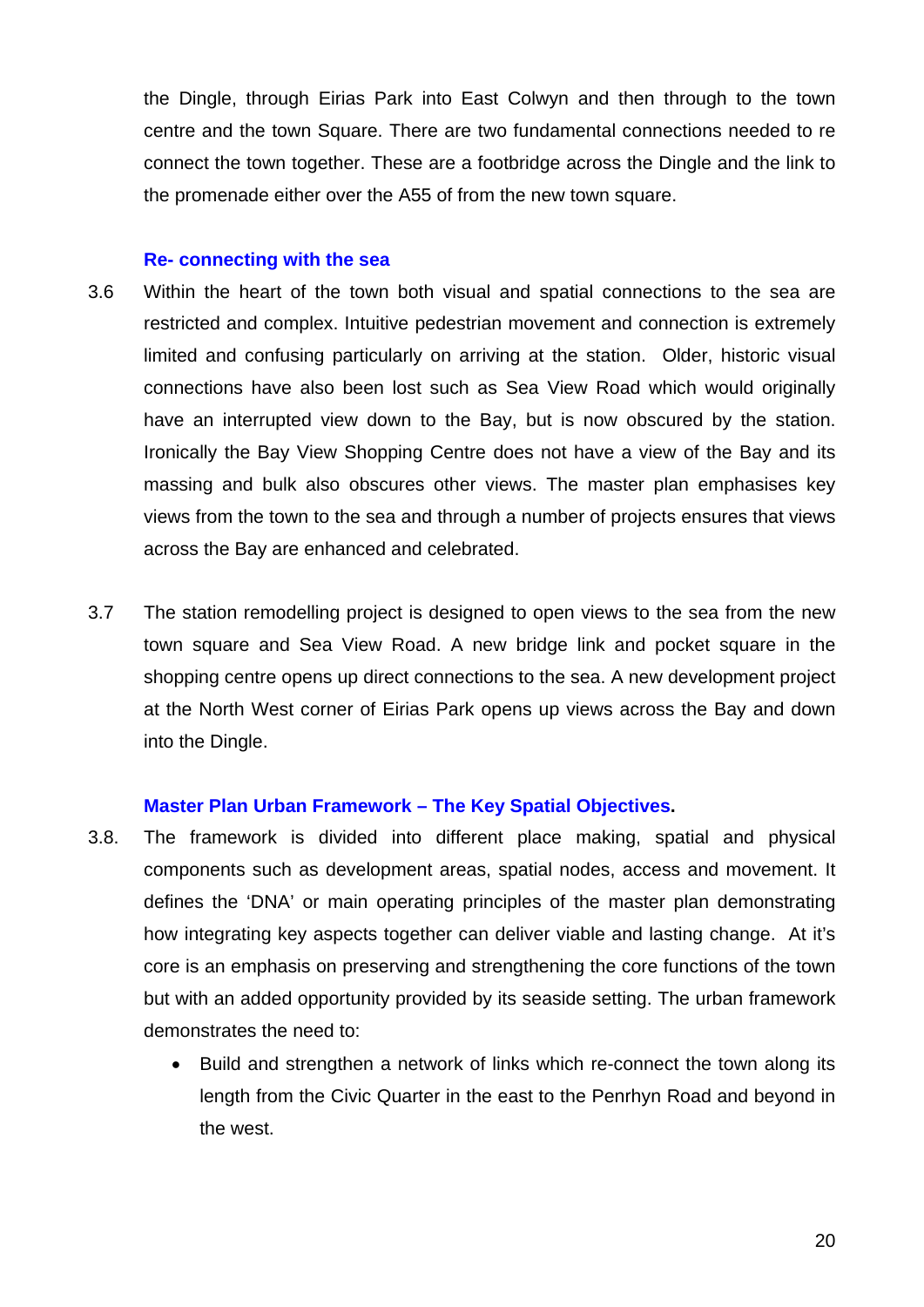- Provide a series of infrastructure and public realm projects that promote the new connectivity including links over the Dingle valley and the A55 to the pier and new promenade.
- Create a circular route within the town centre focused around a new public square that links key components of the town together including a refurbished and remodelled pier.
- Ensure that development projects are linked and that new uses are clustered to help provide a series of distinct town quarters.
- Bring more people into the town centre by mixing uses and strengthening public transport offer.
- 3.9 The master plan acknowledges and seeks to strengthen the town's distinctive places and neighbourhoods. The promenade is divided along its length into a family beach either side of the gartered pier as part of the new coastal defence works. A water sports area is located to the east of the Dingle where a water sports centre and new slipways are proposed.
- 3.10 Eirias Park is further subdivided into distinct destinations and attractions. A sports village is proposed clustered around the new Events Centre, which will host a WRU Rugby Academy. Elsewhere the park is defined by a new family destination, strengthened civic quarter to the east and an educational quarter to the west around the top of the Dingle which also becomes an improved destination in its own right.
- 3.11 East Colwyn, rebadged, 'Seaville', is strengthened as a distinct town centre residential quarter with improved links and residential offer. To the west the town centre is reconstructed on the back of a remodelling of the Bay View Shopping centre complete with a new town square and station. The existing business quarter remains to the west and is linked by an improved Abergele/Conway Road.

#### **Master Plan Urban Framework – Key Proposals and Interventions.**

In terms of the master plan the town is divided up into 7 key areas. These different areas concentrate together key aspects and assets such as, uses, connectivity, location, topography, heritage etc which will underpin a variety of different solutions for change and regeneration. Each area is driven and shaped by different needs but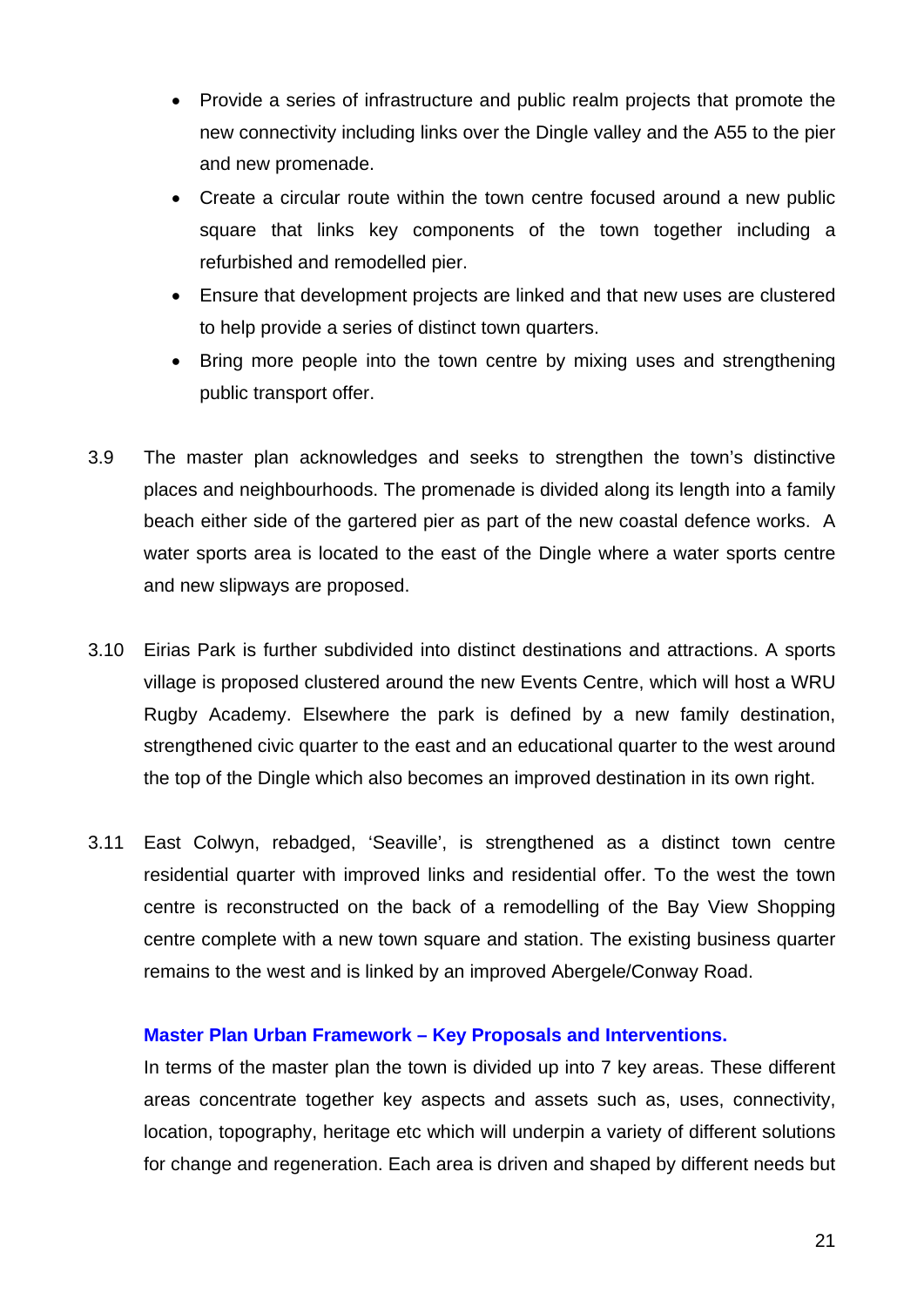are designed to link together into a more coherent joined up offer to visitors, business and residents.

## **Key areas.**

## 1. **Sports Village.**

 An essential part of Eirias Park this project proposes building a much larger more effective offer around the Rugby Academy and stadium. The existing sports uses such as football, tennis and fitness are concentrated into the sports village providing a multi-access health, leisure and fitness facility for both the town and visitors. The sports village would link to the other new leisure proposals in the body of the main park would position Colwyn as a central attraction on the north Wales coast.

## 2. **East Housing area.**

 This residential area located between the park and the town centre holds the key to improved linkages across the town as well as a greatly improved town centre residential offer. The intention is the help the area face outwards more towards the improved park and town centre, benefiting in these key town assets on its door step. With improved school facilities Seaville could be a much sought after place to live for families. The master plan proposes a reinforced link across the area linking to the park and the Dingle via a new footbridge.

#### 3. **Town Centre.**

 Focused on the Bay View Shopping centre, Station Road and Railway Station this area is full of new public realm and retail development projects that consolidate and strengthen the town's retail and experiential offer. Fundamental is a re-linking of the pier and new promenade back to the centre and the opportunity to link the existing shopping centre back into the heart of then town.

#### 4. **Eirias Park.**

 The park is reorganised to make the most of its assets and opportunities for both residents and visitors both as a leisure and educational facility. The park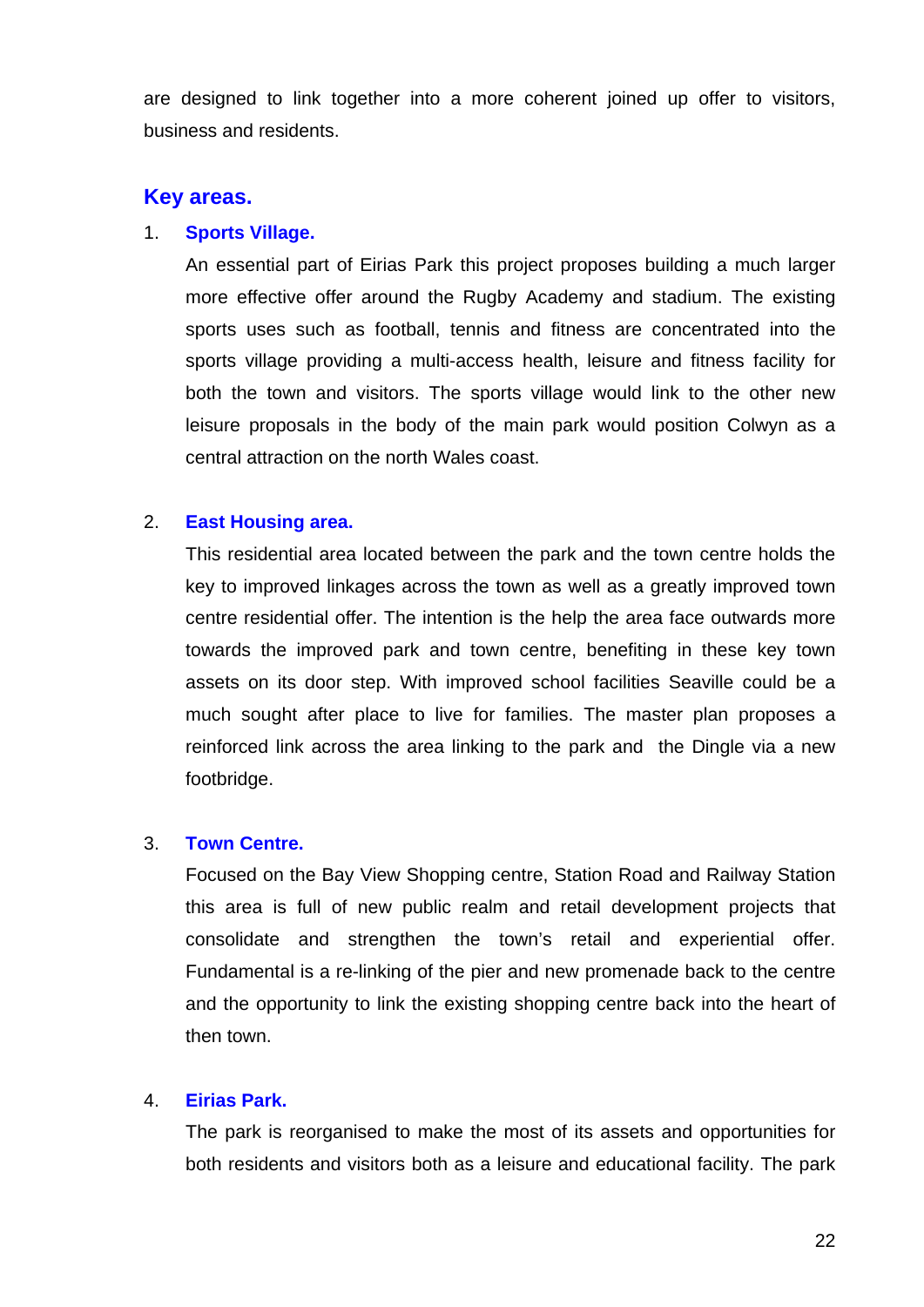will play a vital tourism role particularly on ensuring that people stay longer in the town and do more throughout the year.

## 5. **Civic Quarter.**

 This stays mostly intact but benefits from improved access to the park and town centre.

## 6. **Beach and promenade.**

 Central to this area is the proposed coastal defence project, promenade and new family beach. The master plan builds on these proposals and plans for improved links across the A55 and Railway into the town centre and newly refurbished pier. The importance of this project in terms of Colwyn's future role as a major North Wales visitor attraction cannot be underestimated. The project will provide a vastly improved family attraction, a strengthened water sports offer and improved links to Eirias Park, which itself will become a greater attraction.

## **Heritage aspects of the master plan.**

 The master plan proposals set out create a distinct set of places which centre on key aspects of the existing town centre. The town centre is the focus given its economic role in defining the overall role and function of Colwyn Bay. Its character must spring from this. Projects described in the master plan are designed in a many cases, to 'repair' and 'reconstruct' the town, tackling problems and difficulties that have been the outcome of previous unsympathetic development. The overall strategic approach is to create the conditions for bringing in new private sector investment in the long term and a renewed vitality to the town. Approaches to each part of the town respects the existing historic fabric and also aim to create the conditions for future uses and investment.

For example:

#### **Station Road.**

 Station Road was the first formal street set out in the town linking the Abergele Road (main east –west linkage along the north Wales coast) to the railway running along the bay. Station Road features some of Colwyn's strongest most imposing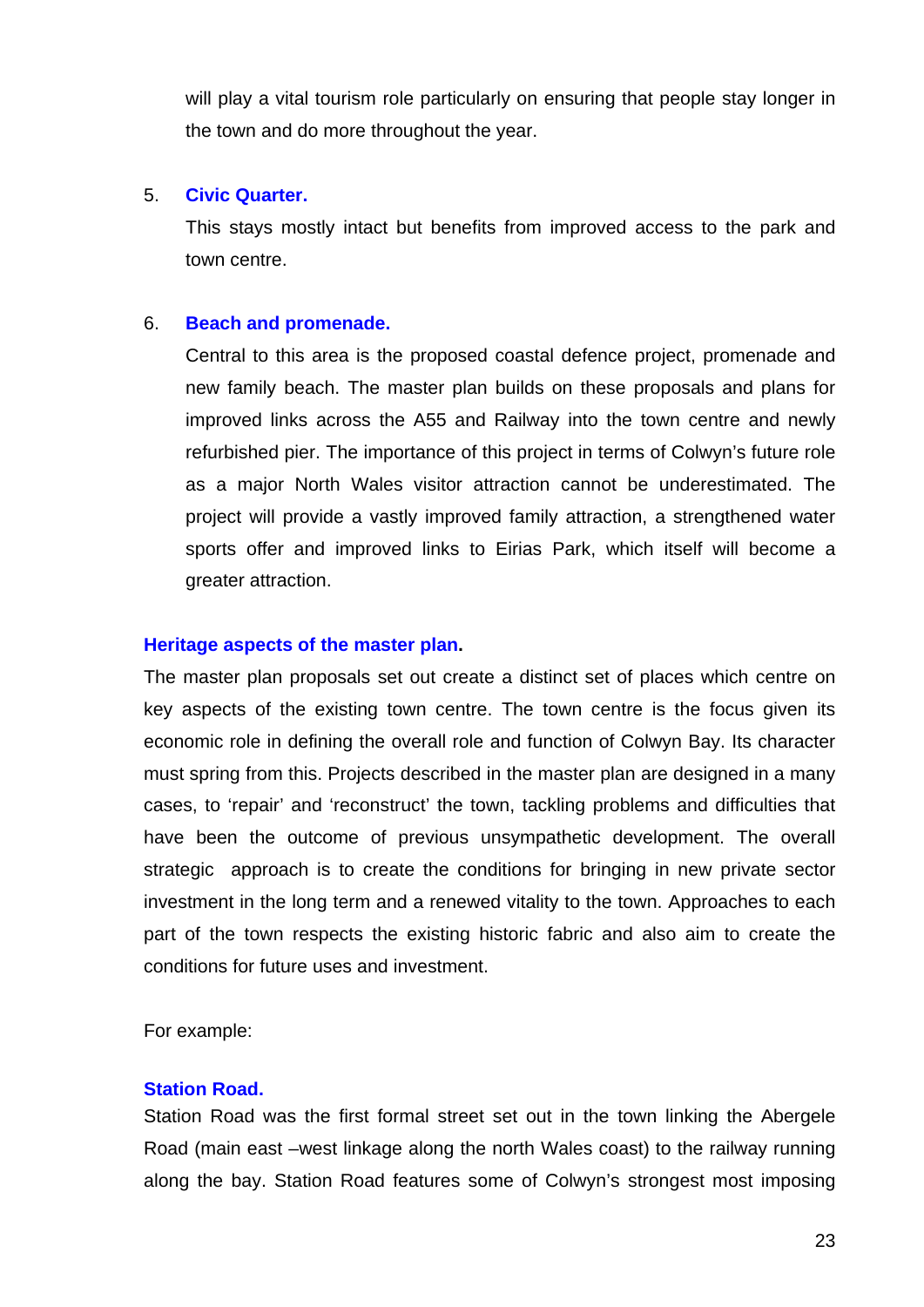terraced buildings designed as the town's major retail street. Station Road is the most important of a set of north south links between the bay and Abergele Road.

 The impact of the shopping centre to the east, together with pedestratinsation of Station Road is significant in terms of reduced uses, activity and the continuing economic viability of this key street. Pedestriansiation has reduced visitor numbers and through put which has impacted on retail health and the future life of Colwyn's most significant building group. This, together with limited parking and a lack of cross links to the shopping centre, means that this key street within the conservation area feels isolated and underused.

The master plan proposals set out to do a number of things:

- 1. Open up a new pedestrian retail link (Bay Crescent) directly into a remodelled shopping centre ensuring that Station Road becomes part the town's central retail circuit.
- 2. Improved the town square as a key gateway into Station Road.
- 3. Improved parking and access.

 Complement and support the approach to individual buildings outlined in the THI stage 1 analysis of the town centre.

#### **Seaview Road.**

This short street with its cottage frontage along its western edge was one of Colwyn Bay's first streets. Its domestic scale of low eaves lines, dormers and chimney pots combined with local material convey an aspect of Colwyn's past centred on worker economy particularly around the gravel excavations which the cottages originally overlooked. Whilst there has been public realm work here to change the streets into a set of pedestrian spaces The impact of the Bay View Shopping centre on this little streets has been significant to its charter and identity The view of the sea has gone and the shopping centre has limited engagement for the spatial character of the street or setting of the cottages and their ground floor retail uses.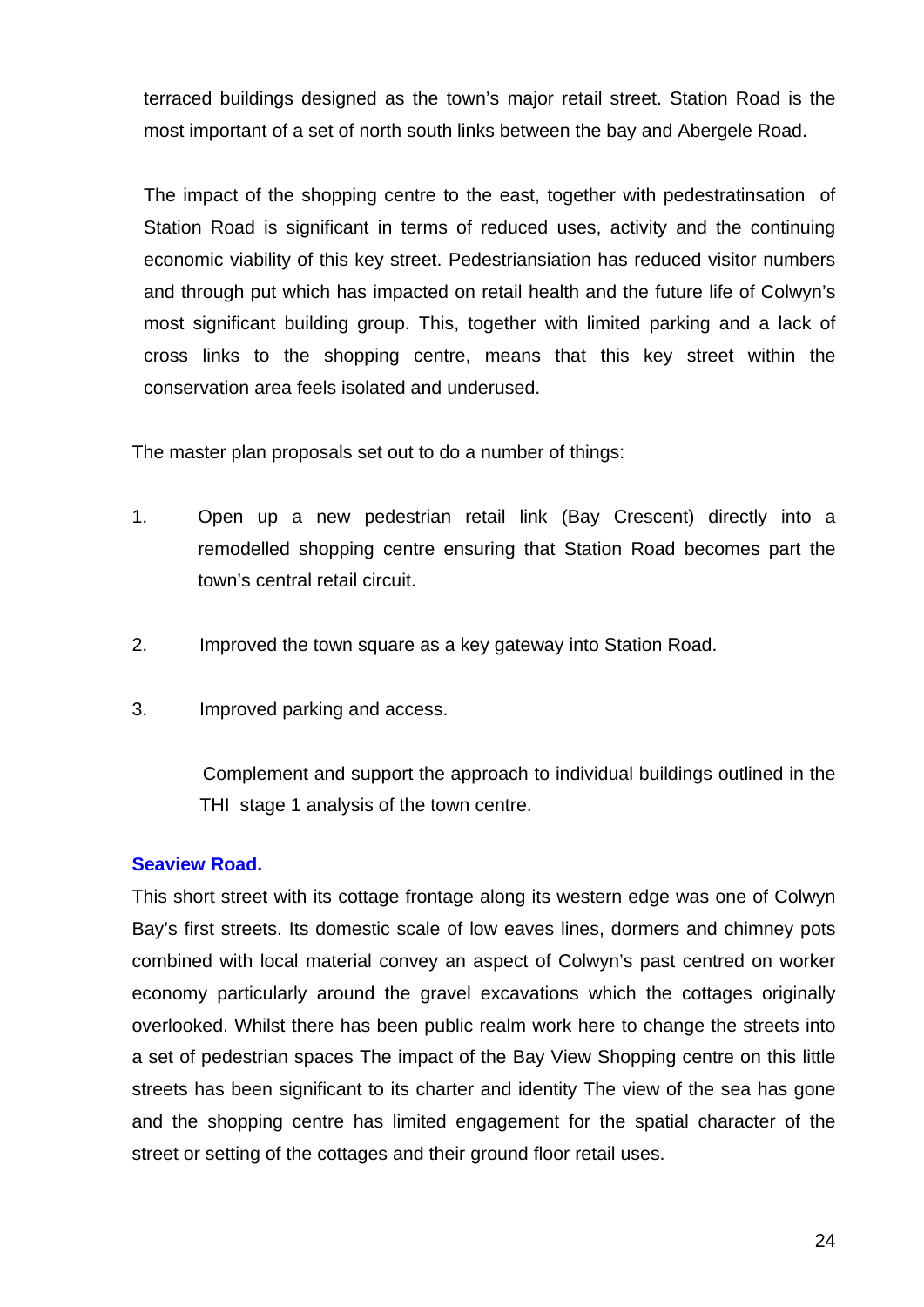The master plan proposals set out to achieve a number of improvements in this location.

- 1. The western edge of the shopping is remodelled to provide active frontage along the length of Seaview Road.
- 2. The width of Seaview Road is reduced in order to create a stronger spatial experience (enclosure street section ratio) benefitting the scale and articulation cottage frontages as part of a new pedestrian street network.
- 3. The original cottage frontages are retained and refurbished as a frontage to improved more efficient retail space built into the Ivy Street car park area.
- 4. Improved and remodelled station and town square open up views to the sea and bay from the north end of Seaview Road.

## **Abergele Road / Conway Road.**

This was originally the main coastal route through North Wales. It appears as a traditional High Street with a range of building types, uses spaces. It has a range of different retail uses many of which are independent and local. The national multiples are mainly located in Bay View shopping centre. The existing built character on Abergele road is charmingly varied and mixed with a wide range of material in use. A significant and memorable aspect to Abergele Road are the street canopies and arcades that run in front of some shops emphasising the important street shopping role Abergele Road had in earlier times.

The master plan proposals set out to do a number of things

- 1. A way finding and identity project is proposed across the town. This is designed to link different areas together and emphasis each area as a distinct quarter within the town. A new town map and street signage will be developed which will guide visitors to area such Abergele Road from the station and car parks.
- 2. There is an opportunity to promote Abergele Road as the town's new independent quarter.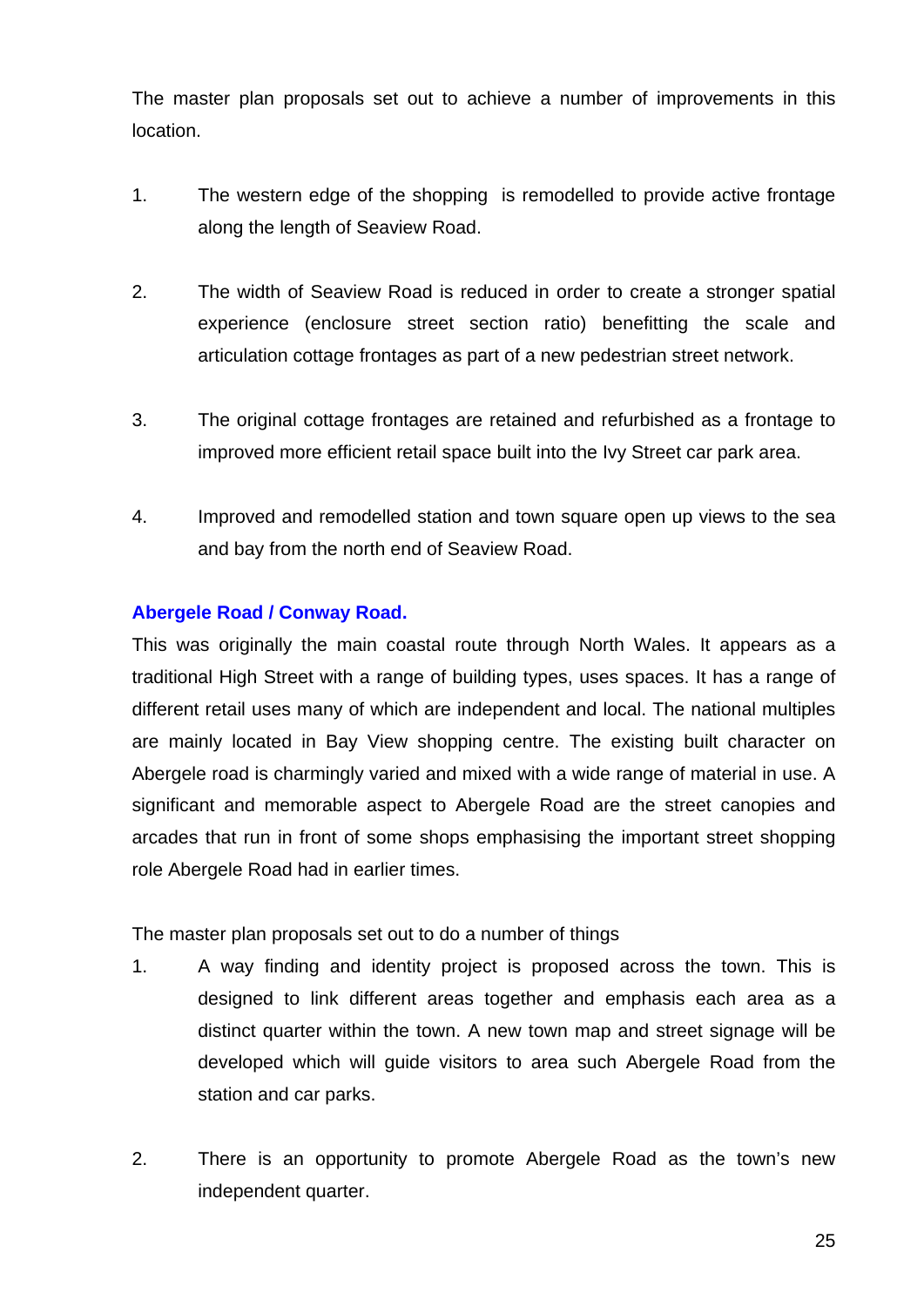## **Summary**

The masterplan includes a number of site specific proposals focussed on key areas of Colwyn Bay town centre. These will not only improve the town's prospects of attracting economic investment and growth, but will also markedly strengthen the significance and character of the Victorian heart of the conservation area. This will also assist in creating the strategic context for negotiations with individual property owners as the wider plans and investment are taken forward.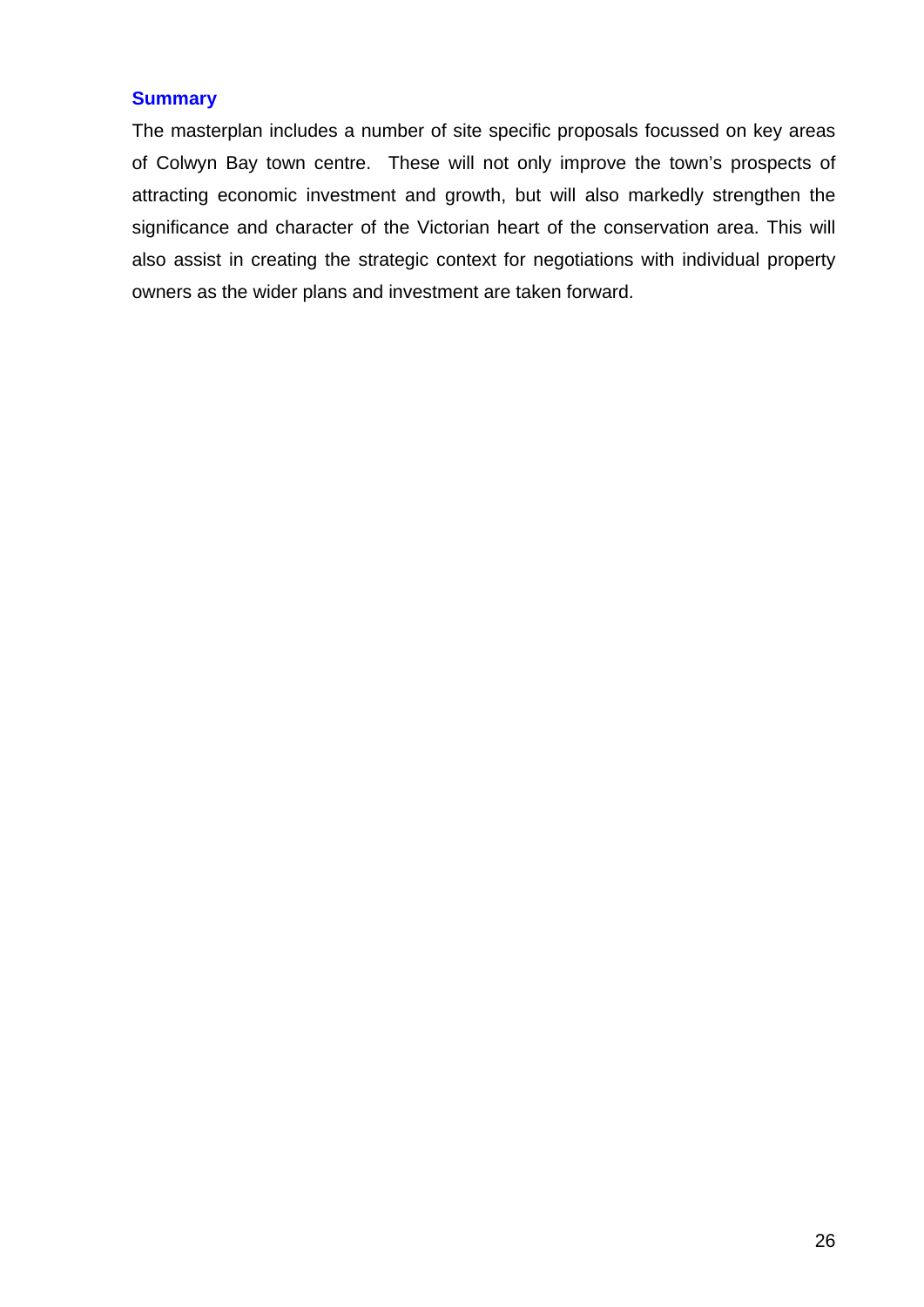# **Chapter 4. The Masterplan – Key Components.**

- 4.1 The focus of the master plan takes in the whole town from the western end of Conway Road to the eastern end of Eirias Park. To the north the master plan includes the promenade proposals and the new beach and coastal defence project including the pier. To the south the master plan includes new projects south of the Abergele Road.
- 4.2 There are four key areas of proposed intervention; **The town centre, East Colwyn residential neighbourhood centre around Greenfield Road, Eirias Park, the beach, and the promenade.**
- 4.3 Within each area there are a number of distinct projects proposed ranging from building development, public realm, landscape and transport.

## **Area 1. A new town centre.**

The master plan proposes a new heart to the town based around a remodelled town square and shopping centre. The intention is to provide an improved sense of arrival and focus together with improved links to the Promenade. Key projects include:

- 1. **A new town square** is proposed**.** The existing station car parking is relocated together with the alignment of Princes Drive to the north. This opens up a larger, better connected public space with direct pedestrian links into Station and Sea View Roads. The new road alignment also enables an improved station drop off area. The new square is designed to hold markets, seasonal events, exhibitions and also to become a meeting place and focal point for the town. Short stay parking can also be provided if required.
- 2. **A new station** building is proposed. This is project is intended to raise the quality of arrival but also improve its day to day functioning for the town. In place making terms the new building reduces the size of the facility in order to open views to the bay from the town square.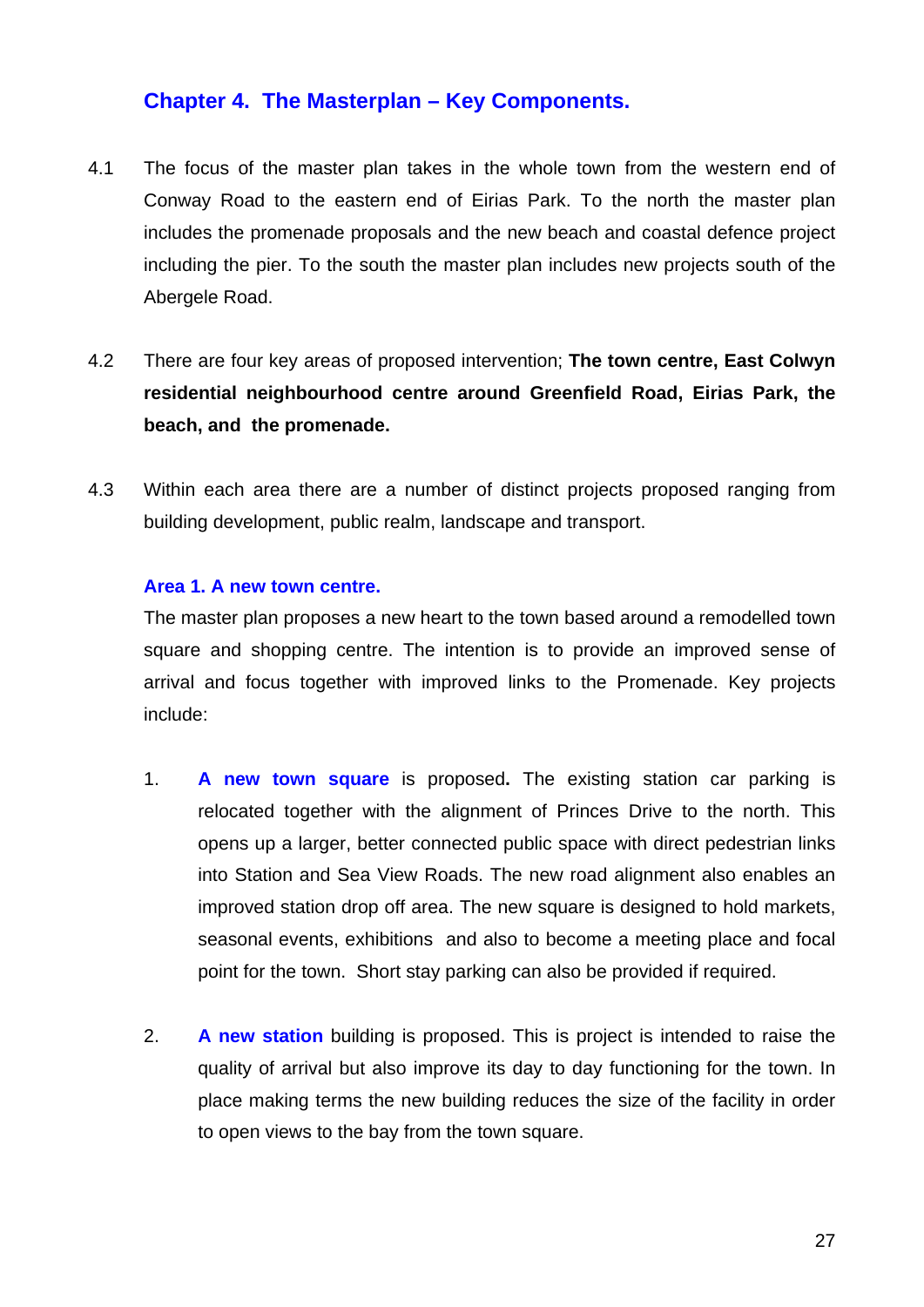- 3. **A new beach access point** is proposed by extending and remodelling the existing footbridge over the railway line to provide new access down to the Promenade. An alternative drop off point and additional station parking is also proposed on the promenade side of the station.
- 4. **An improved new car park** is proposed west of the town square to serve the station. Access is via Princes Drive.
- 5. **New mixed use development** is proposed for the market hall site. This would comprise a single building mixed use development project linked to the retail areas of Station and Penrhyn Roads and the new town square. This building would have ground floor retail with office or residential accommodation on upper floors.
- 6. **A new pedestrian link** is proposed into Station Road. The intention is to remove one ground floor unit (currently empty) to facilitate a new walk (Bay Crescent) directly into the remodelled shopping centre and beyond to the beach.
- 7. **New retail** is proposed fronting onto an improved Seaview Road. The current parking and back land service areas at Ivy Street are remodelled to provide improved retail and serving together with a new pedestrian route linking Station Road to the shopping centre and promenade beyond.
- 8. **Seaview Road** is remodelled and narrowed in order to provide increased retail space together with a more intimate street space looking down towards the new square. Some existing facades are retained (some of Colwyn's oldest buildings).
- 9. **A new town centre street** (Bay Crescent) is proposed to provide a new retail destination in the town. Designed as a pedestrian, car free space the crescent connects key parts of the town centre together. Starting at Station Road the new walk cuts through the current Ivy Street car park creating two new retail plots. It then connects across an improved Seaview Road into the shopping centre where new retail is proposed. Another smaller square and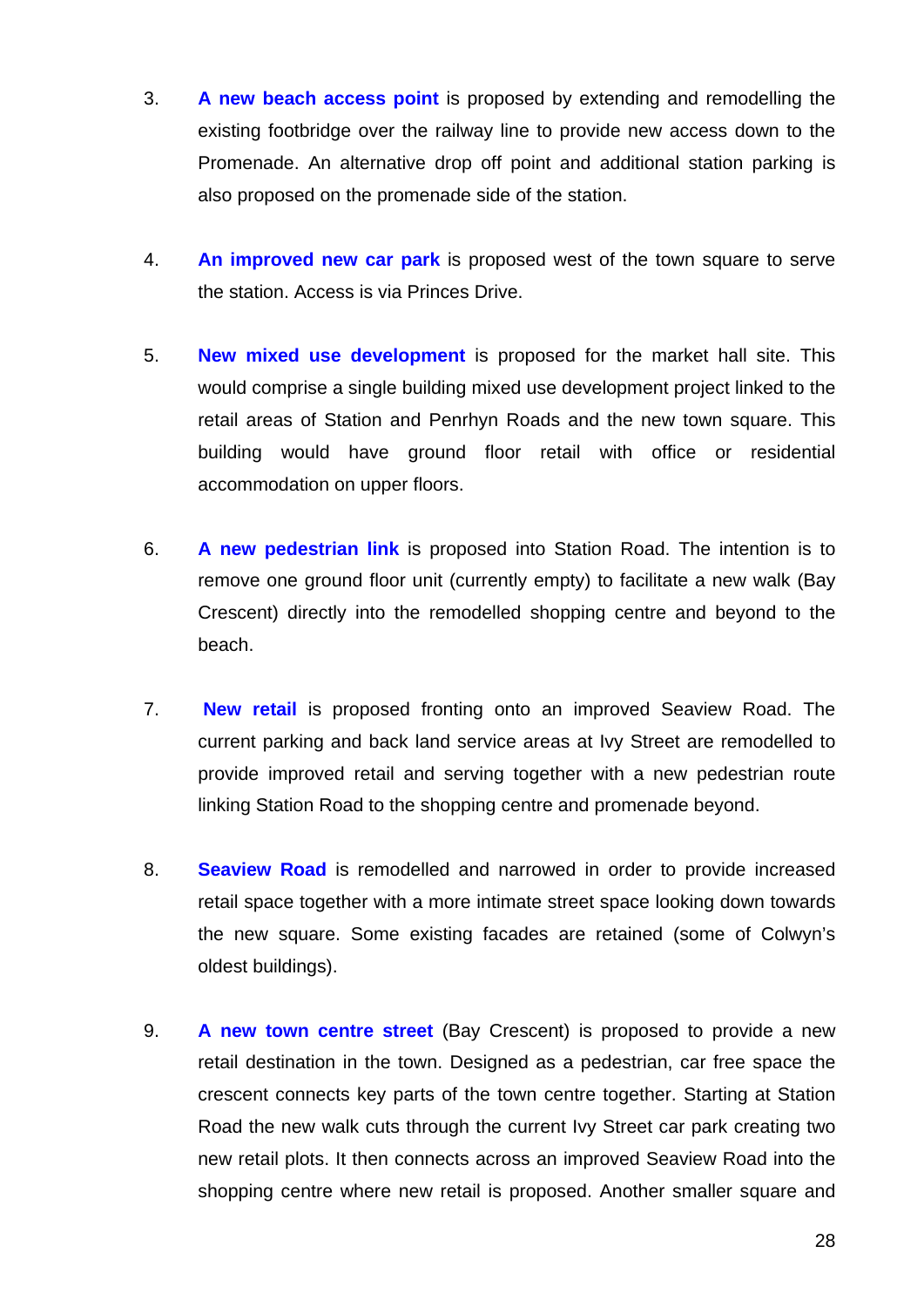green bridge links across the A55 to the new prom, remodelled pier and family beach.

- 10. **A new landmark commercial building** is proposed on south east corner of the town square. This project is designed to act as a town centre marker and gateway and sitting above the extended shopping centre with retail on the ground floor. It is envisaged that this might be an office building (approximately 8 floors) bringing working people into the centre of town served by the improved train station and bus interchange. Combined with ground floor retail uses, this potential public sector office use is an opportunity for creating new town centre investments.
- 11. **A new beach link** from the town is proposed over the A55. This project consists of a new green bridge/street as part of a new curved street running through the remodelled shopping centre to Station Road.
- 12. **Bay View Shopping centre:** The master plan proposes a remodelled shopping centre. The line of the existing mall is retained but 'cranked' to link more directly to the Station road and the promenade. It is envisaged that this new alignment will operate as a traditional 'open' street with retail either side. The shopping mall complement is retained to the east and remodelled, enabling it be 'closed off outside of hours. The car parking is retained with parking below the existing Morrison's unit.
- 13. **Bay View Road** is remodelled to create two-way access to a new multistorey car park, and improve the arrival experience into town from Greenfield Road to the east. This car park is to have a direct, signed pedestrian route through to Abergele Road to help serve the local businesses all of the plots to the south of Bay View Road backing onto Back Bay View become new development opportunities. A new mixed use Arts led facility is proposed linking through to the Theatr Colwyn on Abergele Road.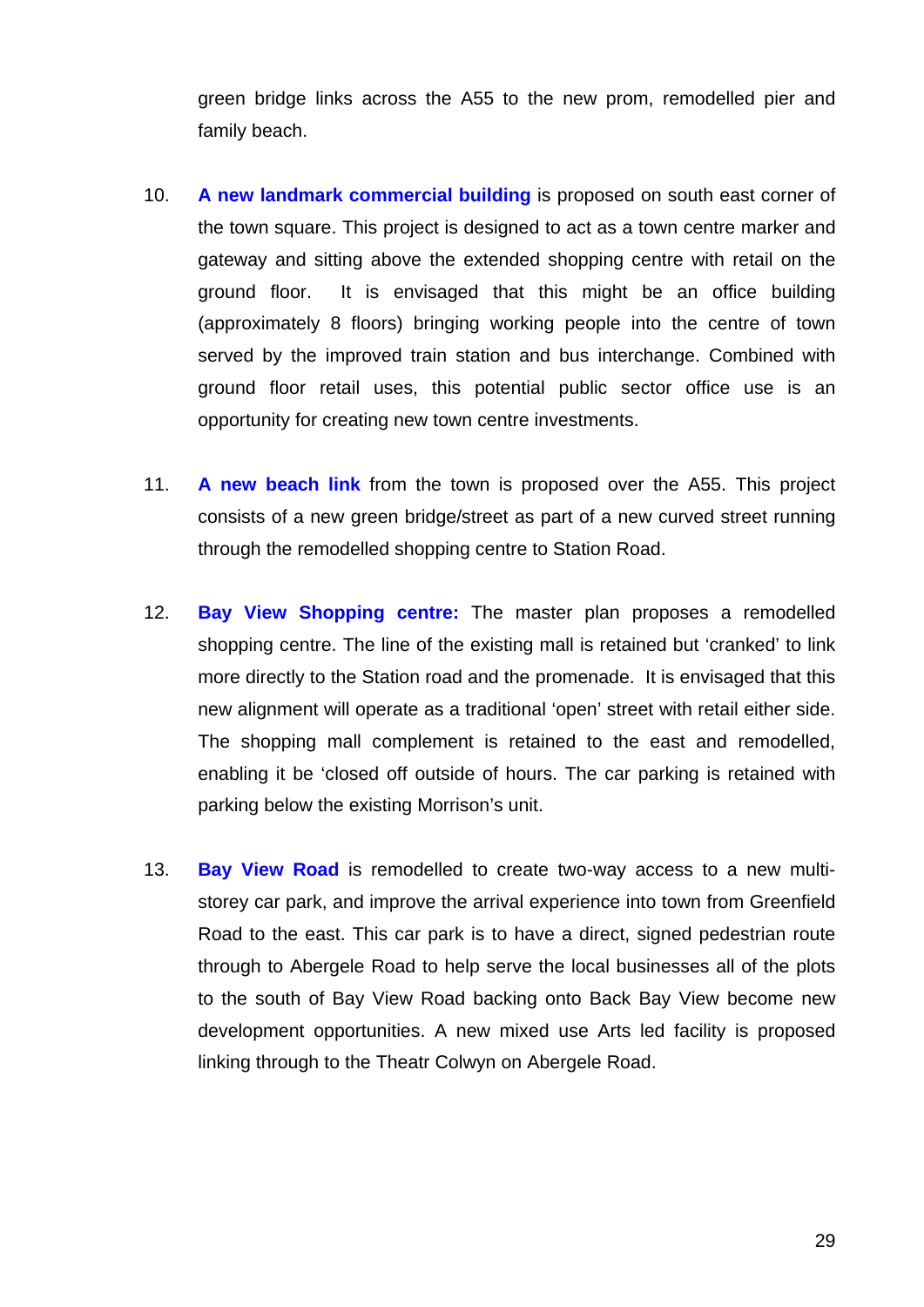## **Area 2 . East Colwyn and the Dingle.**

- 4.4 This compact community is enclosed by the A55, The Dingle, Abergele Road and the town centre. This area is an important housing neighbourhood in the town and features in this town wide plan as it is critical to manage the housing market and the reputation of this neighbourhood. A more detailed neighbourhood plan is underway with local groups and stakeholders.
- 4.5 The emerging neighbourhood plan will tackle a number of environmental, social and economic priorities for the housing renewal area and start to consider the spatial priorities for change. The community is currently considering the following priorities and future plans will reflect their current position and priorities for each area:
	- Improving the condition of housing stock
	- Tenure diversification and increasing housing choice
	- Improving the quality of the management of the private rented sector
	- Reducing antisocial behaviour and drug related crime
	- Improving the image and reputation of the neighbourhood
	- Improving parking, vehicular and pedestrian permeability including the connection of Grove Road to Belgrave Road, which is in turn extended across Lawson Road
	- A new walking and cycling route from the town centre, along Greenfield Road, Grove Road, Belgrave Road, to a new footbridge across the Dingle into Eirias Park.
	- and connectivity between the are and its surrounding assets.
- 4.6 The community have started to think about how they are able to take a more proactive approach in determining the outcomes in their community by working in partnership with the Council and determining the requirements that will improve the quality of their lives. The discussions are wide ranging and to date there have been no final decisions made. However, the community is starting to consider whether selective demolition would be an appropriate way forward to change the tenure mix and housing offer and whether it could be an option to assist with parking and open space provision..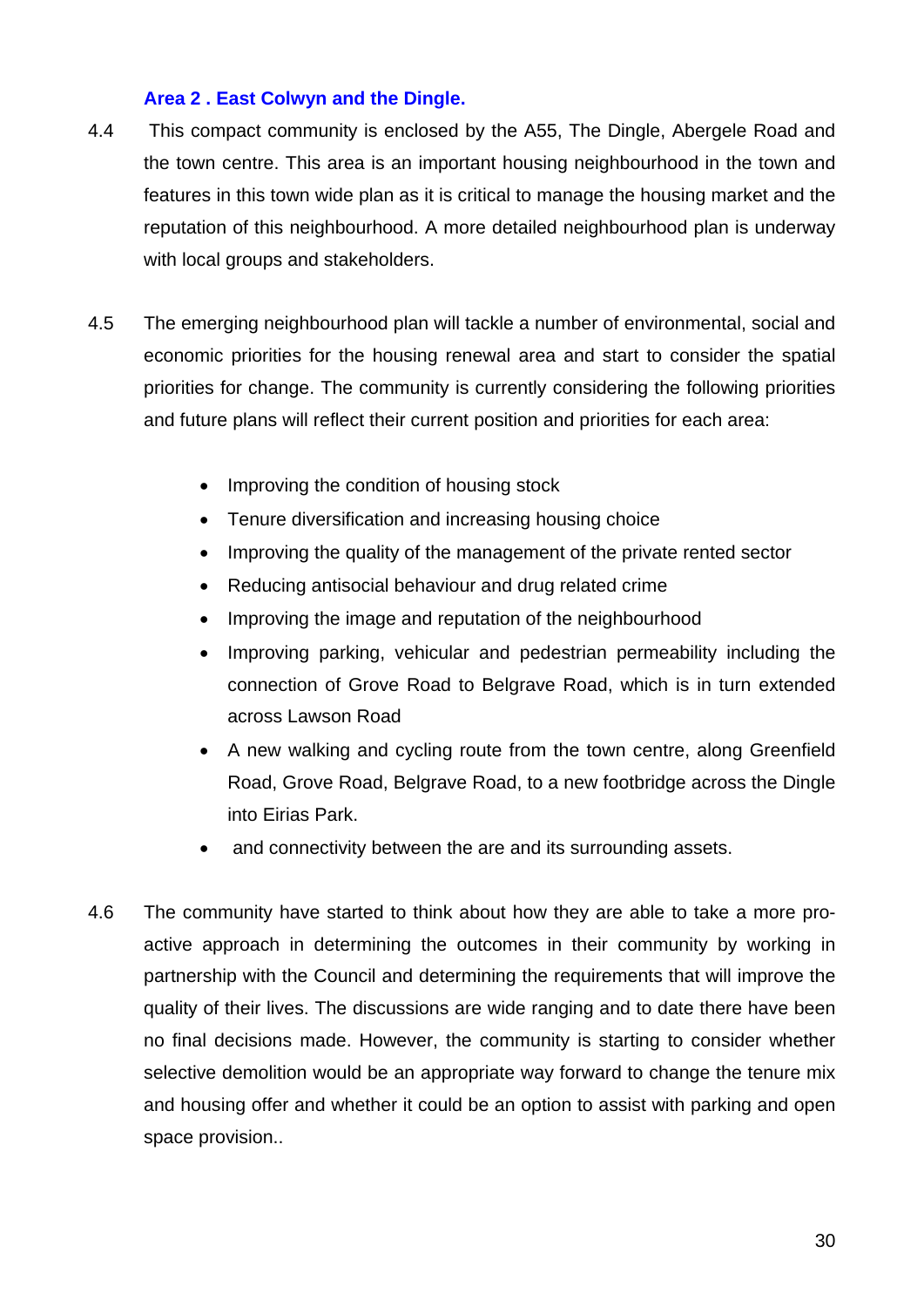4.7 The strategic proposals within this wider town plan have been informed by priorities and ideas identified through this process of consultation.

## **Area 3. Eirias Park and Civic Quarter**

4.8 The master plan proposes a major reorganisation of the town's largest park to maximise its potential as a key recreation and leisure resource. With the advent of the proposed new Events Centre the proposals envisage a new 'sports village' clustered to the south around the stadium. To the north the lake is remodelled to become the town's very own outside events and performance space. The intention is to create a series of different areas focused on a variety of events and activities, within the park a 21<sup>st</sup>. Century park setting offering a real destination of choice and quality for both residents and visitors.

## **Key projects include:**

- 1. **A new footbridge** is located across the Dingle providing a new western entrance to the park for the town centre. Together with improved entrances at Abergele Road and the prom the park will have three town centre entrances.
- 2. **A new children's wild play** area is located near the footbridge designed to serve not only visitors but also Seaville and its neighbourhood school.
- 3. **A poor weather play barn** is located in the northwest corner of the park with integral parking. The building overlooks the bay and the northern end of the Dingle and is designed to act as an entrance marker linking the park with the beach front and water sports centre below. A remodelled park entrance is envisaged.
- 4. **The Northern Woodland** is retained and developed as an eco teaching resource combined with proposals for the new Forest School
- 5. **Eirias Lake** is remodelled into Colwyn's outside theatre and events space. Using the natural topography of the land, amphitheatre steps are shape around the lake facing a floating stage. A water side board walk is proposed which links to a new island and boating area.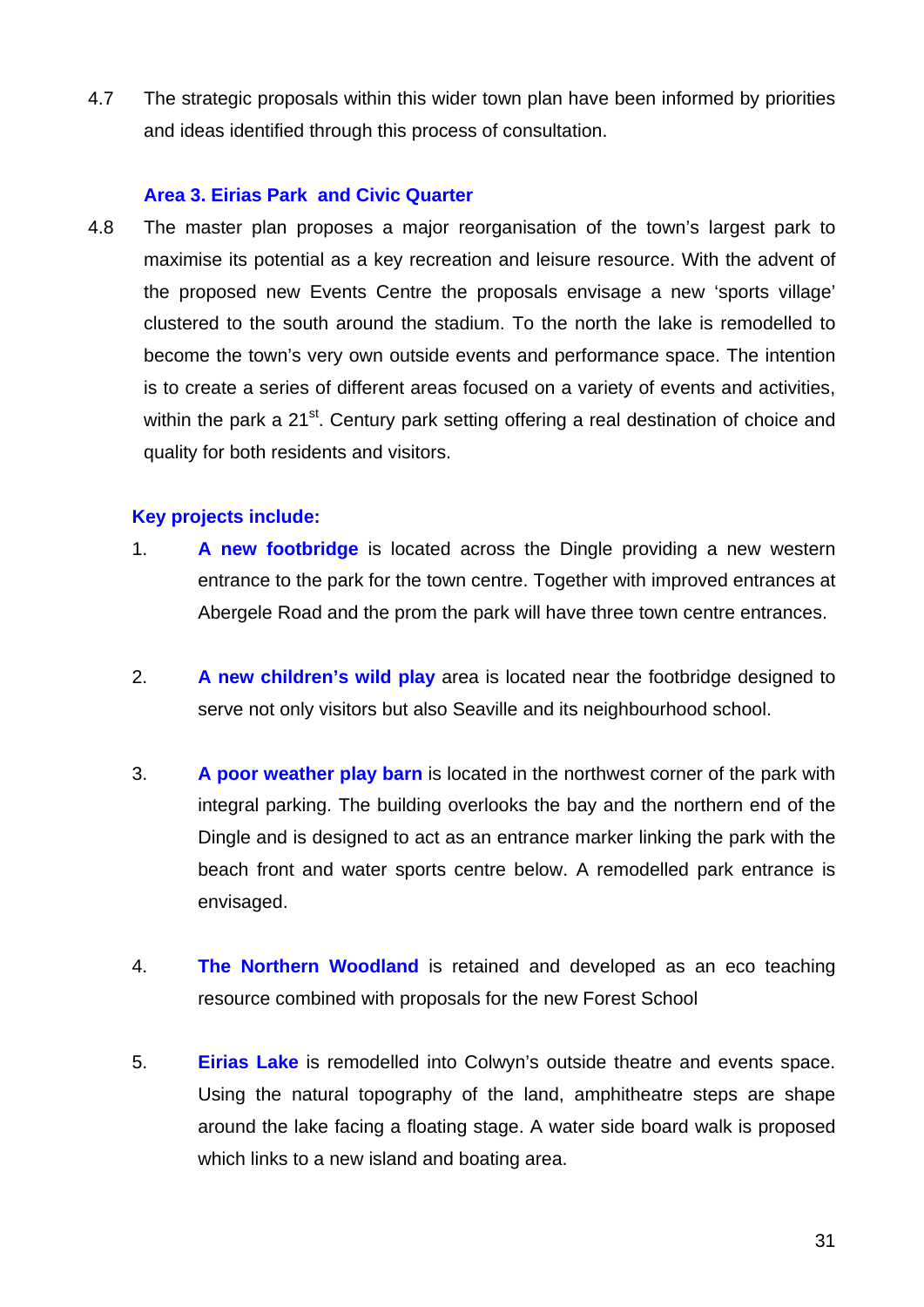- 6. **The northern edge of the lake** becomes a wetland habitat and ecological education resource linked to the Forest School.
- 7. **A climbing and scrambling wall** is proposed enclosing the south western edge of the lake composed of large stone boulders, build outs and escarpments.
- 8. The existing **model boating lake** is retained and improved.
- 9. **New bowling greens** are proposed creating a more formal park and garden setting for the civic centre building.
- 10. **Car parking** at the main entrance boulevard **to the Civic Centre** is reorganised and increased into a more efficient layout concealed behind trees and landscaping.
- 11. **An over 60's outside gym** is proposed adjacent to the sports village located on the park's main circular walk.
- 12. **A family picnic area** is located between the lake and the sports village. With canopy structures covered areas and picnic furniture
- 13. **The proposed Events Centre** is the centre piece of the sports village with accommodation to be provided in converted buildings to create a tailor made athletes village.
- 14. **Three new football pitches** are proposed (two all-weather and one to be flood lit)
- 15. **James Alexander Barr tennis centre** is relocated onto the sports village facing onto Abergele Road. The new centre comprises 4 internal courts and two external with parking and access to the other facilities in the sports village.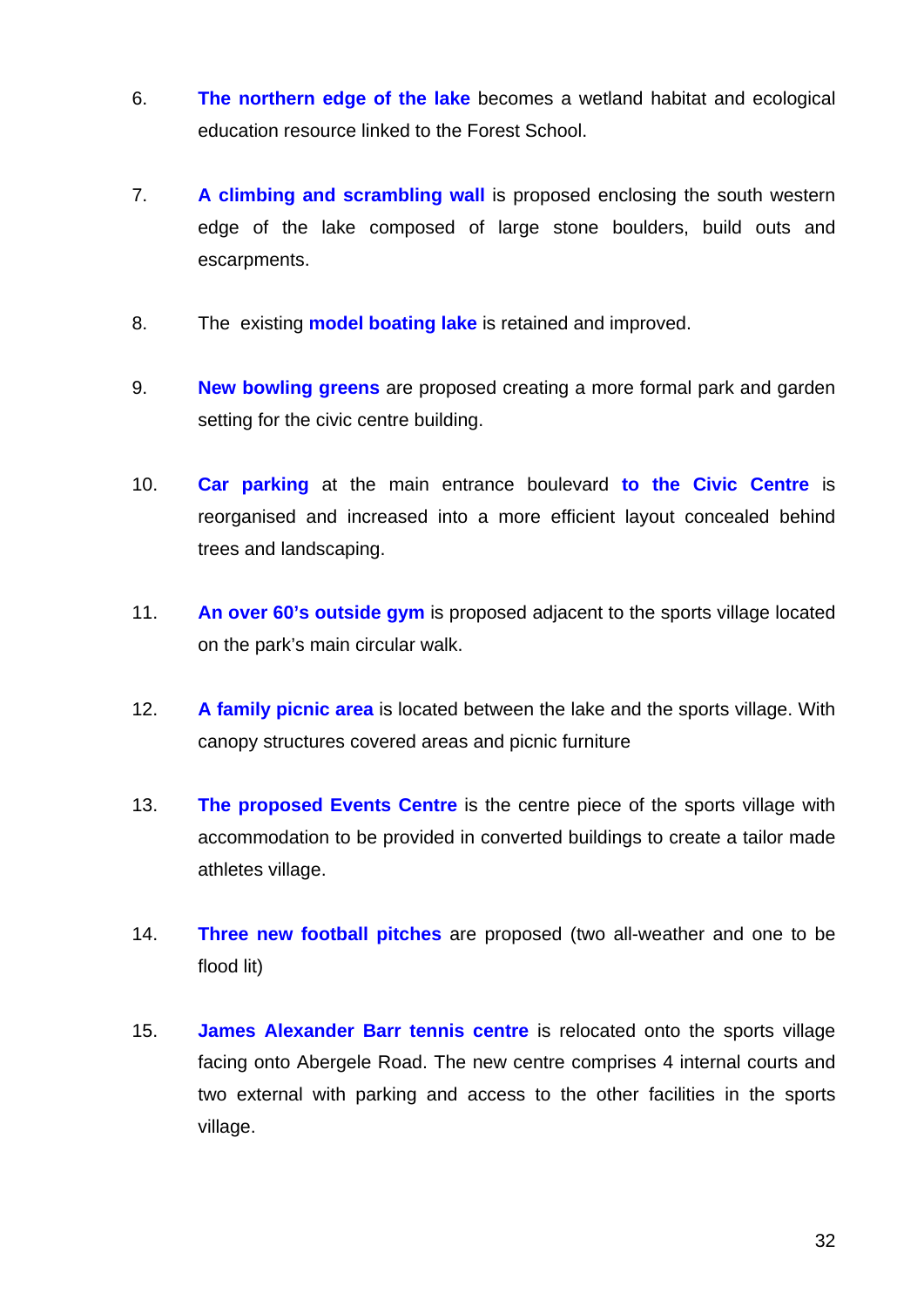- 16. **Dan's Den** is located near the main entrance adjacent to the extended and improved skate park and car parking.
- 17. **A remodelled and improved entrance way** is envisaged from the Abergele Road. Existing car parking is remodelled and improved.
- 18. **A new hotel** is envisaged on the old laundry site. Located opposite the entrance to the park and sports village it is envisaged that the hotel will support visitors to the Academy as well increased visitor numbers to the town.

## **Area 4. Colwyn Bay Beach and Promenade.**

4.9 Crucial to the town's development is the coastal defence and beach promenade project which will once again provide the town with a seaside visitor attraction which has diminished over the years. The master plan embraces this work and attempts to link this key project into the town centre. At the same time the project needs to provide for new commercial opportunities for restaurants, kiosks and attractions that serve the needs of water sports users and families and create a friendly , inviting environment for visitors to the seafront.

## **Key projects include.**

- 1. **Colwyn Bay Pier** has been the focus of a local campaign for development and investment for some years. Alternative uses, a renewed role and function and investment strategies are still being investigated to identify a way forward. Within the context of this plan, the consultancy team recognise the potential value that any  $re -$  use of the pier structure could bring, especially if links back to the town centre can also be achieved as part of a more strategic approach.
- 2. **A new promenade** is proposed with improved parking, facilities for food and drink, entertainment, cycle routes, and access to the beach.
- 3. **A new seaward groyne** is included as part of the coastal defence plans and beach project. The groyne is accessible from the promenade with board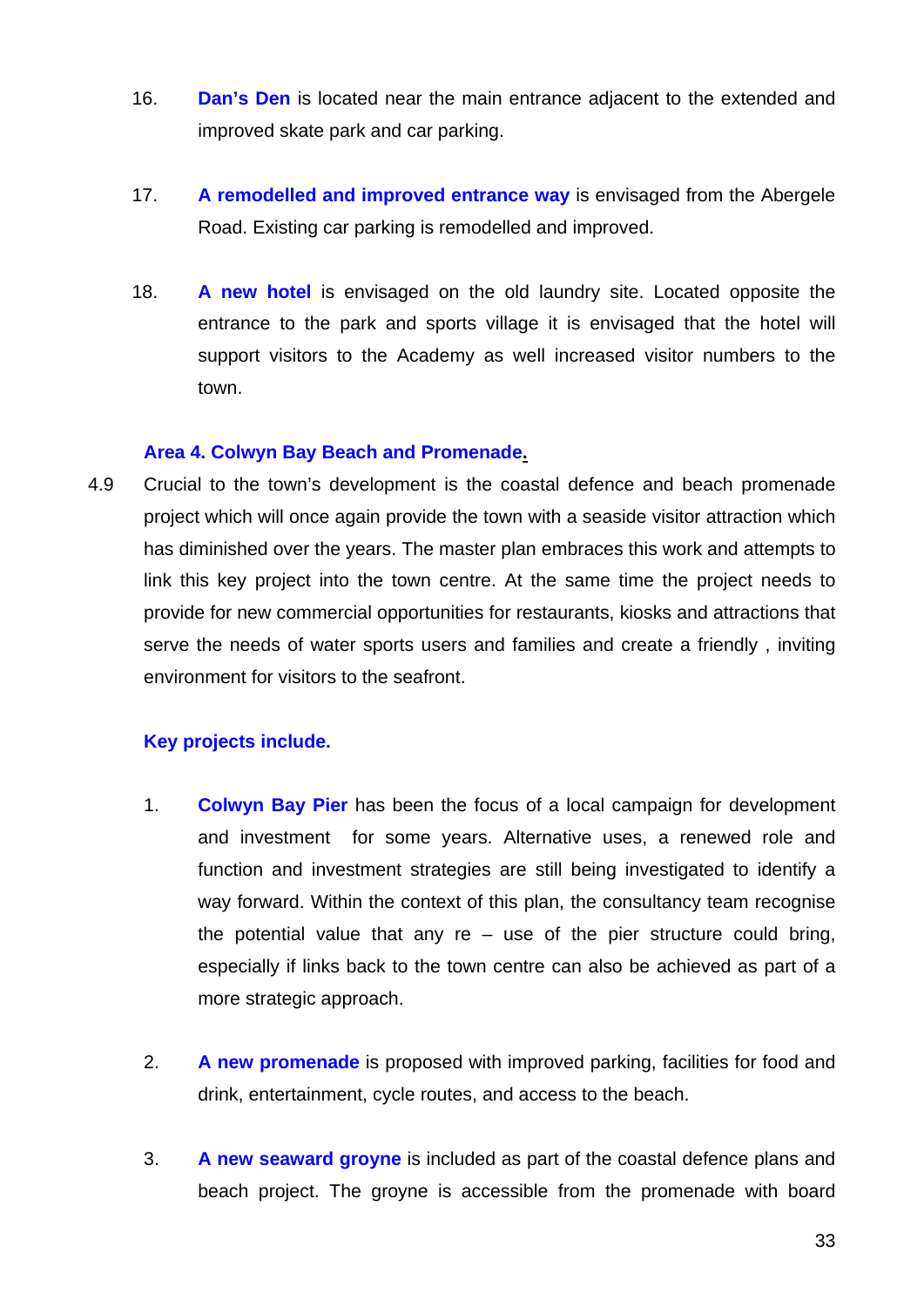walks that lead to observation platforms. The objective here is to make full use of the coastal defence funding and tie that into wider objectives and opportunities..

- 4. **A new family beach** is proposed to the west of the new groyne.
- 5. **A new water sports centre** is proposed at the Dingle entrance.
- 6. **New slipways** are proposed combined with rock revetment defence work to facilitate a dedicated water sports area to the east of the groyne.

## **Infrastructure and movement.**

#### **Vehicular network**

- 4.10 The one-way system that is currently Sea View Road, Bay View Road and Greenfield Road is to be modified to allow for re-development along Bay View Road, to provide more intuitive movement by car in this area, and to improve the arrival experience into the town by car from the A55. Greenfield Road and Bay View Road will be converted to two-way streets with streetscape improvements on each.
- 4.11 A 'square about' is proposed at the junction of Bay View Road, Greenfield Road and the access road into the Bay View shopping centre car park which gets very busy at peak times. This will maintain junction capacity of the existing miniroundabout, but also allow for additional movements associated with the new car park proposed on Bay View Road. The 'square about' concept aims to enhance the public realm (mini roundabouts rarely achieve this) by encouraging slower vehicle speeds and improved pedestrian crossing facilities. Some loss of on-street parking bays will be required in order to accommodate two-way movement (6m carriageway typically), whilst maintaining minimum 2m wide footways.
- 4.12 There is an opportunity to install a new signalled pedestrian crossing at the junction of Greenfield Road and Abergele Road, which would replace the existing pelican crossing to the east of this junction.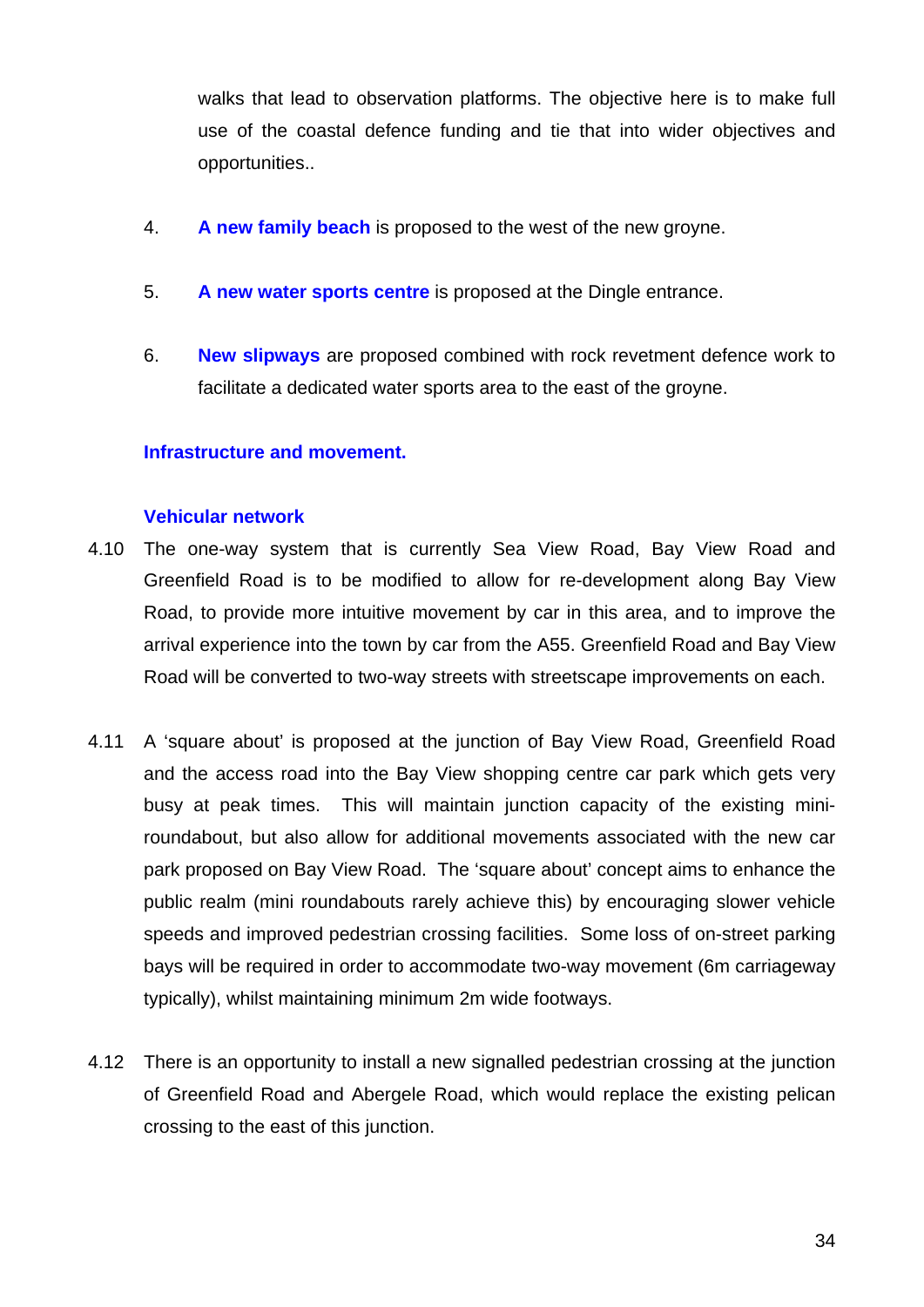- 4.13 Improved car parking signage should be implemented at key gateways to the town centre – Victoria Avenue, Abergele Road / Conway Road, directing drivers to the strategic car parks and helping to minimise unnecessary movements through the town in search of car parking. In the longer term, real-time, variable message signage should be considered in these locations indicating available spaces.
- 4.14 A new public square outside the train station involves re-alignment of the public highway (Victoria Avenue/Princes Drive). Two-way movement through the square will be permitted, although slower speeds encouraged through design and active calming measures.
- 4.15 School drop-off and pick-up areas for both the primary school at Trevor Road and High School in Eirias Park are to be improved. These are to be managed spaces that will enhance the public realm and provide sufficient capacity for parents to drop-off and pick-up, reducing the risk of traffic backing-up along local roads in this residential community

## **Parking**

- 4.16 Short stay, free on-street parking should be maintained on Abergele Road / Conway Road and the side streets to support the local businesses. New developments in the master plan build on some existing public car parks.
- 4.17 'Lost' public car parking capacity will be re-provided by way of a new multi-story car park along Bay View Road as part of new development, together with increased parking capacity in the Bay View Shopping Centre as part of a wider re-modelling of this centre. Direct, signed pedestrian access to this car park from Abergele Road is to be provided so that the local businesses on Abergele Road benefit from this provision. Capacity of circa 200 spaces is proposed for the new multi-storey car park. This may need to be increased depending on the size of the new office building fronting station square.
- 4.18 In addition to new highway signage proposed at strategic locations good quality way finding should be installed throughout the town so as to make for easier movement of visitors.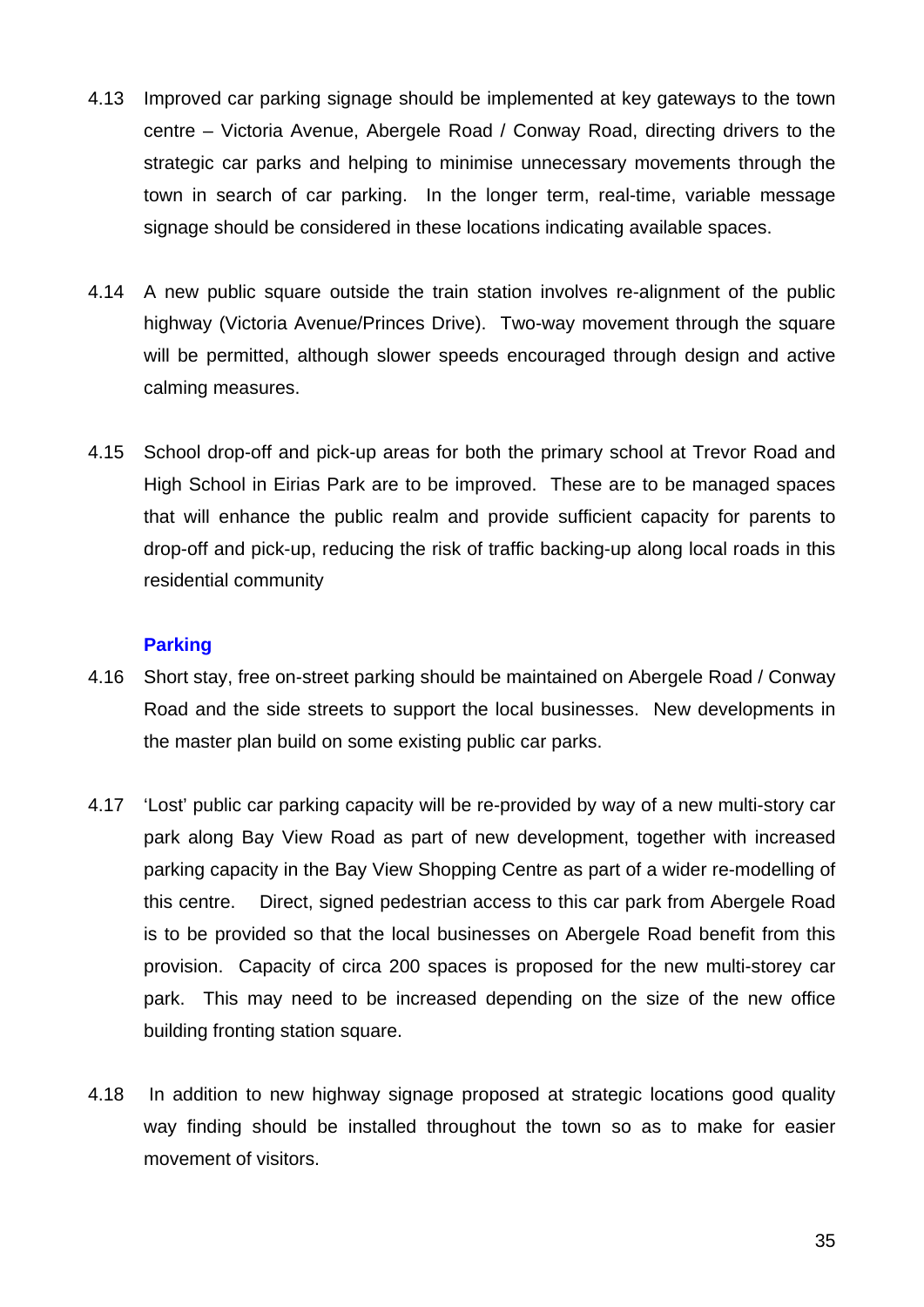- 4.19 Parking capacity at the train station (Arriva managed) and Princes Drive will be maintained.
- 4.20 In Eirias Park, new car parking is proposed as part of the new Events Centre development, An additional total of 112 new parking spaces and 8 coach spaces added to the existing 87 spaces, are proposed to serve the existing and proposed leisure facilities, accessed through a new park gateway.

#### **Pedestrian access and routes**

- 4.21 Two principal desire-lines for pedestrian routes were identified in the baseline report: through the Bay View shopping centre linking the town and promenade across the A55 cutting; and from Bay View Road through the residential community, across the Dingle to Eirias Park.
- 4.22 A pedestrian bridge link is proposed from the re-modelled shopping centre, over the A55 cutting, to the existing pedestrian route under the railway. The walking environment will be enhanced through the shopping centre and surrounding streets as part of this proposal, and connection to the promenade becomes much more direct. Enhanced signage and way finding will greatly assist legibility throughout all areas.
- 4.23 Greenfield Road will be enhanced as a pedestrian route from the town centre, along Grove Road which is extended through to Belgrave Road, in turn extended beyond Lawson Road to a new pedestrian bridge link across the Dingle into Eirias Park.

#### **Cycle routes**

- 4.24 Access from the town centre to the National Cycle Network Route no 5 that runs along the Promenade is provided across the new bridge link and street through existing shopping centre. Secure cycle parking, and possibly a cycle hire facility at the new station interchange is also proposed.
- 4.25 Cycle access from the town centre through to Eirias Park will be provided long the enhanced pedestrian route along Greenfield Road / Lawson Road, across the bridge spanning the Dingle.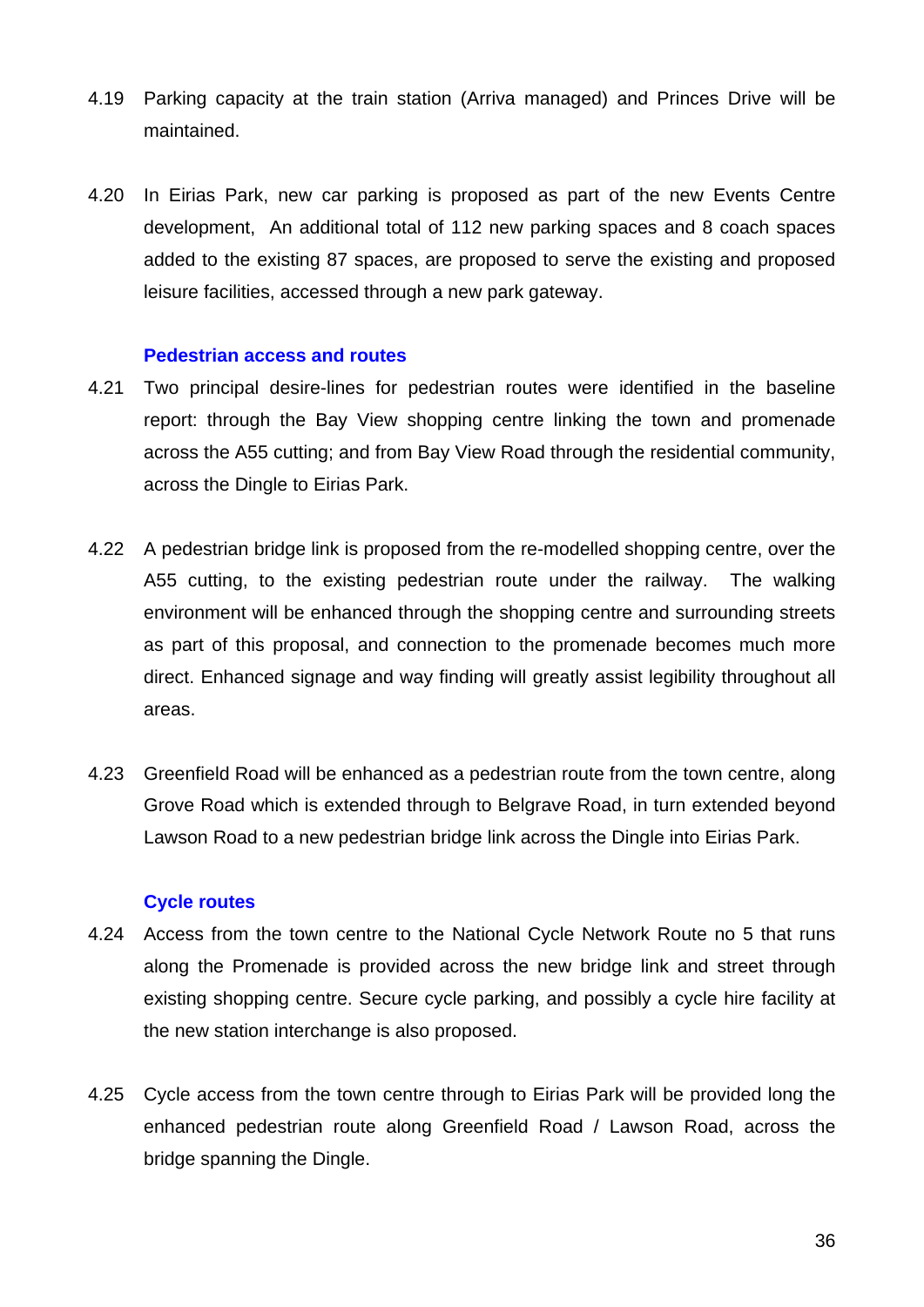#### **Public Transport**

- 4.26 Figure x shows the town centre bus network and frequencies. The bus stop on the corner of Station Road and Abergele/Conway Road is very popular and requires more space. Station square should become the main interchange for bus/train/cycle modes, although care is needed not to concentrate all bus services in this one location, which would have adverse environmental effects. Bus layover should not be accommodated in this square.
- 4.27 Drawing (SK) 100 shows the proposal for Station Square in front of the train station, following initial consultation with the train operator, Network Rail, Conwy Council and WAG. The proposal maintains parking capacity at the station, but re-arranges it to free-up space for a public square, better arrival experience, and enhanced walking route into the town centre. A train/bus/taxi/cycle transport interchange with ticketing and retail provision is proposed on Victoria Avenue by re-aligning the highway. Access from the station down to the promenade is proposed from a new viewing platform with lift.

#### **Other Projects**

#### **The Master Plan**

There are a total of 28 projects within the central Colwyn Bay area. We have undertaken an area based characterisation of each of the sites. The 28 different projects appear to be geographically clustered into seven separate areas. A brief description of each immediate area has been undertaken, accompanied with an outline of the proposed project.

#### 1. **The Beach/Promenade Area (Projects 1& 27)**

A range of new leisure uses, have been illustrated to convey the diversity of opportunities associated with the beach and promenade area. Such developments, focus on the beach area immediately west of the Victoria Pier. Colwyn Bay, unlike some of the surrounding beaches is sandy. The beach area is cut off from the town centre, with the A55 and railway line acting as a barrier. Access is severely restricted between the promenade/beach area and town centre. The promenade runs behind the substantial concrete sea walls. Access to the beach is via a few selective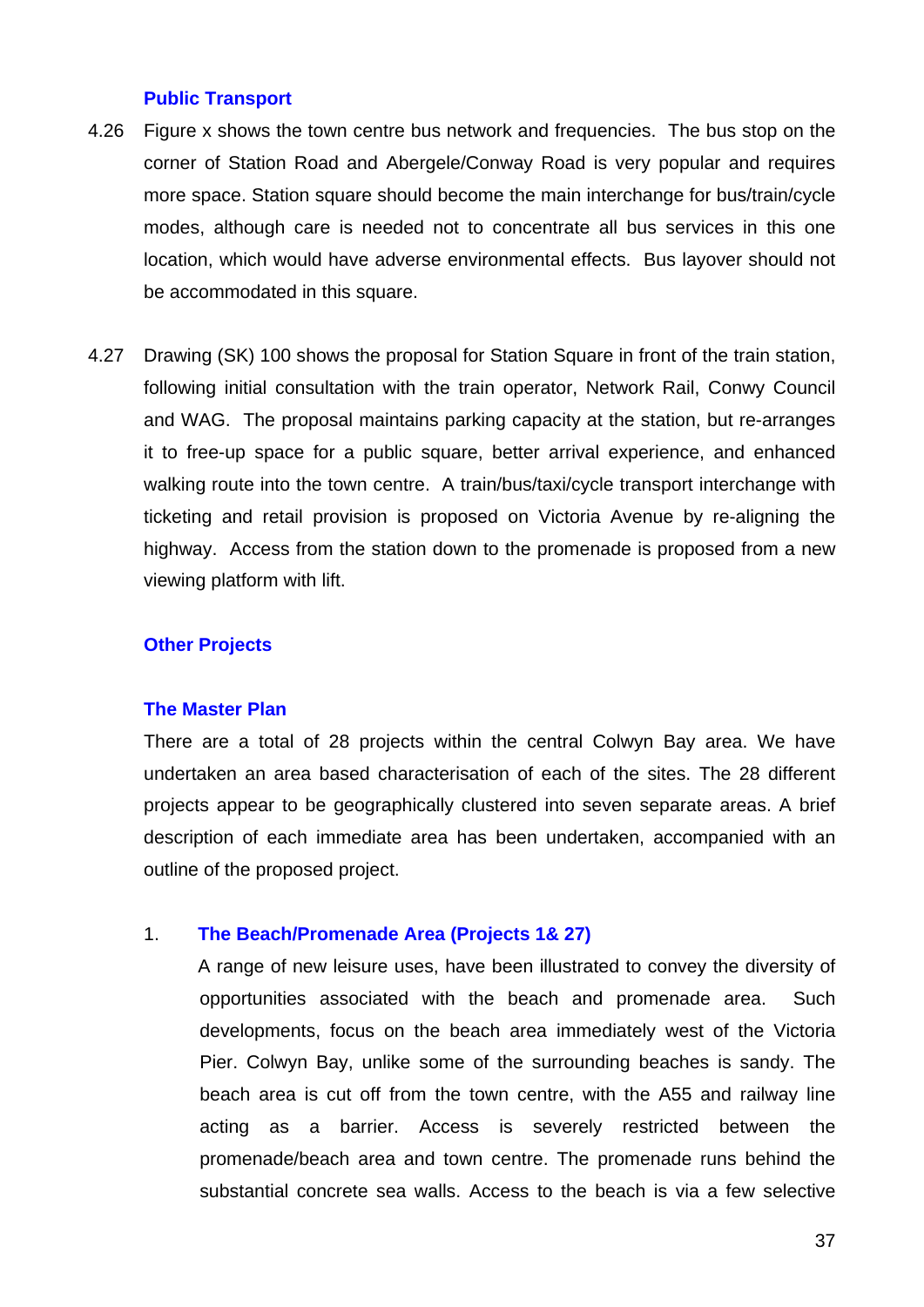walkways. The Pier is currently in a dilapidated state, having been shut down since 2008. The Masterplan recognises the importance of the Pier structure in creating a potential focus for renewed beach and promenade identity. The feasibility of uses, costs of repair and the extent of the Pier structure are all for further more detailed viability testing.

## 2. **Station and Immediate Frontage (Projects 2 & 7)**

The town square proposal centres upon the Colwyn Bay Railway Station frontage and entrance into the main shopping areas. The plan is to create a "new station development, incorporating a new town square with redirected Victoria Avenue/parking and interchange" and new walkway linking the station and beach. The area is currently paved, with a car park and drop off facility directly fronting the station itself. This area forms part of the wider station gateway, and is the first aspect of Colwyn Bay when departing the train station. The Masterplan has modified earlier proposals, and refocuses the proposed interventions on the transport interchange and creation of a town square.

## 3. **Retail Core (Projects 2, 3, 4, 5, 6, 7, 8 & 10)**

The Masterplan proposals state that the Bay View Shopping Centre is to be transformed and extended along a new street, linking Station Road, with a new bridge linking the site with the pier. Such plans focus principally on the redevelopment of the eastern part of Station Road and the western portion of Sea View Road, and would forge increased links between the principal 'open air' shopping area around Station Road, and the Bay View Shopping Centre, a link which the Scott Wilson 'Conwy County Borough Council Retail Study' (February 2007) states should be encouraged. New development along Ivy Street would improve pedestrian through flow and vitality towards the eastern end of the retail core.

Colwyn Bay is defined within the 'Conwy Local Development Plan Deposit Plan 2007-2022 Background Paper 15 Retail Study' (April 2009), as being a 'Town Centre', as opposed to being labelled a 'Sub-Regional Centre' such as Llandudno. Whilst Colwyn Bay offers a "reasonable vital and viable town centre," providing "excellent retail choice for its immediate catchment area", it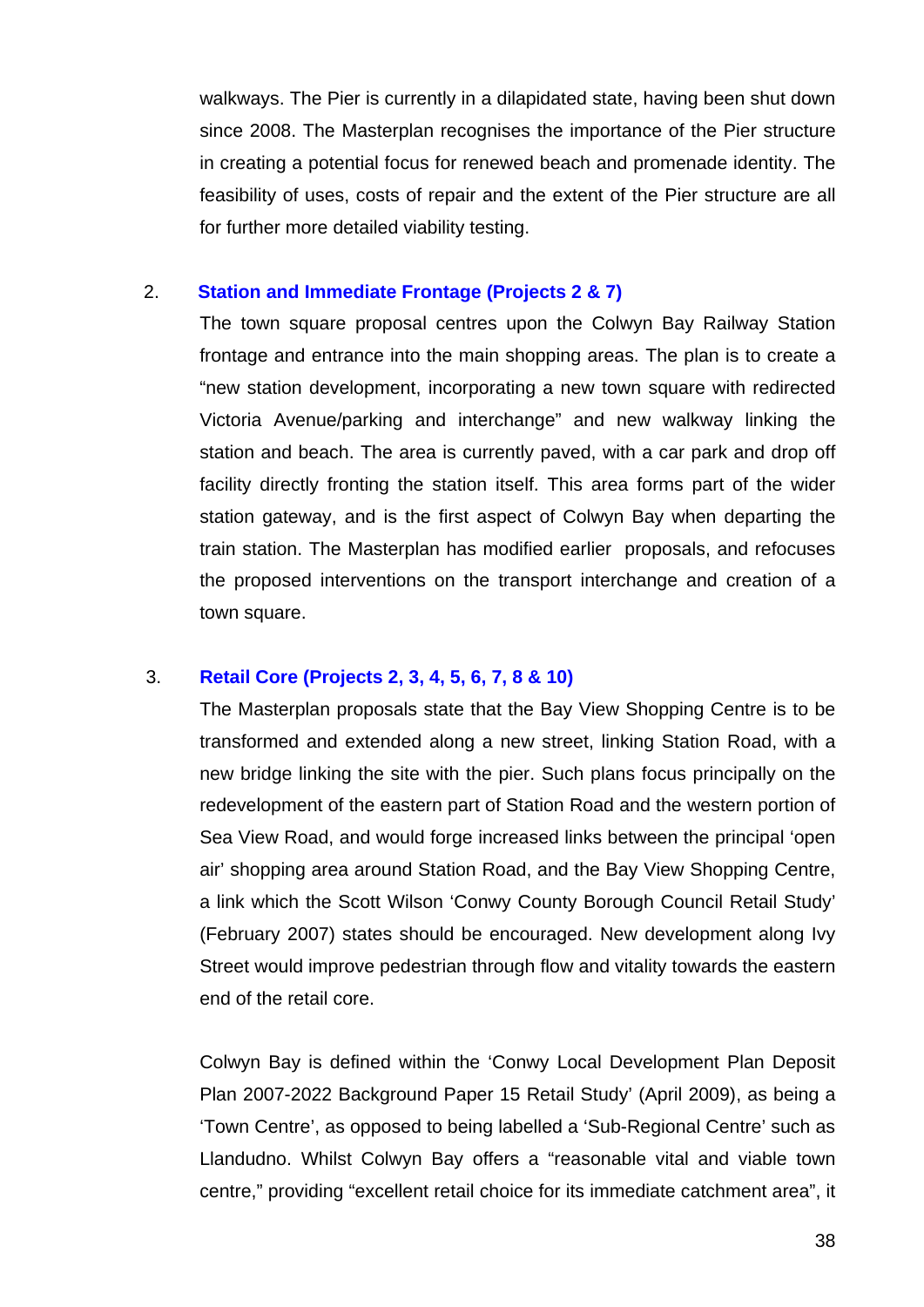lacks the larger department stores and choice within particularly comparison goods which Llandudno offers. Many of the larger high street multiple retailers such as Marks and Spencer, Next, Debenhams, HMV and Waterstones have premises within Llandudno, whilst the major retailers within Colwyn Bay are those which command a much lower threshold population, and in many instances target lower income populations, such as Argos, WH Smiths, Boots, Morrisons, Burtons, Superdrug, Clarks and Bon Marche. This is despite the population of Colwyn Bay (29,000 at the 2001 Census) being significantly larger in comparison to that of Llandudno (20,000 at the 2001 Census).

It appears that over the timeframe studied within the 'Conwy County Borough Council Retail Study' (February 2007), yields within Colwyn Bay have increased from 8.0% to 8.5% between 1994 and 2005, whilst by the same token; yields have fallen from 7.5% to 7.0% in Llandudno. Such figures illustrate the competition between the two locations, and illustrate the poor performance of retailers within Colwyn Bay relative to Llandudno over the measured timeframe.

The Bay View Shopping Centre contains around 25 units, and currently houses a Morrison's Supermarket, Iceland and Argos. The Morrison's Supermarket alone comprises of circa 3481m² of floorspace. Spread over two floors, the layout is raised to incorporate a car park facility below. Access by car is currently from Greenfield Road/Victoria Avenue, with further retail frontage and pedestrian access from Sea View Road.

The 'Conwy County Borough Council Retail Study' (February 2007) recognises that the Bay View Shopping Centre is:

 *"vital and viable, however, it is detrimental to the historic town centre as many of the multiple retailers are located in this centre. In any event, the further expansion of Bay View shopping centre is restricted by its position"* 

And furthermore: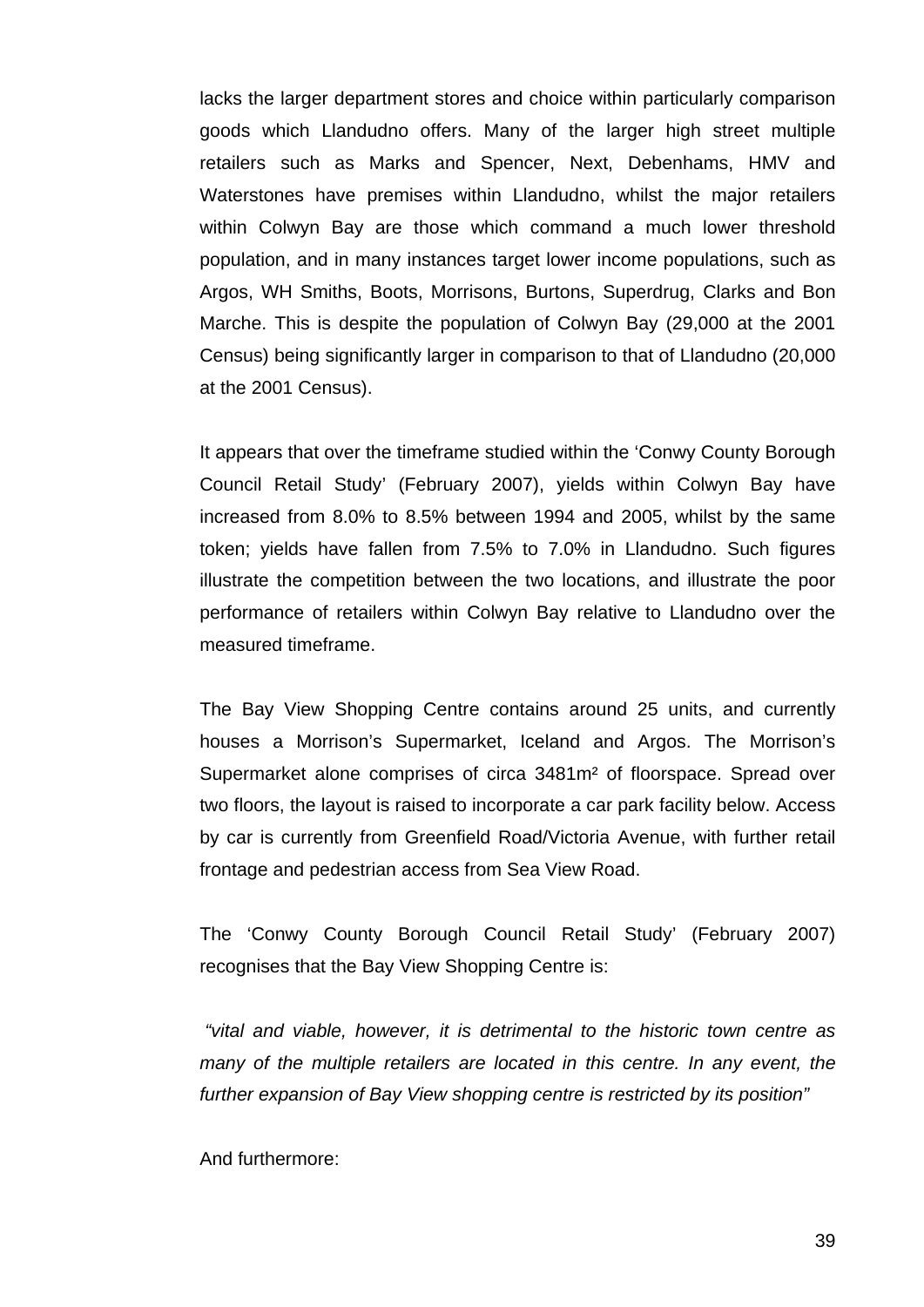#### *"does not contain any vacant units"*

The success of the Bay View shopping centre suggests that there are issues with supply. Many of the 'multiple retailers' have chosen to locate within the Bay View shopping centre, as opposed to the 'open air' Station Road. Station Road and Penrhyn Road, and the secondary retail areas (predominantly along Abergele Road) do, as the Scott Wilson 'Conwy County Borough Council Retail Study' (February 2007) provide a "diverse range of independent retailers that help to establish the character of the town centre." The diverse mix and perforation of discount operators and charity shops into the immediate town centre, and high vacancy rates are a function of the over-supply of poor quality retail accommodation within Colwyn Bay town centre.

The popularity of the Bay View shopping centre, and the fact that there are currently no vacancies, provide an indicator that new high quality retail units could prove popular. New high quality retail units would comprise of a mixture of larger and smaller units (much like the existing layout of the Bay View shopping centre), and include service access to the rear, loading bays and prominent frontage. It must be recognised that the expansion of the Bay View shopping centre will be modest, relative to the total amount of retail space currently on offer within Colwyn Bay.

The Scott Wilson 'Conwy County Borough Council Retail Study' (February 2007) reports that Colwyn Bay is under trading with regards convenience goods, and recommends that the Planning Authority should consider the merits of each individual convenience store proposal. The expansion of the Colwyn Bay convenience store allocation will benefit the retail mix and increase the number of shoppers coming into Colwyn Bay. By allowing the expansion of existing units such as Morrisons, and specifically attempting to place new food provision within the town centre, it is hoped that increased vitality and footfall will create a spill over affect and improve the competitiveness of Colwyn Bay as a centre relative to the competition elsewhere. Given the high proportion of retailers such as Morrisons and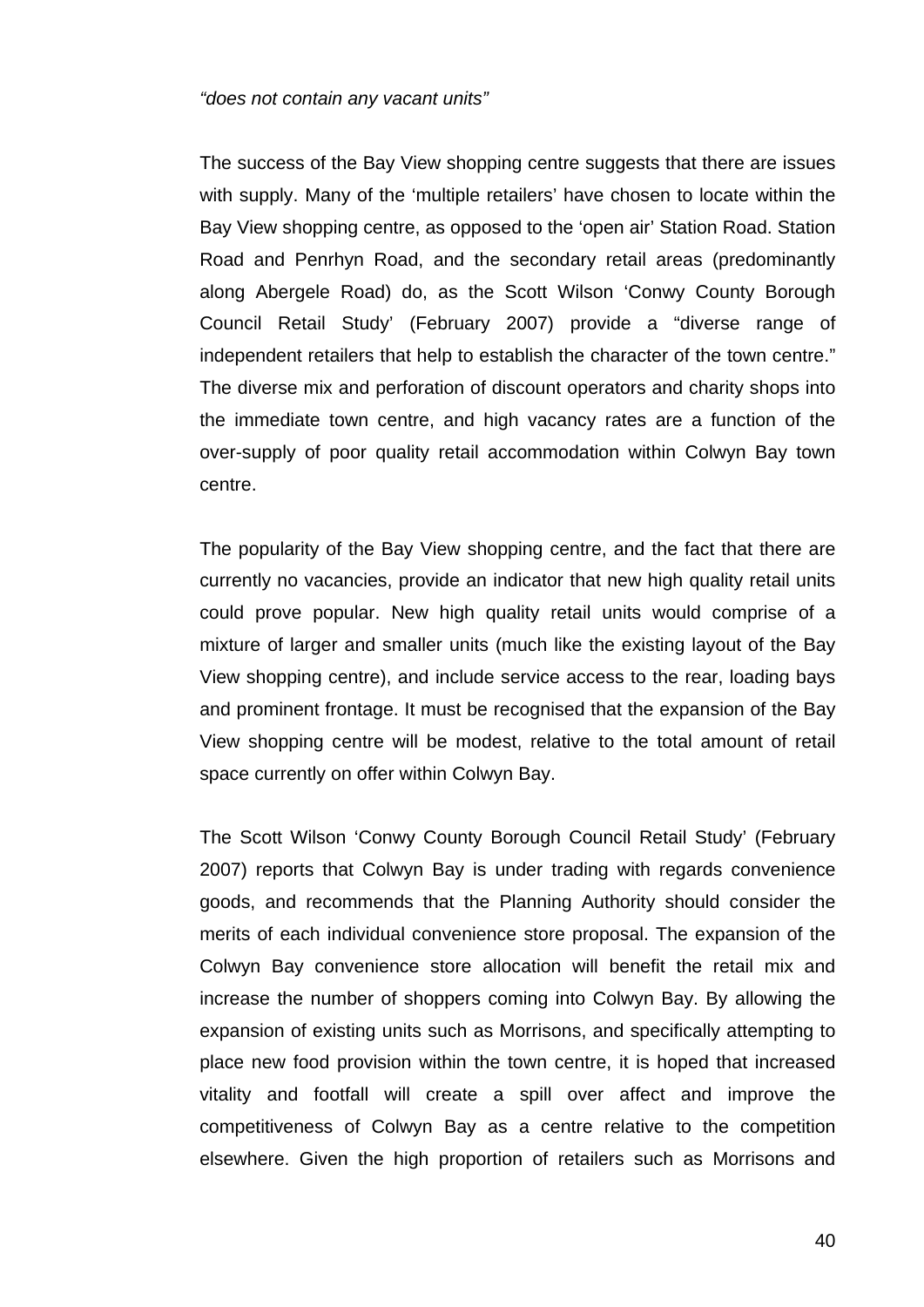Iceland currently within the present Bay View shopping centre, expansion would facilitate retail growth within this sector.

The 'Conwy Local Development Plan Deposit Plan 2007-2022 Background Paper 15 Retail Study' (April 2009), recommends that "floorspace for comparison goods should be constrained until at lease 2015." We recognise that this is probably true, not least because vacancies will have increased and rents fallen since the Scott Wilson Report presented its findings in 2007. However, it is important to note that any scheme approved now, would only open after 2015, and by that point the market will probably be of sufficient strength to permit a modest increase in the amount of retailers specialising in the sale of comparison goods.

The remodelling of the Bayview Shopping Centre would not compromise current car parking facilities. The Scott Wilson 'Conwy County Borough Council Retail Study' (February 2007) reports that "there is a requirement for off-street parking", which is due to the relatively high levels of on street parking and the associated congestion. An increase in the amount of on site parking will off-set the losses incurred developing the current car parking site on Ivy Street.

#### 4. **Renewal Area (Projects 13, 14, 15, 16, 17 & 18)**

The spatial focus of the Masterplans proposed idea to create better links and spaces is the 'East end', which falls wholly within the HMRI boundary. Such proposals state that existing land development is to be remodelled to create new residential clusters with new public spaces and routes. Please see description of HMRI area above.

According to Shape's plans, "focused clearance together with new residential development provides new opportunity and identity for the east side." The corresponding annotated map identifies areas around Lawson Road, Belgrave Road and Erskine Road, all of which fall within the HMRI area described previously.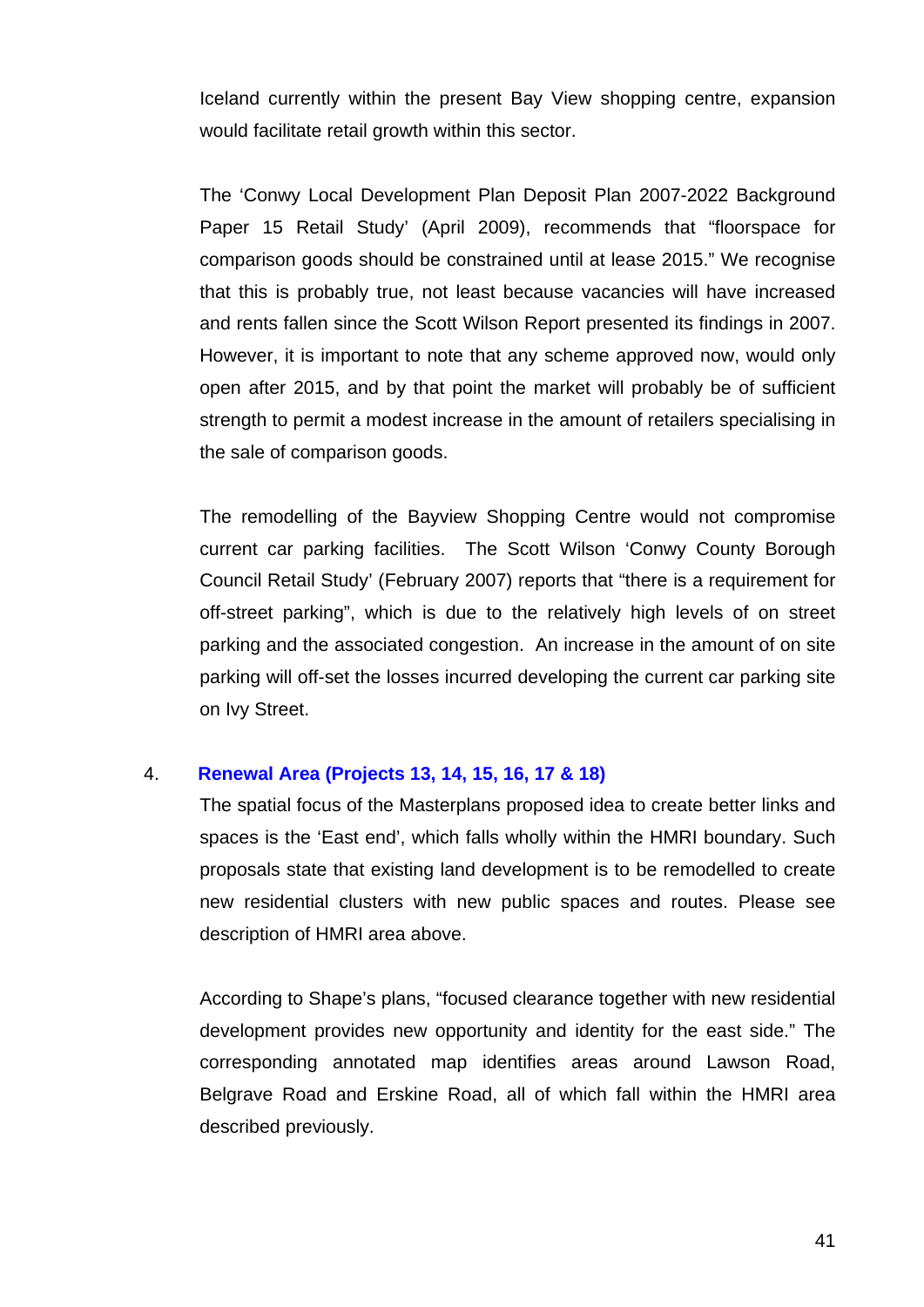#### 5. **Abergele Road (Project 12)**

Abergele Road runs east to west, and is one of the main access routes into Colwyn Bay town centre from the eastern suburbs, such as Old Colwyn. One of the projects identified within the masterplan specifies the upgrading of Abergele Road. The northern portion is dominated by three storey terraced properties, which are currently a mixture of retail premises and properties in mixed use, which typically house retail functions on the ground floor with flats above. The southern side is more residential, although with a growing proportion of retail units as Abergele Road heads into the centre of Colwyn Bay. . The Western end of Abergele Road forms part of the area previously defined as the 'retail core'.

Abergele Road could be an active and vibrant part of the town centre. Originally part of the main north Wales cross route it performed as a distinct High Street before the development of Station Road, and much later the Sea View Shopping Centre. In the proposed master plan Abergele Road emerges as Colwyn Bay's distinct and local retail destination building on the strong range of independent retailers that already exists along the length of the street. The distinctive arcaded canopies and strong architecture are a huge benefit to establishing a distinctive place within the town. The canopies are extended where possible, and together with a new way finding strategy that badges the street as a distinctive local quarter better links are achieved into the town centre.

The street is very busy so opportunities to increase or widen the pavement are limited. However, this does not means that a better lighting and way finding and signage strategy could not be developed as part of a town wide project.

#### 6. **The Dingle (Projects 18 & 19)**

Proposals include "new development at the head of the Dingle, with a new footbridge across the park." The Dingle forms part of a wooded path, linking Abergele Road to the sea. The path follows the valley of the Nant-Y-Groes stream. There are significant pockets of developable land, particularly towards the southern end of the path near to Lawson Road, where the valleys gradient is less pronounced. . The Dingle forms access from the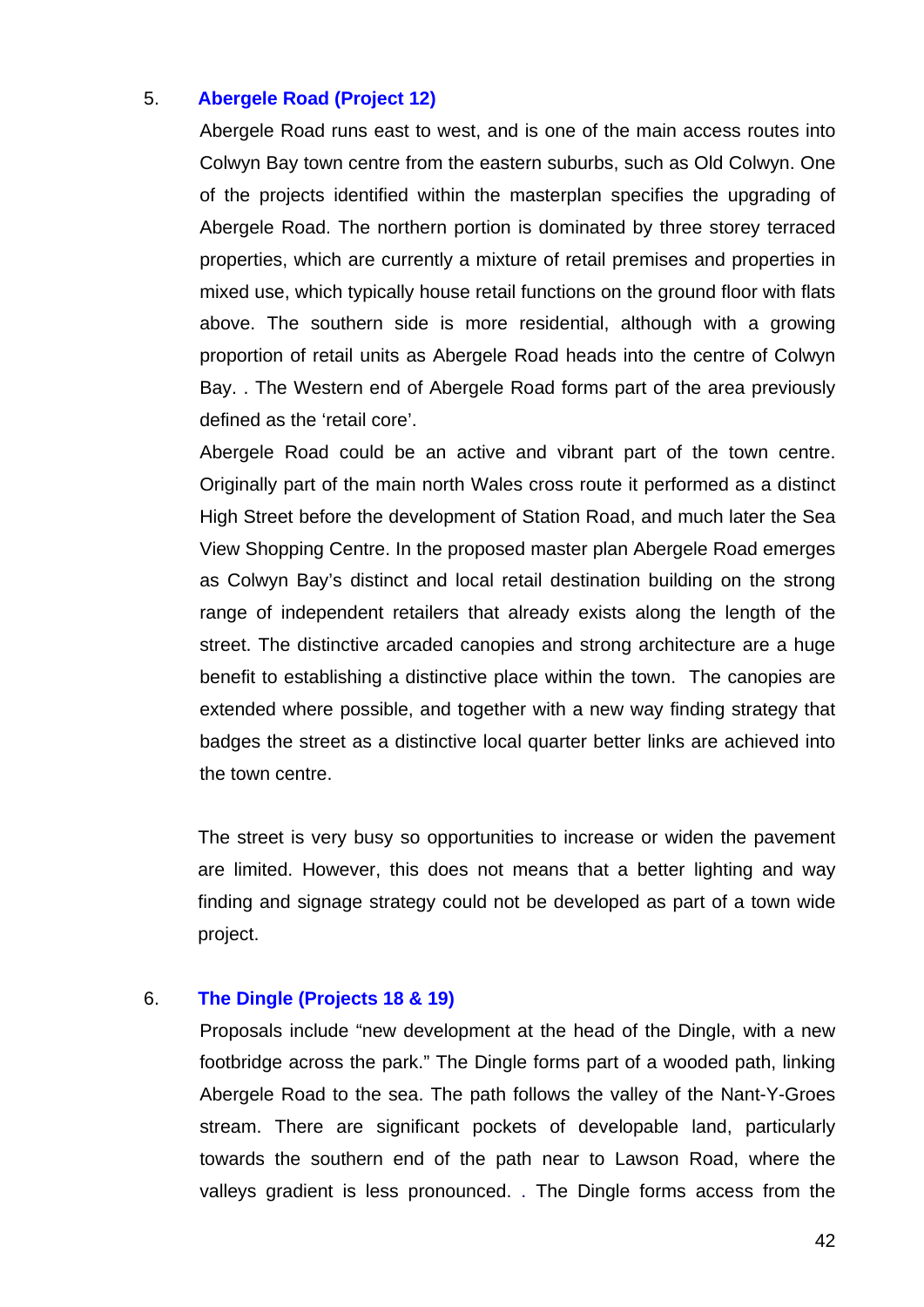Promenade to the North, towards Abergele Road to the South. Car access is permitted from the Promenade, which eventually contracts into a pathway for pedestrians. The route also facilitates access between the town centre (to the East) and Erias Park (to the East) (from Greenwood Road), and towards the Dingle Nature Reserve to the South.

#### 7. **Eirias Park - (Projects 20, 21, 22, 23, 24, 25, 26)**

Eirias Park is located towards the eastern end of Abergele Road, going out of the town centre towards Old Colwyn. The park is a vast expanse of green space, and contains an athletics track/football stadium, tennis courts, bowling greens and swimming pool. The Civic Centre and local Police Headquarters are located to the east of Eirias Park. Proposals include the creation of an indoor training facility alongside the exiting stadium/athletics track which has been earmarked as An events centre, which is proposed to accommodate (amongst other things) a Welsh Rugby Union Academy. In conjunction with the events centre, the Masterplan also incorporates new sports pitches, a remodelled leisure complex and new bowling club within close proximity to the Civic Centre.

Shape's plan identifies the creation of a visitor destination/event space within the park through landscaping with the lake as a central focus. The remodelled park with reinforced pedestrian routes will enhance the 'performance area'. Formal gardens will contribute to a more varied park use and will be developed on an existing under utilised football pitch. It is anticipated that links with the civic centre will enhance community spirit and ownership.

A new extension to the Civic Centre is proposed which will seek to maximise occupation and usage of the existing centre. The extension is an ideal opportunity to improve the integration of the centre within the park. A remodelled Police academy is also mentioned within the Masterplan.

## 8. **Singular Sites to the South of Abergele Road (Projects 9, 11, 28)**

There are three sites identified which are located to the South of Abergele Road. Projects 11 and 28 are both described within 'Conway's 5 Sites for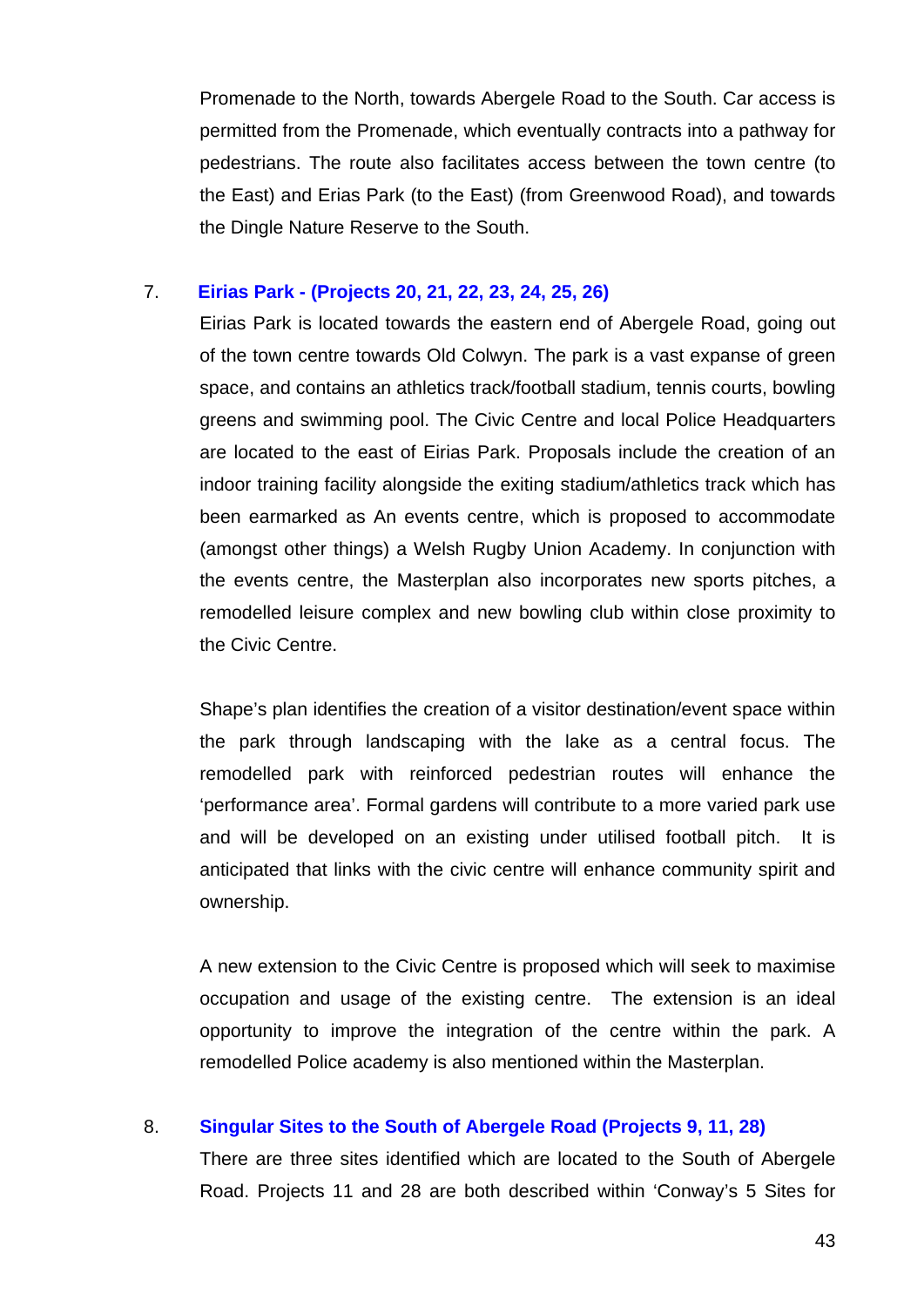Early Acquisition'. Project 9 comprises a residential development site which amounts to around 1.94 acres of land, which currently houses a two /three storey retail and office building fronting both Conway Road and Coed Pella Road, with associated car parking facilities to the rear. The retail frontage, located along the busier Conway Road, contains the entrance to the Colwyn Bay branch of the Job Centre, Coleg Llandrillo's Community Learning Centre, as well as a local convenience store and a vacant unit. The frontage onto Conway Road is two storeys, and it is assumed that the first floor contains office space. The frontage onto Coed Pella Road comprises three storeys of office space. It is assumed that all accommodation is currently occupied by the Department for Work and Pensions amongst other public sector bodies. The property is of early 1970s construction, and the materials used principally brick and concrete. The car park and associated tarmacadam surface to the rear of the building covers an area totalling 1.36 acres. Consideration would need to be given to the acquisition of these interests in order to facilitate land assembly to the proposed residential, hotel and mixed use development sites.

#### **Rationale for Public Sector Partners Involvement**

The rationale behind the Strategic Acquisition Strategy is to ensure that the public sector partners deliver comprehensive regeneration and development where needed in Colwyn Bay. For example we are aware that acquisitions within the Housing Market Renewal area have, to date, been on a piecemeal basis and whilst the area does not have a large proportion of vacant properties, there are HMO properties which may need to be considered as part of a wider programme in conjunction with the local Registered Social Landlords.

We have not considered the Housing element of the strategy in too much detail at this stage pending the outcome of Arc4's findings.

The underlying principles to Conwy CBC's and WAG's involvement and establishment of the Strategic Acquisition Strategy is the Bay Life Initiative Development plan 2007-2014 which will seek to deliver:-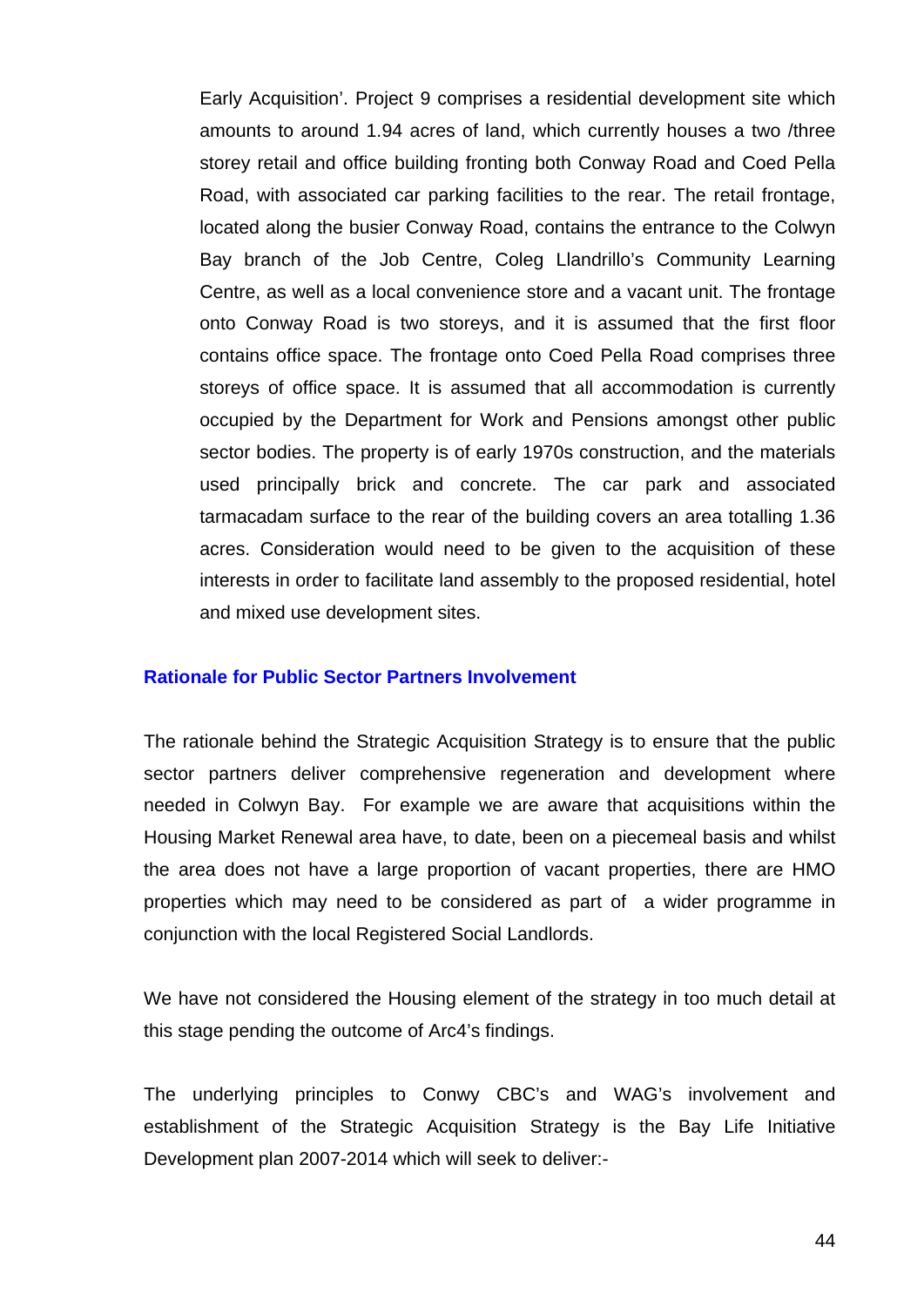- Coastal improvement and waterfront developments.
- Significant new offices established in the town centre
- Eirias Park hosting a Centre of Excellence for sport, leisure and culture
- Creation of a community hub
- Improved housing in the town
- An evening economy
- Integration of the town centre, waterfront, park and residential areas.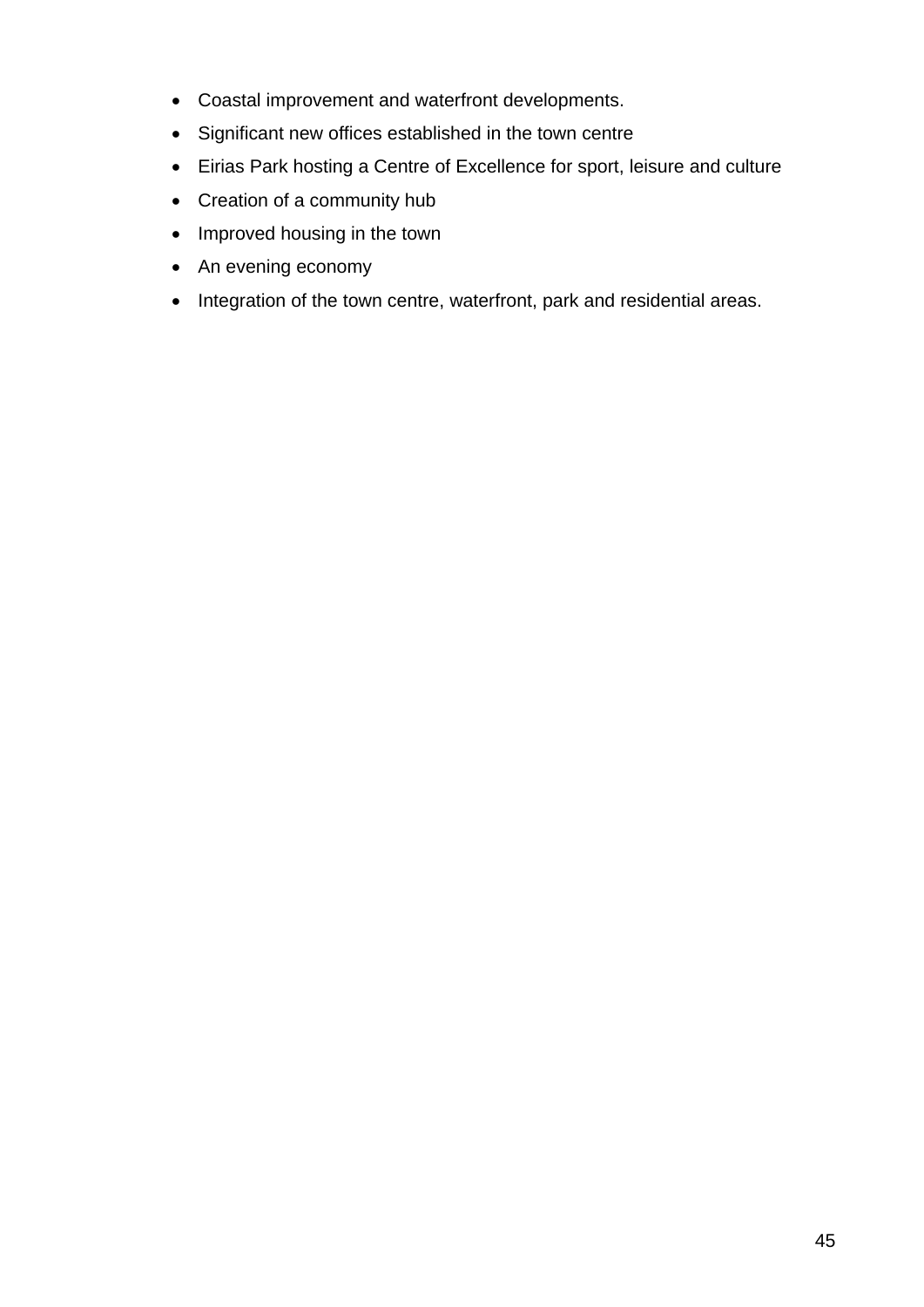# **Chapter 5. The Masterplan – The Transformational Projects.**

- 5.1 This section focuses on the key transformational projects that will have the greatest impact on the town and contribute the most in terms of the vision and strategic objectives set out.
- 5.2 Within Colwyn Bay, there are a number of plans for investment at varying stages of implementation and different stages of decision making. There are a raft of funding and investment sources and management arrangements in place and new approaches to public sector intervention, revenue support to address the key objectives in Colwyn Bay and private sector investment will need to be developed.
- 5.3 Within this masterplan, there is a need to integrate and co-ordinate activity with emerging national and regional economic conditions and the forthcoming comprehensive spending review all define the context for setting priorities. This section of the report identifies the transformational projects .
- 5.4 The transformational projects set out below cover all the key pieces of physical investment that need to be taken and are included here on the basis of:
	- Their potential to deliver town wide impacts.
	- Their fit with the aims and objectives of the plan.
	- The level of support already confirmed from local communities.
	- Their ability to be delivered with private sector investment and partnerships.
	- Their contribution to the long term sustainability of Colwyn Bay.
	- Their ability to act as a catalyst to further investment and regeneration in Colwyn Bay.
- 5.5 Arrangements for the delivery of this masterplan will include new streamlined processes that will:
	- help the partnership achieve the key masterplan objectives.
	- integrate and streamline socio- economic assessments and social criteria with site specific investments.
	- be deliverable within changing funding contexts in both the public and private sectors.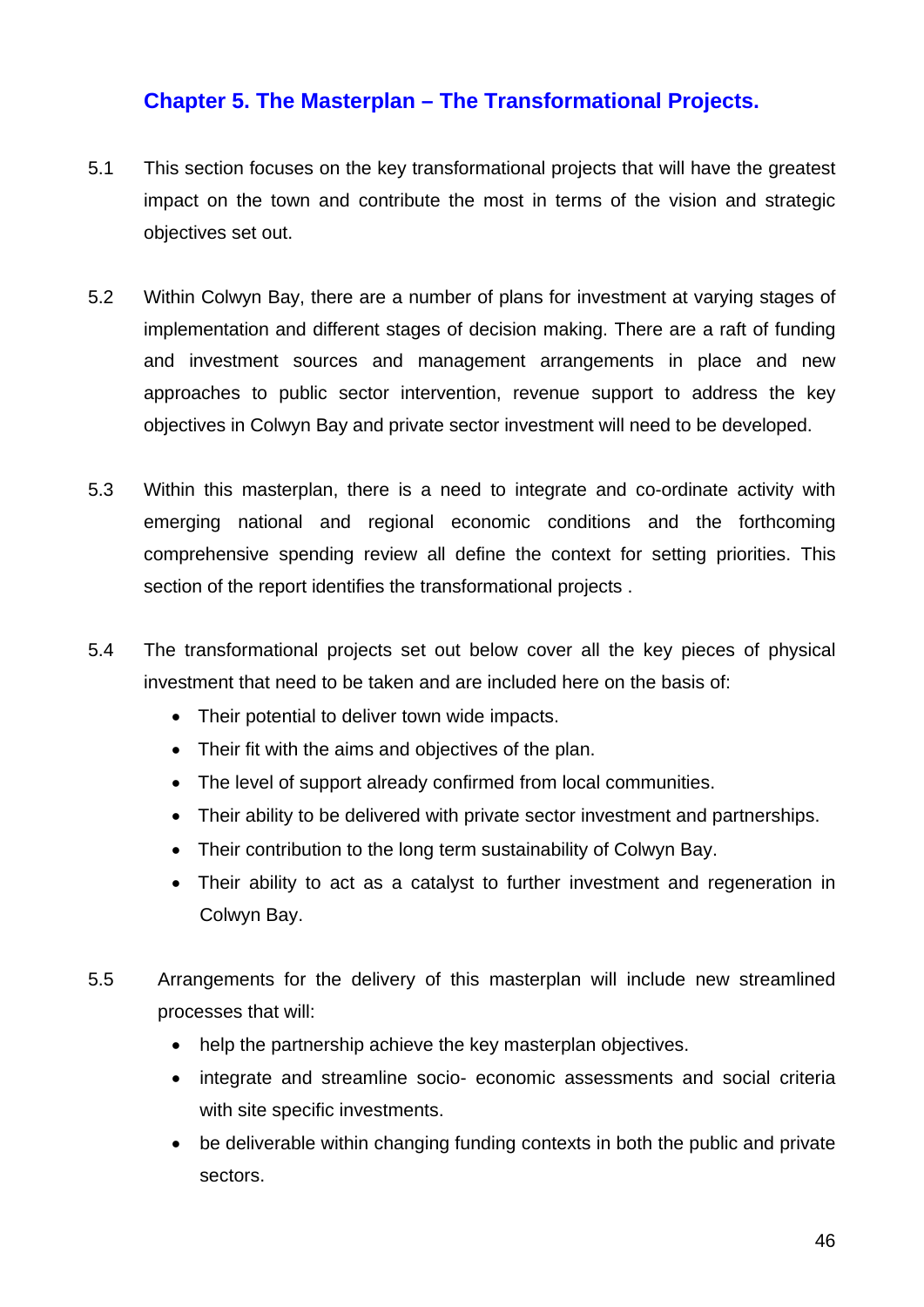- involve local people and take full account of the needs of local communities
- be sustainable
- enable the management of risk
- 5.6 Set out below are the opportunities identified by the Masterplan and a brief summary of potential risks. In most instances the key risk will be the availability of funding, whether private or public sector and therefore it is essential that a programme of funding and delivery is considered as soon as possible. The Masterplan provides for short, medium and long term delivery.

# **Colwyn Bay Town Centre Opportunities**  *Bay View Shopping Centre*

- 5.7 Bay View Shopping Centre, located to the East of the town centre, should be reconfigured in order to address the issues it currently faces of accessibility, circulation and connectivity with the town centre.
- 5.8 The Bay View Shopping Centre is a successful shopping centre, with only two vacant units. The Centre as it currently stands is inward facing. The proposals will improve access by opening up the centre with some outward facing units. Links with the station and pedestrian areas/public square will be improved which will enable footfall to the centre to be increased.
- 5.9 Whilst currently filled with recognised High Street brands such as Iceland, Argos, and the Morrison's supermarket, the centre has budget/low value retail provision. Reconfiguration of the existing units will enable new and larger units to be created which will attract interest from other high street retailers who require larger foot plates and higher levels of footfall who cannot be accommodated at present.
- 5.10 Initial discussions with Bay View Owners representatives have been positive and they are keen to work with the public sector to maximise investment in the area.

#### *Other Retail Businesses*

5.11 The retail provision within the town centre extends outside of the Bay View Shopping Centre along Abergele Road.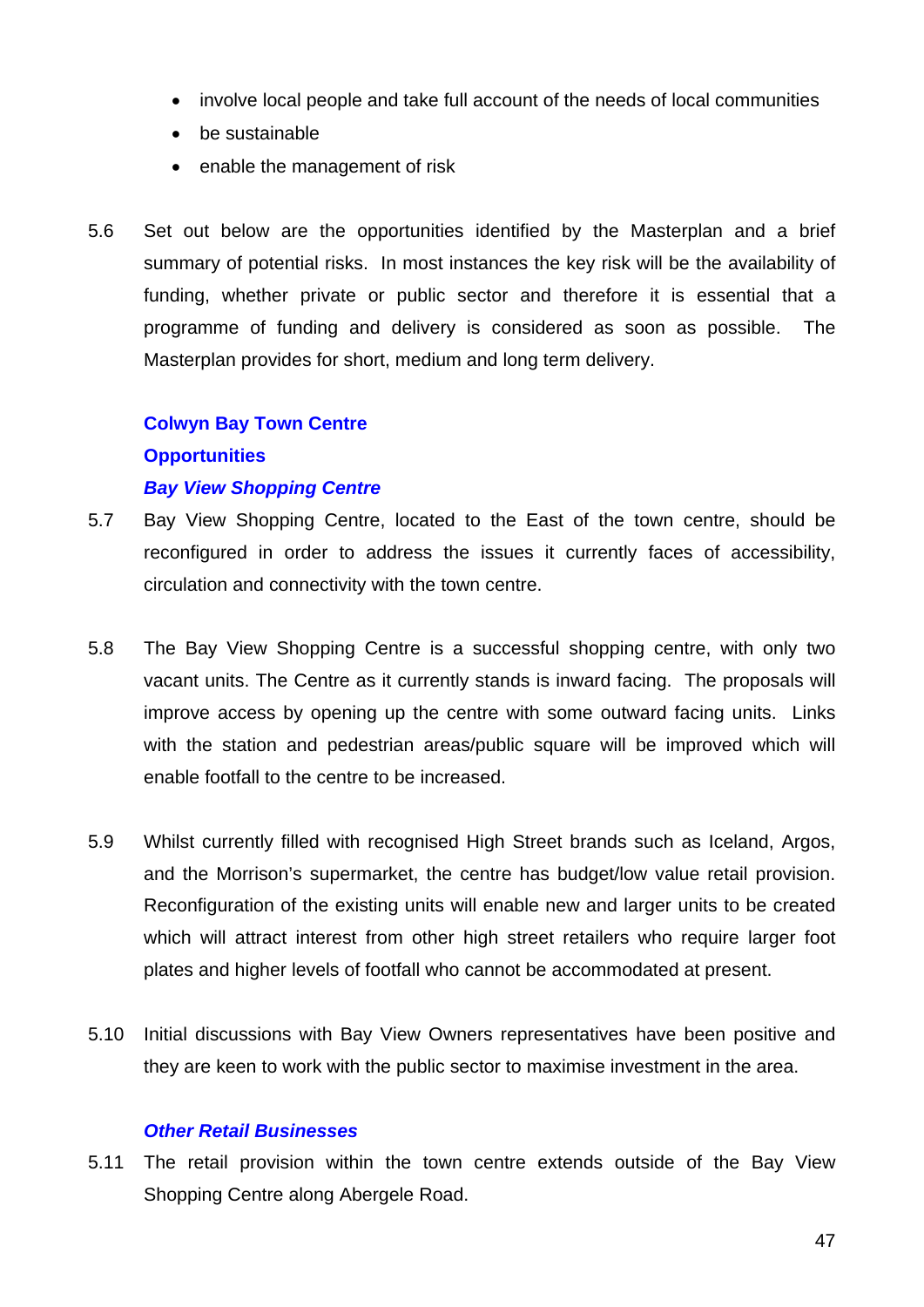- 5.12 Projects to improve these retail areas will include both infrastructure and physical improvements improving both the pedestrian and traffic circulation within the town centre. Improvements to Abergele Road will need to include improved public realm and shop fronts, and proposed improvements to the traffic and pedestrian routes would also improve footfall and contribute to the economic conditions that will reduce the levels of vacant units.
- 5.13 A new bridge over the A55 dual carriageway will facilitate access to/from the Promenade. Any retail expansion will provide increased choice and improve the retail offer, allowing Colwyn Bay to compete with Llandudno which is identified as the sole sub-regional shopping destination. The objective is to increase both local shopper and visitor numbers, to prevent leakage of retail functions from the town centre and ensure Colwyn Bay is a vibrant shopping centre.

#### **Risks**

#### *Bay View Shopping Centre*

5.14 Expansion of the Bay View Shopping Centre is dependent upon the owner's investment to fund their proposed changes to the design and layout of the centre. Altering, or indeed expanding upon the currently successful mix of low value goods may yield results however the long term objective is to change the level and quality of retail offer available to the town centre. The public sector/private sector relationship is therefore of critical importance regarding the proposed changes to the Bay View Shopping Centre, to encourage availability of private sector funding and the management of the delivery process.

#### *Other Retail Businesses*

5.15 Whilst the Bay View Shopping Centre is within single ownership, the remainder of the shopping areas of Station Road and Sea View Road are in multiple ownerships. Similarly Abergele Road, which contains more secondary retail functions with either storage facilities or residential units above, is within multiple ownerships. Any redevelopment proposals will have to satisfy a greater number of parties in order to go ahead, with structured consultation and greater encouragement and possibly incentives required in order to gain the necessary investment.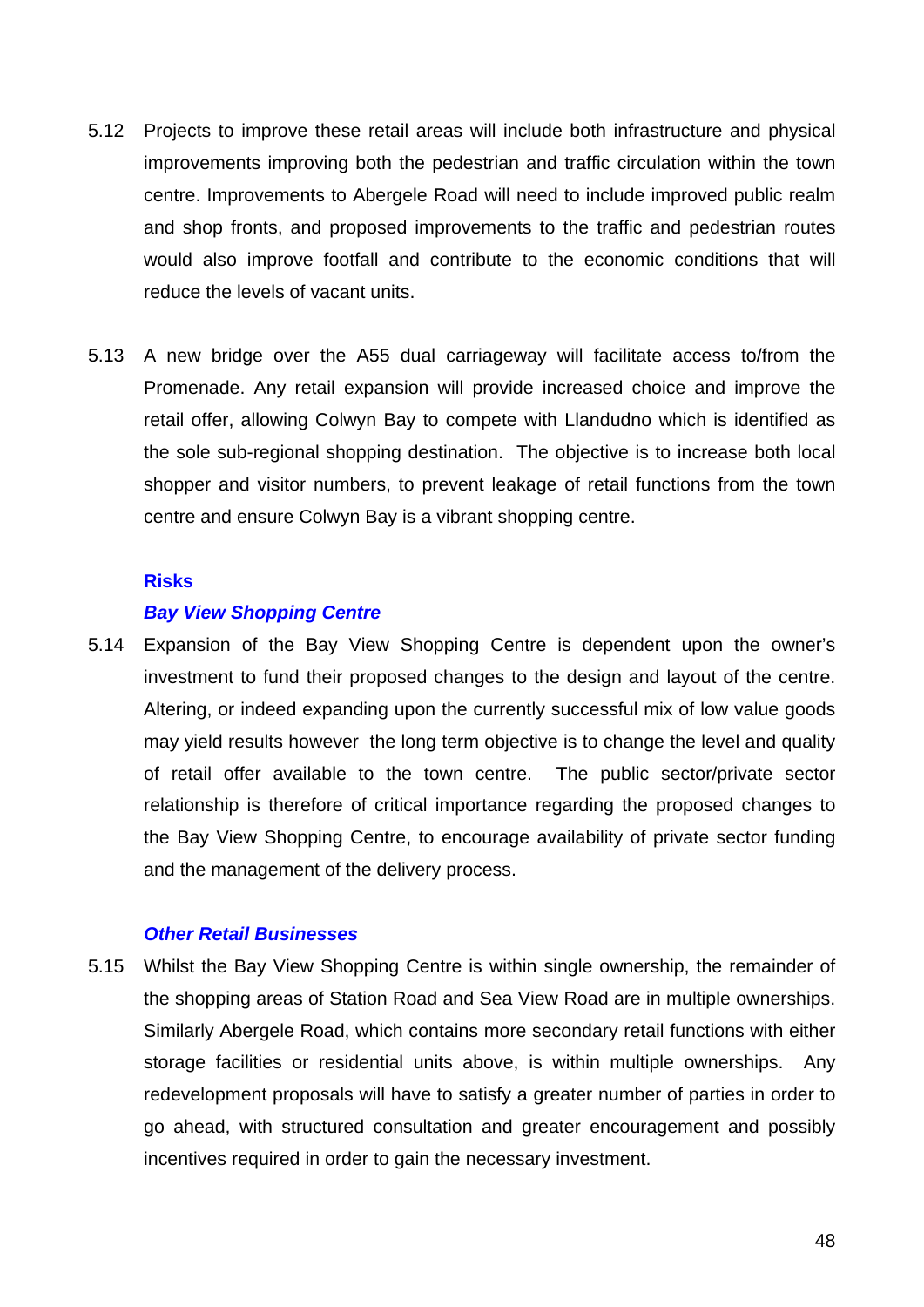# *Commercial Offices*  **Opportunities**

- 5.16 The benefits of creating a new build office structure within the centre of Colwyn Bay is the opportunity to create a landmark building, which could provide a level offer to the commercial market which would change the market conditions within Colwyn Bay and the character of the immediate area. The new office building could provide retail accommodation on the ground floor, which would be used as a 'one stop shop' for public services, with Colwyn Bay inhabitants having all of the front-line services provided for within a single unit which is easily accessible within the town centre.
- 5.17 Any office development built within Colwyn Bay would not be done speculatively through the private sector. It is therefore envisaged, as recognised above, that any office development would have to be developed in relation to a specific occupier and it is more likely that the occupier would have to be a public sector body.
- 5.18 With the benefit of a public sector agency as a core tenant, any remaining space may attract locally based companies currently trading from Princes Drive and Wynnstay Road who wish to increase the size of their workspace and "trade up" from their existing premises which are in the main large, refurbished former residential/leisure accommodation.

## **Risks**

- 5.19 The commercial office development is largely dependent upon possible public sector relocation. Indeed it is unlikely that the development could be delivered without the Council as occupier. Similarly the uncertainty, scale and individual requirements of services will have a direct effect upon the size of accommodation required. Given the proposed location of the office development, the relationship with the owners of the Bay View Shopping Centre is of crucial importance regarding deliverability, and in particular their opinions regarding the extent of redevelopment.
- 5.20 It is important to note that current market conditions mean that the office scheme will not be brought forward speculatively, and is wholly reliant upon the demands of possible public sector relocation.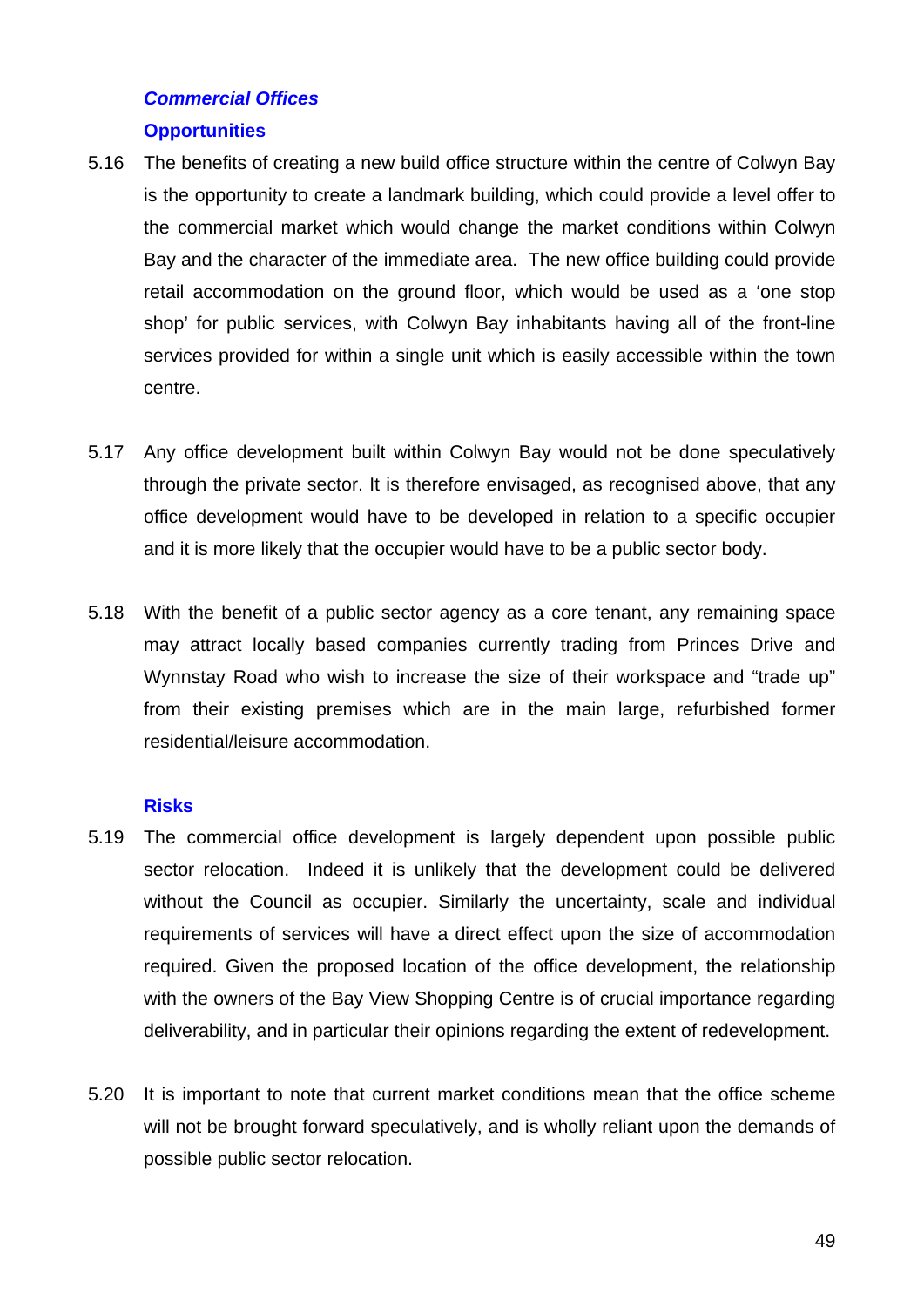# *Colwyn Bay Beach*  **Opportunities**

- 5.21 Colwyn Bay beach remains one of the main visitor attractions within the town. There is a unique opportunity to rejuvenate the waterfront area, with improved links to the town centre, complete with a new retail and café provision. Improving the vitality of the area through improved access with the town centre will complement the existing retail offer, which comprises of smaller units selling ice cream, snacks and drinks. Improved footfall will support a café/bistro type establishment, which would act as a catalyst and encourage more visitors towards the promenade area.
- 5.22 The eastern portion of the beach will provide water sports facilities. Sailing, waterskiing, windsurfing and jet skiing are some of the functions which could be supported alongside a more sedate offer of pedalos.
- 5.23 Retail units could exist alongside a water sports arena. Supporting uses such as repair shops and specialist clothing shops may operate in this location. Enhanced kiosks, offering a greater variety of goods within renovated surroundings could operate.
- 5.24 The Pier is currently in poor condition and within a derelict state. Any redevelopment of the pier should complement the existing proposals outlined above, or indeed be included within a scheme to improve the promenade area.

## **Risks**

- 5.25 The economic success and the redevelopment of Colwyn Bay promenade is largely dependent upon travel patterns and visitor numbers, with the success of the traditional British seaside town key to the resort's fortunes. Whilst the advent of package holidays and cheap flights have eroded the tourist base of many of Britain's seaside towns, there are signs that this pattern may reverse, as concerns about the environmental impact of air travel and the costs associated with holidays abroad have led many to reassess their demands.
- 5.26 The development of the promenade/beach area is wholly dependant on improving access, branding and signage for the area and securing the necessary funding in order to deliver a recognised state of the art facility. Development will need to be of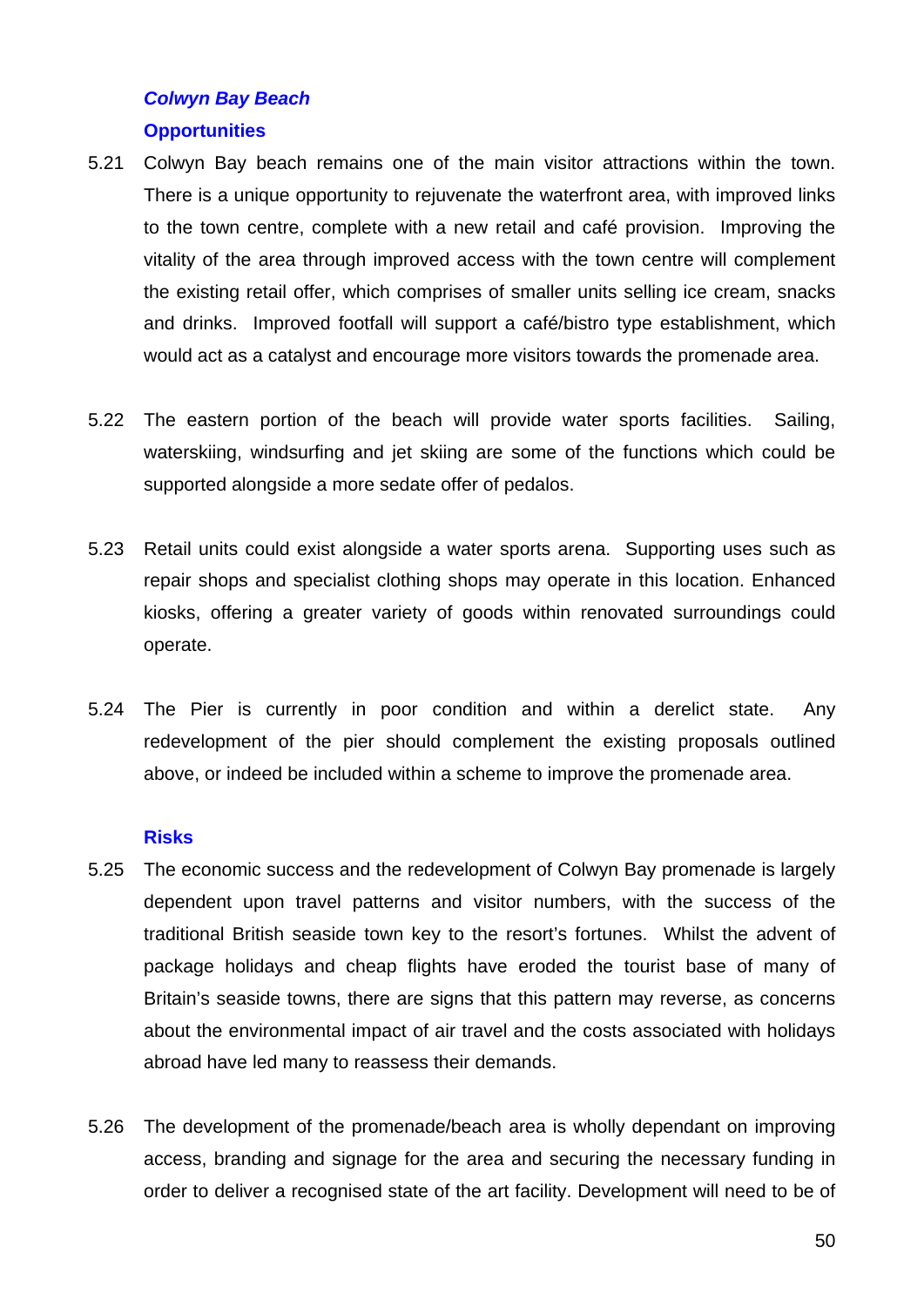sufficient quality to improve the area in the manner suggested above and integrated management between relevant agencies such as the council, the local tourist board and law enforcement agencies will be required.

5.27 It must be stressed that any redevelopment of the promenade area will be implemented over a significant timeframe.

# *Housing*

## **Opportunities**

- 5.28 The proposed new housing allocation is located predominantly to the East of Colwyn Bay town centre. We are aware that the Council/RSL has undertaken ad hoc/opportunistic acquisitions across the area.
- 5.29 New development will improve the diversity and choice of residential units within the immediate 'Housing Renewal Area' (HRA), and create further opportunities to develop family housing. Such plans include providing infill development upon existing 'back' and vacant land, creating new residential clusters with new public spaces and routes. There is also the opportunity of relocating any non-conforming uses to other areas thereby releasing potential development land.
- 5.30 Focused small scale clearance will provide additional off street parking and additional amenity space, and make better use of the existing space.
- 5.31 The area needs to be supported by a neighbourhood management plan, which will address problems such as security, refuse and anti social behaviour in order to improve the overall perception of the area and its environment and provide a better place to live for the residents.
- 5.32 There are plans to improve access between Lawson Road to the east side of the HRA and Eirias Park, via a new landmark bridge crossing the Dingle. Such links will add value to the housing offer which is enhanced because of the greater access links forged between the residential area and the park. The majority of residential units within the HRA contain smaller gardens, and so access to a park could have a more pronounced effect.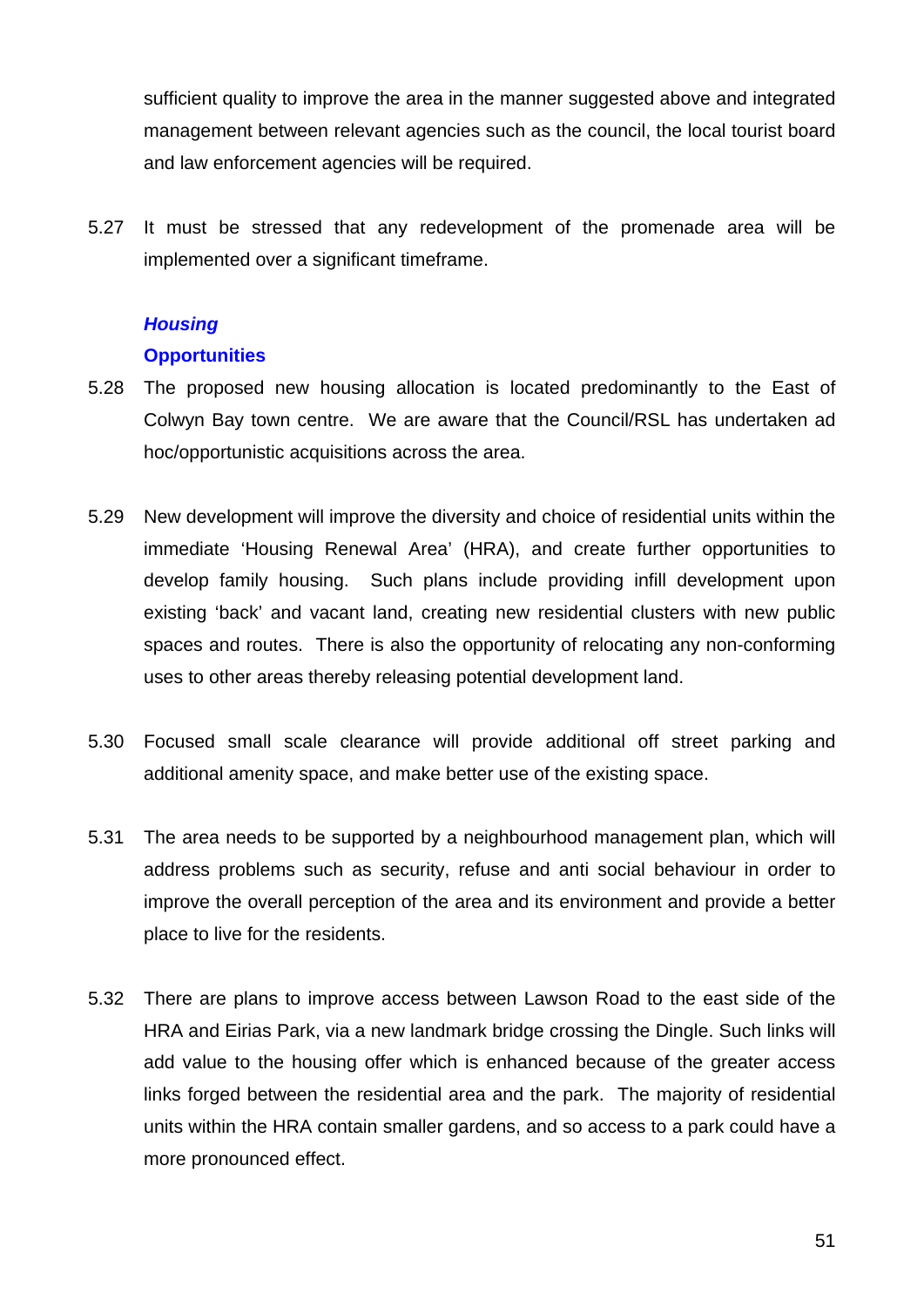## **Risks**

- 5.33 The success of the scheme is dependent upon a variety of different factors such as the availability and use of public and private funding. Acquisitions need to be coordinated and focused, forming part of a wider plan as opposed to a piecemeal/adhoc nature. The efficiency of expenditure and public sector support will be a crucial factor within the development of the area.
- 5.34 Objections to clearance and possible community ambivalence towards the scheme may limit the desired performance or impact of the scheme.
- 5.35 The lack of a good neighbourhood management plan and support of the housing market by identifying areas of intervention could negatively impact on the positive impact created by improving the local built environment. Similarly, a lack of engagement with landlords may have consequential affects upon any scheme. Ensuring that public bodies proactively enforce the powers at their disposal in support of any redevelopment scheme is of crucial importance, and the failure of such bodies to successfully tackle problems such as overcrowding, unlawful HMO's and anti-social behaviour may adversely affect the chances of turning the fortunes of the HRA.

# **Transforming Movement. New Footbridge over the A55**

- 5.36 A key challenge identified through the baseline study was how to overcome the barrier to movement between the town centre and the seafront which is presented by the A55 and the railway.
- 5.37 Through the masterplanning process an opportunity was identified to create a new crossing point in the form a landmark bridge that would provide a strong connection between the town and the sea front as well as announcing the Town to passers by using the A55.
- 5.38 It was recognised that any bridge would have a number of constraints to overcome such as ensuring a minimum 5.03m high clear span across the A55, crossing the slip road, Victoria Avenue and then overcoming the additional barrier presented by the railway.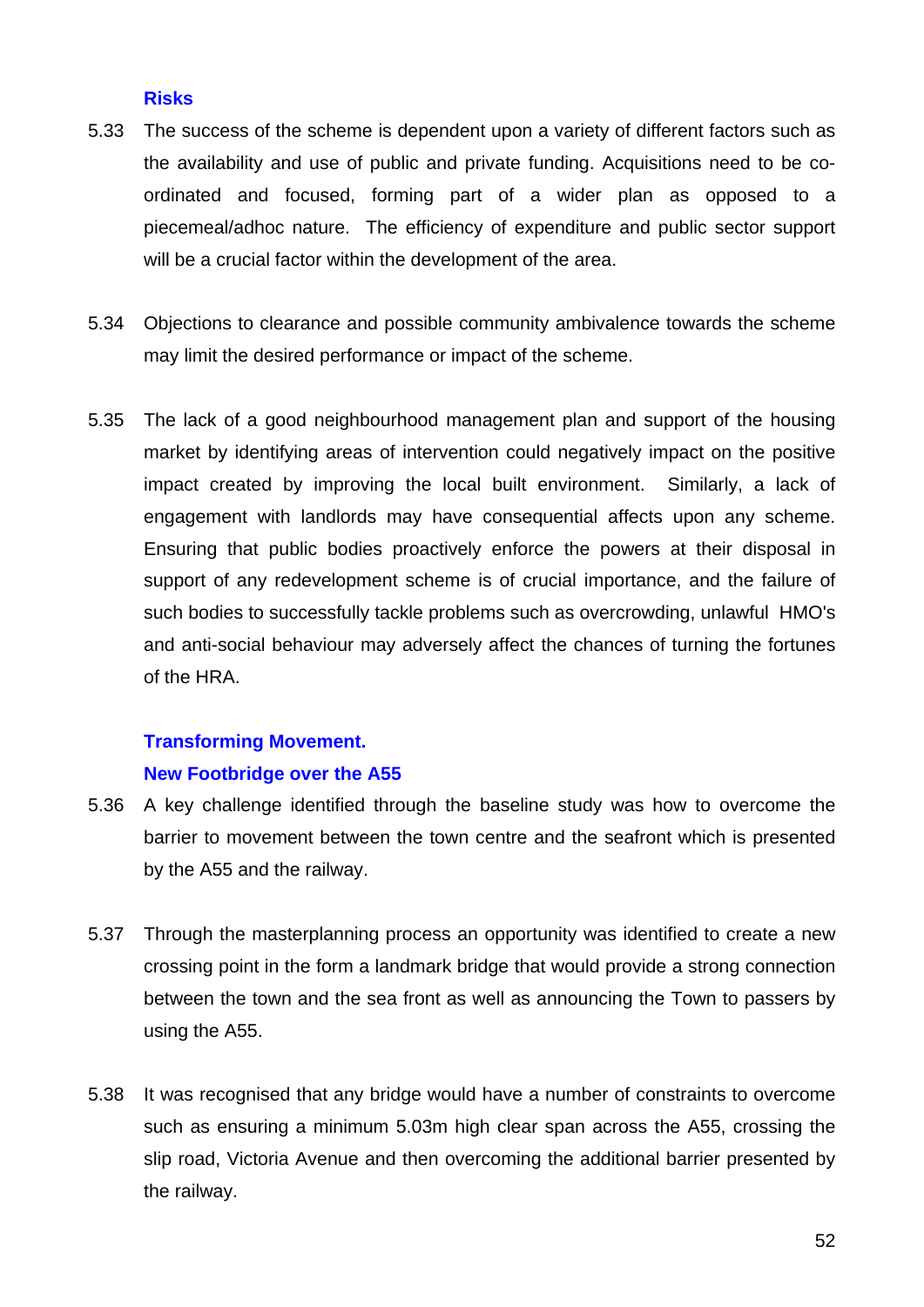- 5.39 There is an existing footway under the railway bridge (that used to be a trafficked road prior to construction of the A55 cutting). The proposal makes use of this existing footway to link the promenade and its pier to the new footbridge,
- 5.40 There is not sufficient distance between Victoria Avenue and the underpass to be able to bridge over the Avenue and then provide a DDA compliant ramp down to the underpass. It is therefore necessary to provide an at-grade pedestrian crossing of Victoria Avenue. This presented a further challenge as it meant that a strategy would have to be developed for ensuring sufficient clearance over the A55 slip road which runs parallel and adjacent to Victoria Avenue.
- 5.41 Two potential options have been developed as described below:

## Option 1 (Drawing (GA) 001)

This option proposes a curved bridge deck which arcs to the west and as such crosses the slip road before it has started to climb to its higher level. Its curved geometry allows sufficient headroom over the A55 slip road to be achieved. A surface treatment is then provided to continue the arc as an at-grade crossing of Victoria Avenue. The landscape is then re-graded to a maximum gradient of 1in 20 to allow passage beneath the underpass. Re-grading works may require that the clearance beneath the underpass is reduced to a minimum of 2.4m.

- 5.42 In order to support the curved bridge deck a leaning structural steel arch is proposed which will span the A55 and support the bridge deck loads through a series of cables. The loads would then be transferred into the ground by new abutments at the bases of the arch.
- 5.43 As well as providing support to the bridge deck the arch would form a significant feature announcing Colwyn Bay at its gateway on the A55.

#### Option 2 (Drawing (GA) 002)

This option provides for a crossing straight across the A55 in line with the existing underpass. The deck would cross Victoria Avenue at grade and steps and an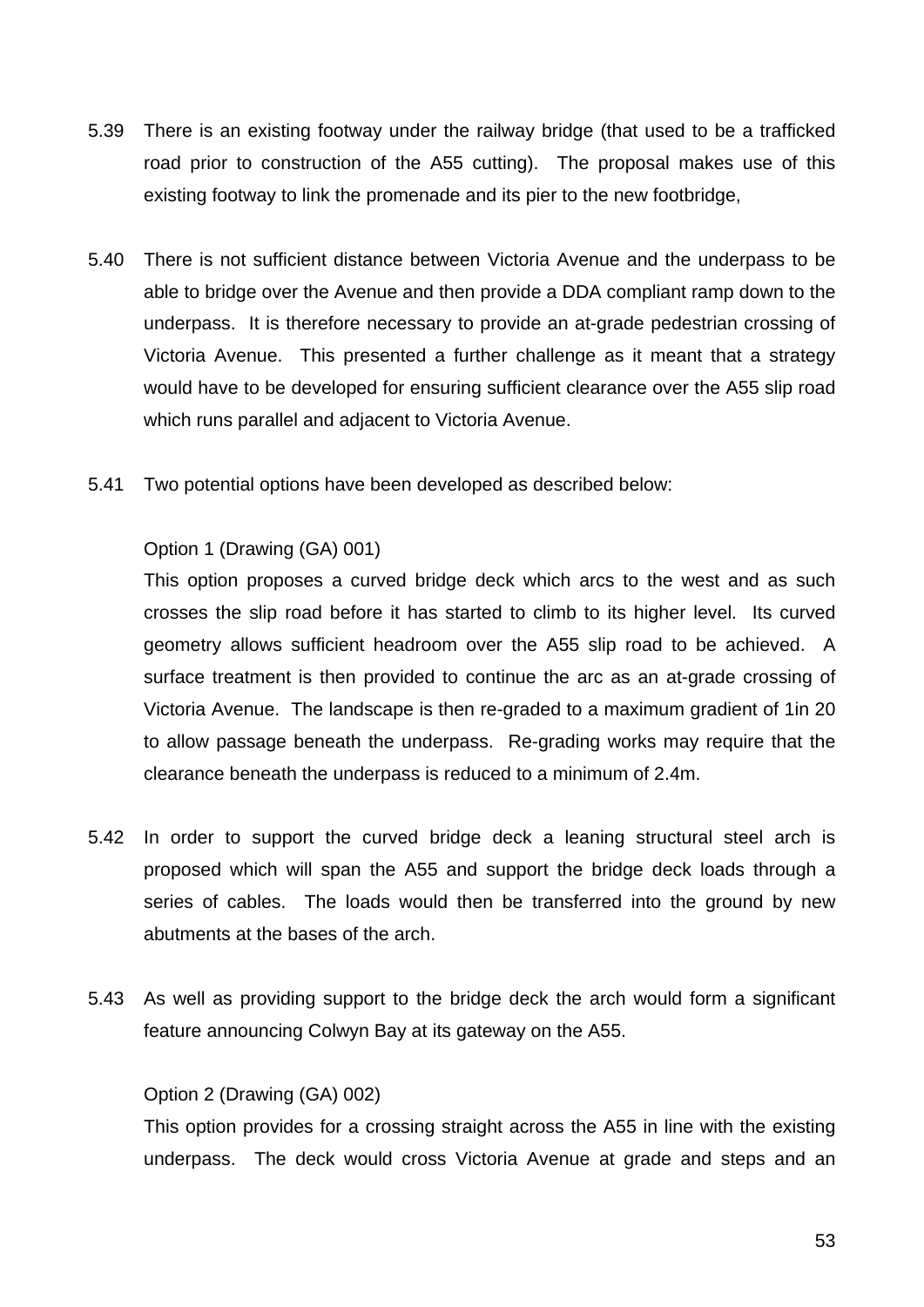access ramp would then be provided from Victoria Avenue down to the existing underpass.

- 5.44 Whilst this option does provide a straight-across route for the bridge deck, it would involve civil engineering works to re-grade the existing A55 slip road, ensuring that sufficient headroom. The re-graded slip road would have a gradient of 1 in 20.
- 5.45 In order to maintain a clear span with no intermediate support an vertical steel arch structure is proposed to support the bridge deck and transmit the bridge deck loads into the ground.
- 5.46 Option 1 has been identified by the masterplanning team as the preferred option due to the elegance of the design and the reduced impact on the existing A55 trunk road structure.

#### **Risks**

5.47 The most significant risks to the delivery of this new footbridge are the availability of funding, and the support of all stakeholders including the North Wales Trunk Road Agency. Important to the success of the scheme will be the delivery of associated public realm improvements and private developments which will generate the footfall and pedestrian desire necessary to make any new footbridge a success and a valuable asset to the town.

#### **Bay View Road and Greenfield Road**

- 5.48 Bay View Road, Seaview Road and Greenfield Road currently operate as one-way roads. With re-development along the length of Bayview Road, we are anxious to avoid a one-way gyratory system.
- 5.49 Bay View Road is to be transformed by the re-development, and forms part of an essential walking, cycling link from the town centre to the residential area to the east and on through to Eirias Park. A treatment is proposed along Bay View Road with space reallocated to allow widened footways, tree planting and a space for street parking and/or loading area in front of the new buildings. Bay View Road will allow two-way vehicular movement from Greenfield Road up to the proposed new car park at the western end of the street. This new car park can then be accessed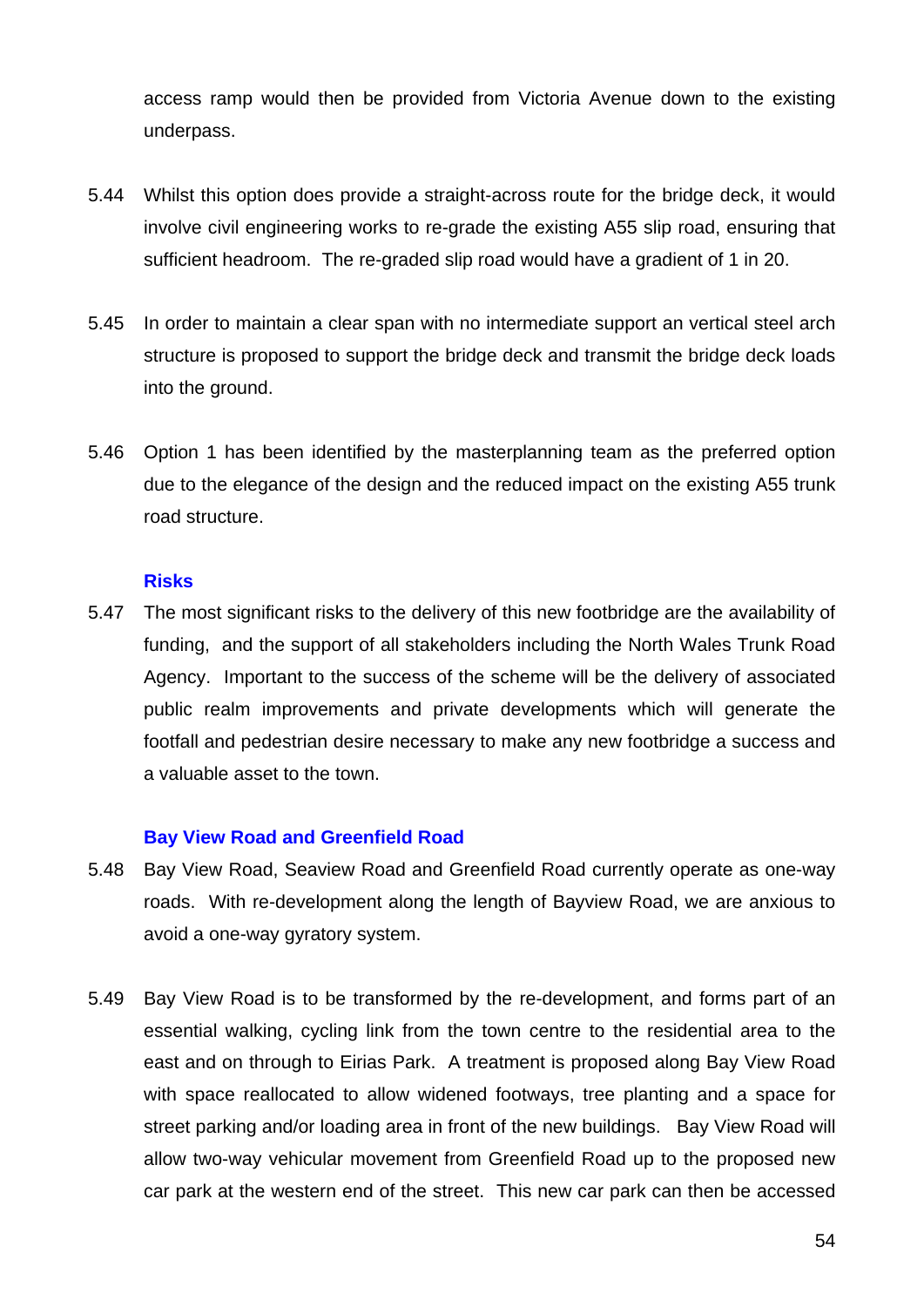directly off Greenfield Road without the need to circumnavigate a one-way system, and this can be signed directly off the A55 slip roads. Some street parking on the north edge of the road will be lost, but can be re-allocated on the southern edge to serve the new developments.

- 5.50 It is proposed to revert Greenfield Road to a two way street, allowing more direct and intuitive access to and from the A55. There will be some loss of street parking as a result of this, however it is expected that provision for loading to the local businesses on Greenfield Road can be maintained.
- 5.51 Under the masterplan proposals the junction of Bay View Road and Greenfield Road has a significant role to play and must fulfil the following roles:
	- The junction is a key Gateway to the town to visitors arriving by car. A Gateway should announce the town to the visitor and present a strong first impression, and have a civic quality.
	- The junction will be a key decision making point for both vehicle drivers and pedestrians, who must choose whether to continue along Greenfield Road towards the residential areas to the south, or turn west towards the proposed new town centre car park. It is important that speeds are reduced on approach to the junction and that the junction is treated so as to aid the decision making process, reducing unnecessary clutter whilst providing sufficient information to allow the driver to make their choice of route.
	- It is a busy junction on the town centre road network, serving the existing Bay View Shopping Centre car park and service area (which is likely to increase in capacity over time), the new development on Bayview Road and its multi-storey car park, and access to Abergele Road. A redesigned junction will need to have sufficient capacity to accommodate the existing vehicular traffic flows plus any additional traffic which may be generated by the regeneration of the town.
- 5.52 Due to the key role that the junction must play it is designed as a "Square about" a piece of civic infrastructure which will fulfil the roles described above whilst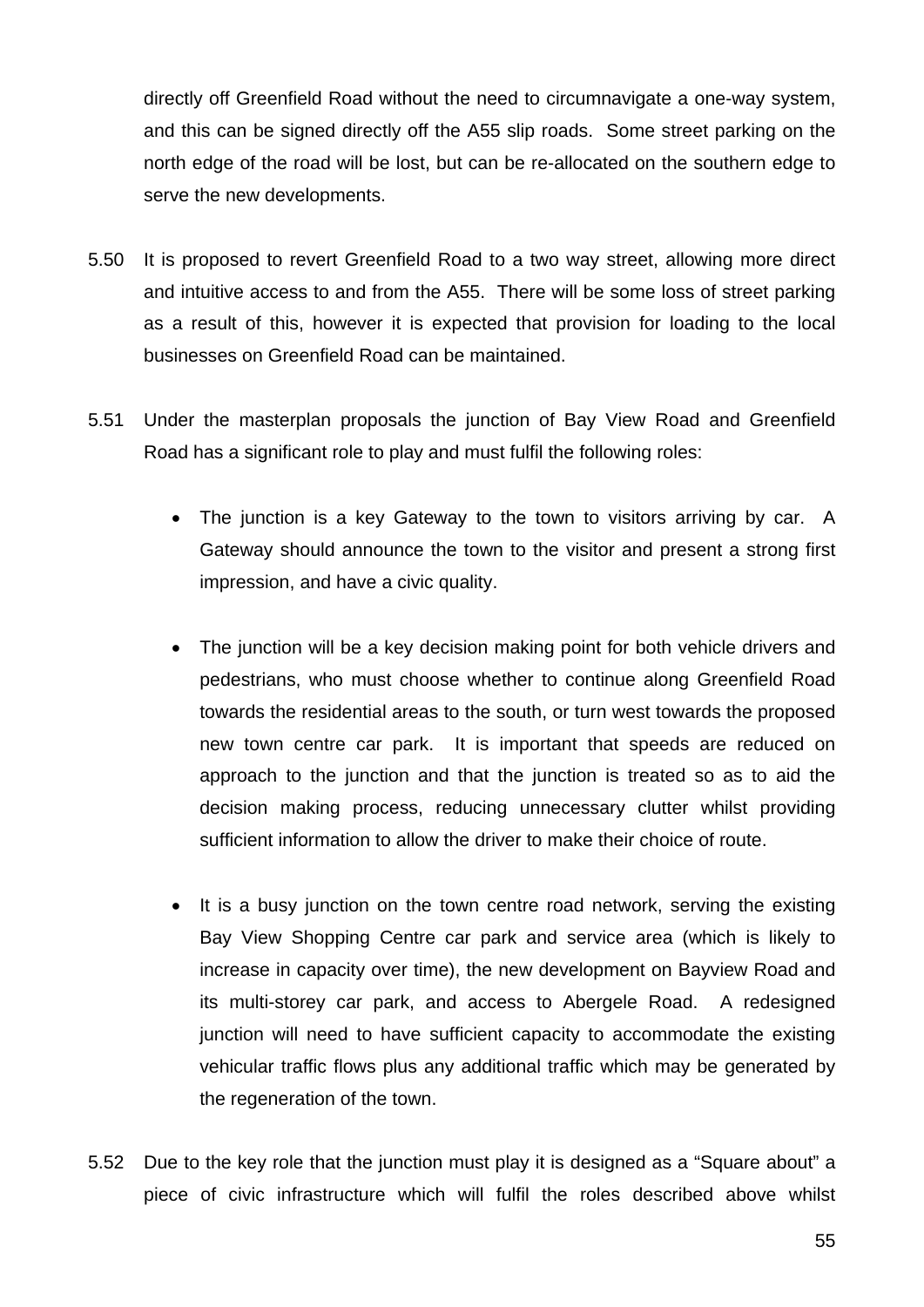maintaining the necessary vehicular movements and flows in the same way as a roundabout. A potential arrangement for the Square about is shown on drawing (HI) 100, with vehicle tracking shown on drawing (HI) 101 & 102..

- 5.53 The Square about will function similarly to a roundabout, but designed to encourage reduced speeds and increased driver awareness, and permit pedestrian crossing movements across the space. The distinctive treatment proposed will not only present a strong impression to people entering the town, but will also ensure that vehicle drivers are alert on entering the space.
- 5.54 This square will be treated in robust but distinctive materials, the arrangement based on enabling and encouraging pedestrian movements and improving legibility. The carriageway level will be raised to create a near-level surface across the square (low upstand kerbs provided).

#### **Risks**

5.55 Securing funds is the primary risk to the delivery of the scheme in some form. Careful design and communication of the proposed movement principles will be key to meeting all of the aspirations for this proposed intervention.

#### **Station Square**

- 5.56 Station Square presents a key gateway to the town for visitors arriving by both car and by train and also provides one of the few existing pedestrian connections between the town centre and the sea front as it is constructed on a deck across the A55. At present the space is dominated by car parking, highways and the associated clutter and does not announce the town to visitors in a positive light.
- 5.57 The masterplan proposes that a scheme is developed which transforms the space into a public square which will be designed to achieve the following objectives:
	- Improve the arrival experience from the station
	- Provide space for visitors to orientate themselves on leaving the station.
	- Provide improved public transport interchange
	- Improve visual and physical connections between the town centre and the Promenade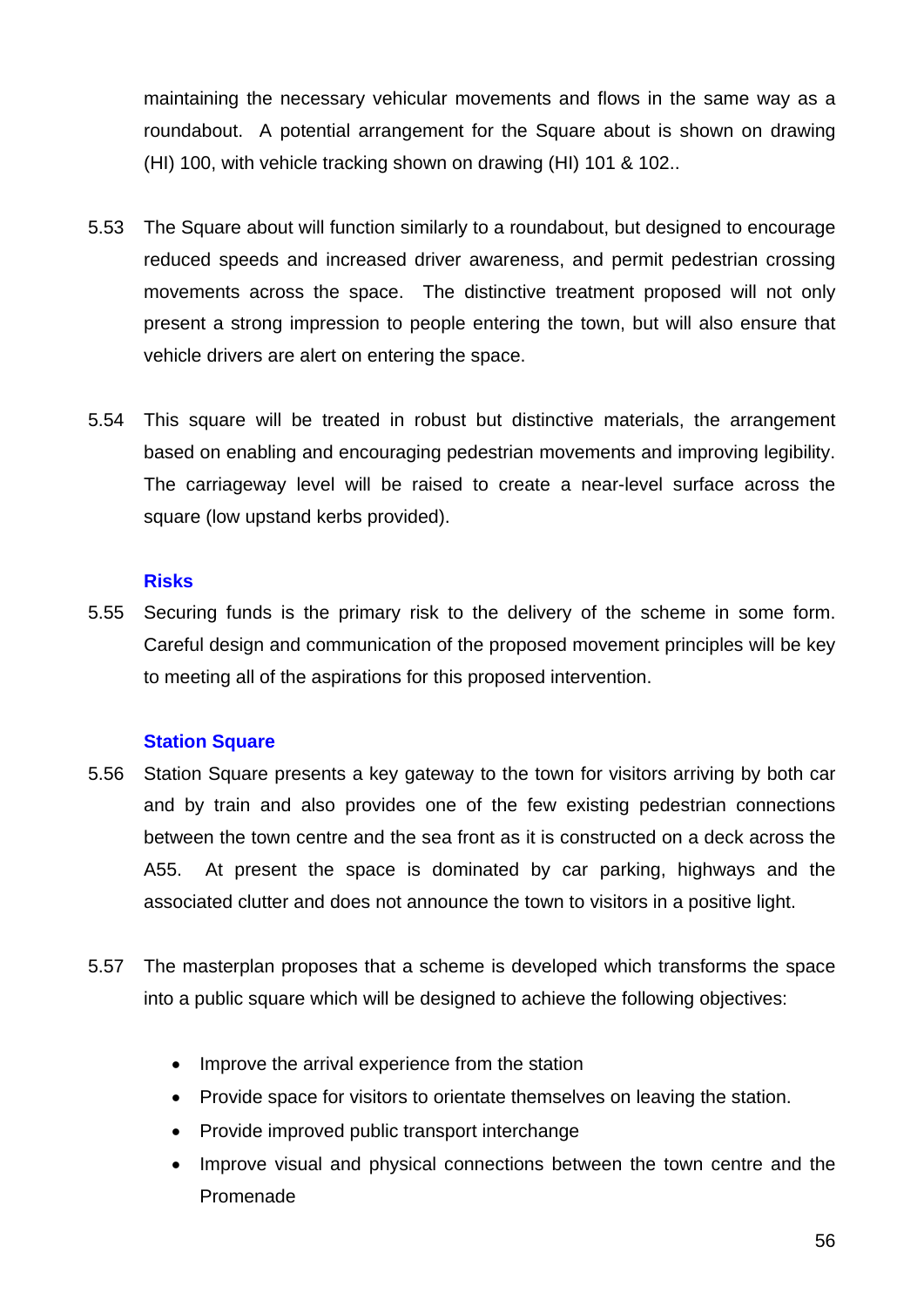- Creation of a new Public Space
- 5.58 An outline design has been developed which proposes that the carriageway is diverted to the north of the space freeing up a large area to the south of the Square which can be developed as a Civic Square which could accommodate public events and activities such as markets. The outline design is shown on Drawing (SK) 100.
- 5.59 The realignment of the carriageway introduces a tight bend which will encourage reduced vehicle speeds and proposes an uncontrolled pedestrian crossing where the pedestrian desire line from the Station entrance to the town centre meets the carriageway.
- 5.60 The existing Network Rail car park has been reconfigured and moved to the edge of the Square in order to ensure that the number of spaces is retained whilst reducing the impact of the car park on the space.

## **Risks**

5.61 Arriva Trains North Wales, and the North Wales Trunk Road Agency. Agreeing a clear brief for the Square at an early stage of the design process and ensuring on going communication throughout the design and construction process will be key to ensuring that all stakeholders' requirements are satisfied without compromising the quality of the scheme. Similarly, funding for this project will be made up from a number of sources including European convergence funding, NSIP, NSIP Plus, Regional Transport Fund and possibly sustainable transport framework funding. Pooling these resources together effectively to deliver the list of objectives listed in section 5.55 above needs strong championing and coordination.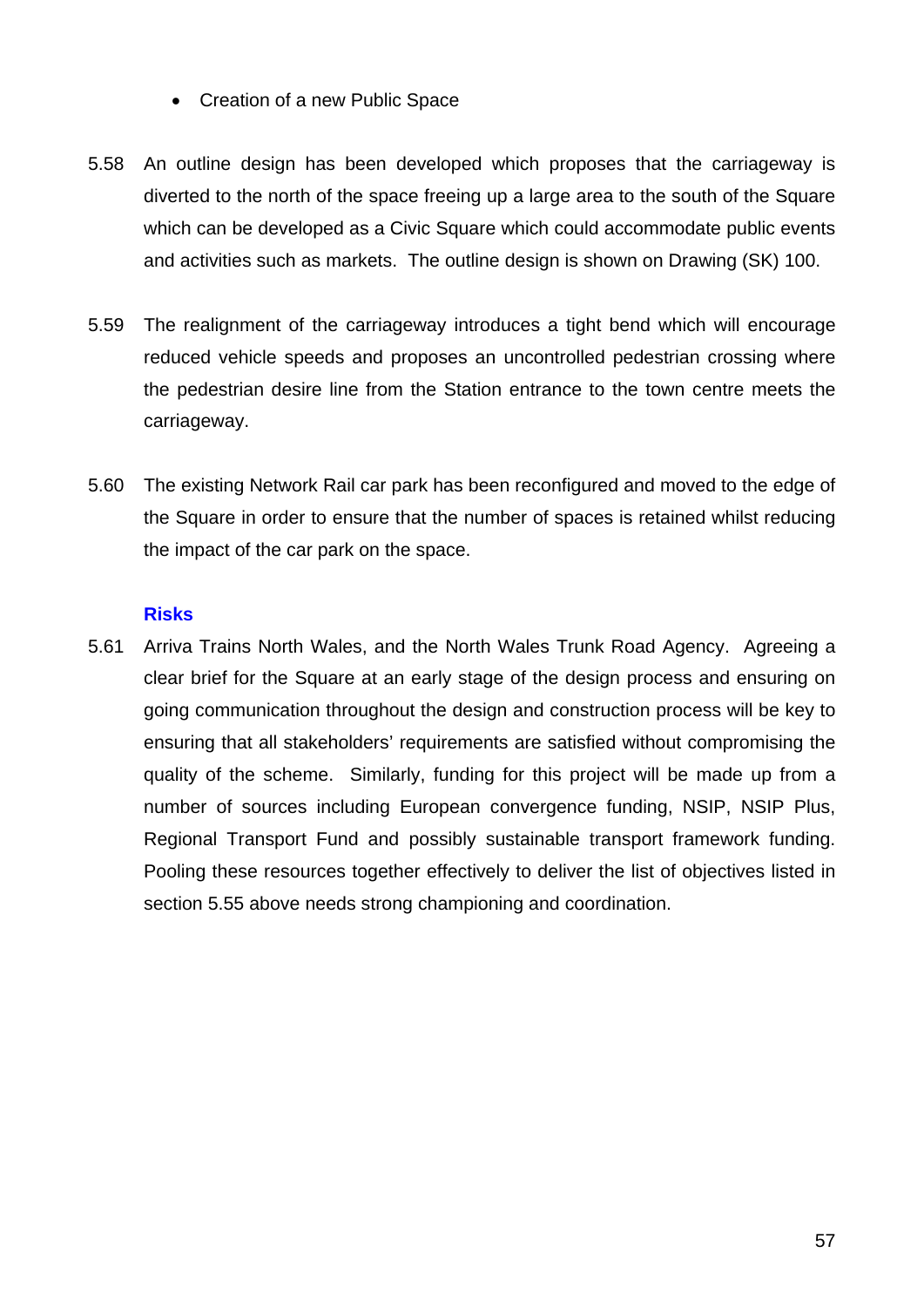# **Chapter 6. Acquisitions Strategy**

- 6.1 The Strategic Acquisition Strategy can be seen as an evolving process and will be run in conjunction with Conwy County Borough Council and the Welsh Assembly Government. This is a critical part of the delivery strategy and as such needs to be proactively managed. It is important that the acquisitions are achieved within the timescale of the project as a whole in order to maximise funding available for the North Wales Coast Strategic Regeneration area. Overall the Strategic Acquisition Strategy must deliver the required properties, at the current time and within budget. There must be a minimum of wastage and superfluous resource. Properties which are occupied outside the terms and remit of a co-ordinated or controlled Strategic Acquisition Strategy are likely to be surplus to requirements and will not only be an initial waste of resources but will also be an unnecessary arrangement cost in the future.
- 6.2 Sites have been earmarked for early acquisition, and are located in both the Housing Market Renewal Area and also in and around Colwyn Bay. Such sites include: -
	- *Old Market Hall, 2/4-16 Princes Drive*
	- *3-8 Bay View Road and 1-3 Lincoln Terrace (not purchased)*
	- *CFR, Douglas Road (not purchased)*
	- *2 and 4 Groes Road (also known as the former Laundry Building) (not purchased)*
	- *10 Douglas Road*
- 6.3 Furthermore, local RSL, Pennaf are also key partners in the town. Their acquisitions have been almost exclusively focused within the renewal area, and include the agreed purchase of the Edelweiss Hotel (located just off Lawson Road), 11 Lawson Road, 14 Lawson Road, and the Chapel, Lawson Road, and submitted offers on 88 Abergele Road, 62 Greenfield Road and 64 Greenfield Road. A number of proposed acquisitions are still in negotiation. The purchase of properties thus far has been done on an ad hoc and piecemeal basis, as and when properties have come to market.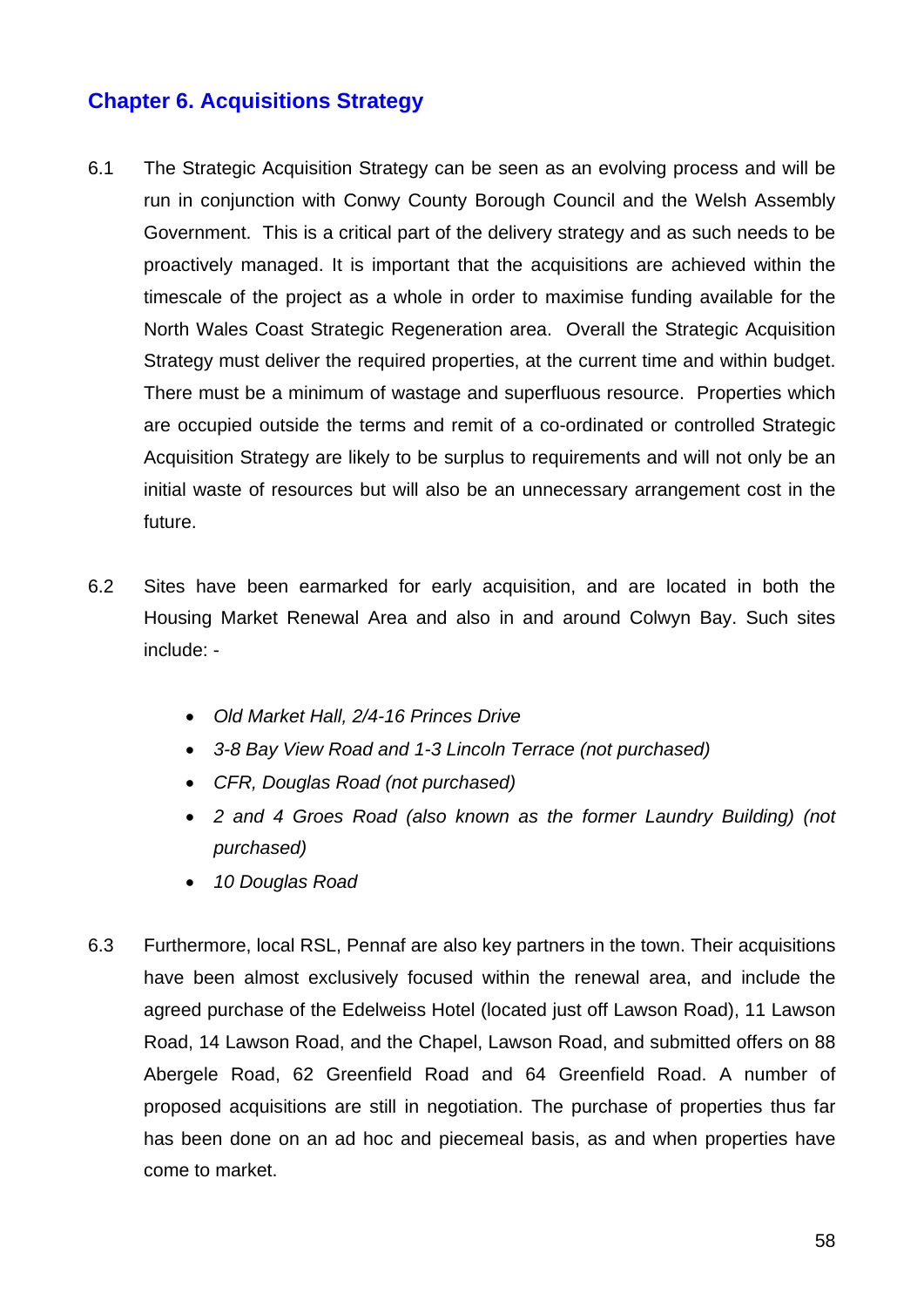- 6.4 For the time being, we have included the following sites within the Strategic Acquisition Strategy:-
	- 1. The Housing Market Renewal Area
	- 2. The five sites included within Conwy's early acquisition proposals
	- 3. The additional areas of Penrhyn Road, Wynstay Road, Mostyn Road, Princes Drive, Marine Road and Conway Road
	- 4. The 28 sites identified within the Shape Masterplan.
- 6.5 The "Strategy" sets out the criteria and justifications for the public sector's involvement within the area, together with the identification of key land holdings and opportunities which may be brought forward. We are working closely with the master planning and client teams to inform programming and identify early wins, identify properties on the market, identify vacants/derelict and properties not in public sector ownership and to address issues of deliverability and outputs.

#### **Housing Market Renewal Area**

6.6 The renewal area covers approximately 41 acres, just east of Colwyn Bay town centre and incorporates a total of 451 properties. The vast majority of properties located in the HMRI area are currently in residential use, although there are a significant number of retail units along Abergele Road and to the west of Greenfield Road. A total of 36 properties operate solely as retail units, with another 53 currently in mixed use including a retail element. A high proportion of residential properties to the north of Abergele Road are substantial 2/3 storey Victorian houses, with a variety of terraced, semi detached and detached dwellings. The average size of such residential properties has exacerbated a high level of conversion into flats. Indeed, a total of 93 properties (20.6%) have been divided into HMOs according to the VOA. There are three clusters of industrial accommodation throughout the HMRI area, amounting to a total of 12 units (2.7% of the total). The bulk of the commercial accommodation is located to the rear of Greenfield Road, which contains a total of 7 units. A further 4 units are located on Back Belgrave Road, and another on Grove Road.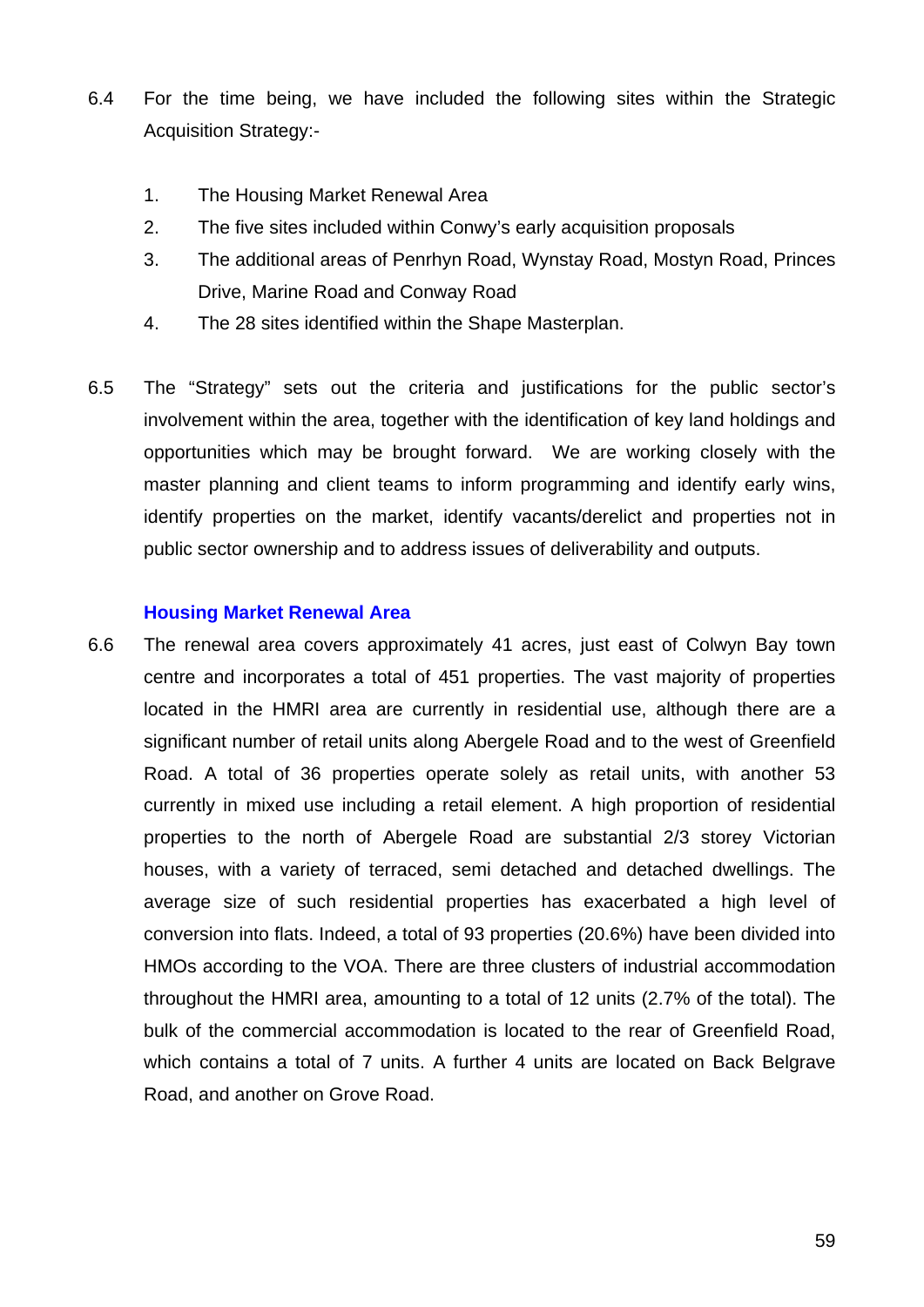#### **Conwy's 5 Sites for Early Acquisitions**

#### 1. **Old Market Hall, 2/4-16 Princes Drive**

The Old Market Hall incorporates a number of predominantly under-utilised retail units, located within close proximity to Colwyn Bay Railway Station and the Imperial Hotel. The properties form part of the wider station gateway, and are of particular prominence. The properties lie within the same block as the County Court Buildings and the local JD Weatherspoons pub occupying the former town centre cinema, aptly named 'The Picture House'. The properties comprising the Old Market Hall are all three storeys, with vacant ancillary/office accommodation above. Only one of the 5 retail units appears to be occupied. It is understood that CCBC have purchased the former KFC unit, which occupied Nos. 2/4 Princes Drive. This site has earmarked for potential mixed use development, which could incorporate a ground floor retail unit with residential or office space above. The development possibilities for this site have not been fully explored, although as has been previously recognised, the site is of intrinsic importance given its proximity to the station, and any refurbishment of the premises will have to reflect this.

#### 2. **3-8 Bay View Road and 1-3 Lincoln Terrace**

3-8 Bay View Road comprises two 3 storey Victorian semi detached properties, which overlook the Bay View Shopping Centre. 1-3 Lincoln Terrace comprises three 2 storey properties, which are approached from a back road. This site forms part of a wider scheme to completely remodel Bayview Road to provide a mixed use scheme and arts complex linked to the theatre, and facilitate access between Bayview Road and Abergele Road.

#### 3. **CFR, Douglas Road**

The building currently used by 'Conwy Furniture Reclaim' is located along Douglas Road and comprises a single storey cladded industrial unit. The property benefits from a tarmacadam frontage which is currently used for parking. The site, along with 10 Douglas Road, forms part of a wider development site (Project 11) identified within the Masterplan, which extends along the whole of Douglas Road. Further property acquisitions may be required in addition to the CRF site and Number 10 in order to complete the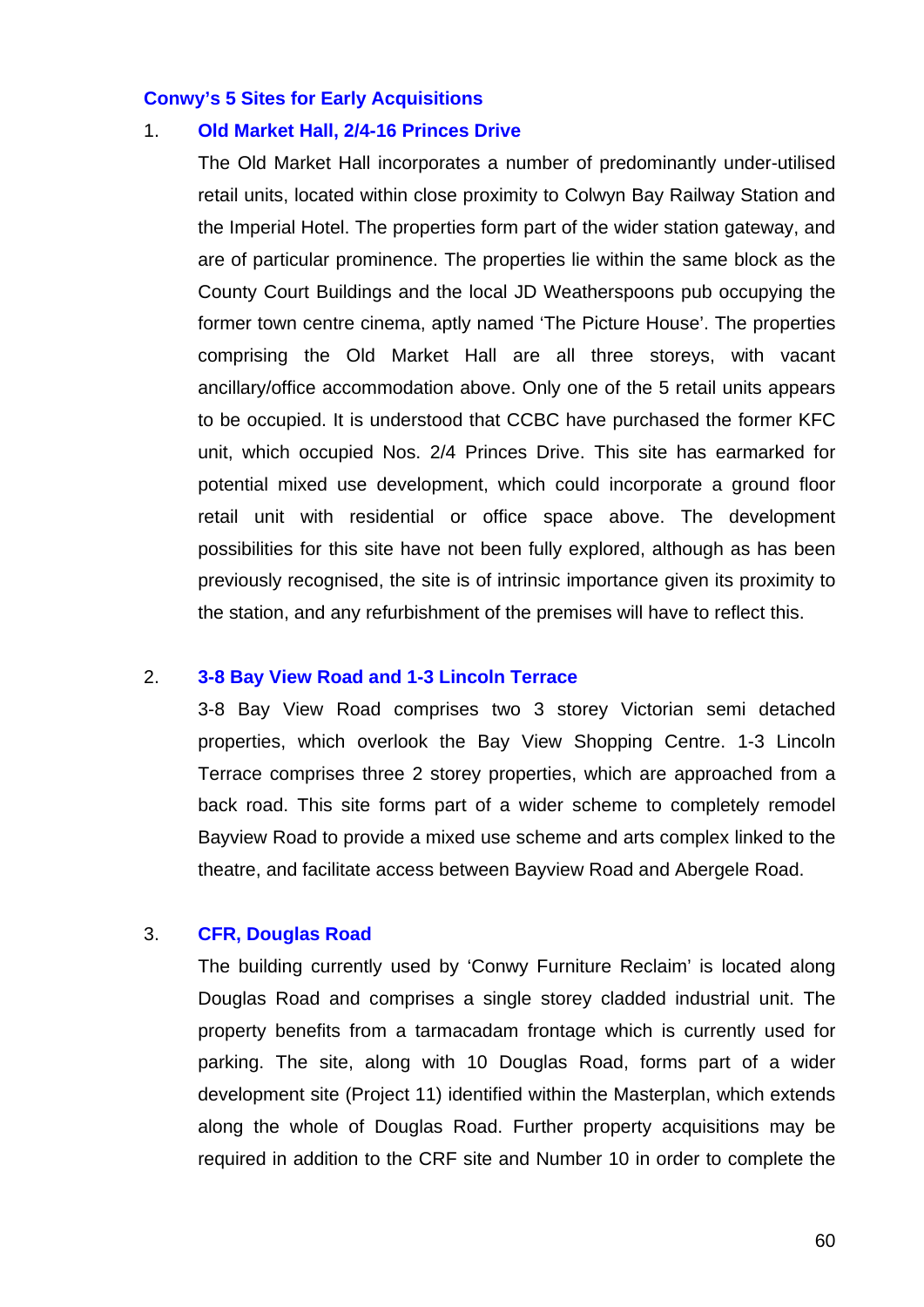assembly of the whole site, which is earmarked for residential units within the Masterplan document.

## 4. **10 Douglas Road**

The property comprises a two storey detached property, fronting onto Douglas Road. The property is bounded by a car park to the north, and the CFR site described above to the south. The site forms part of the development site, identified above within Site 3 (CFR Douglas Road).

## 5. **2 and 4 Groes Road (Former Laundry)**

No. 2 Groes Road comprises an imposing two storey detached house, located upon an elevated corner plot overlooking Abergele Road and Eirias Park. Whilst No. 2 Groes Road appears to be currently within residential use, No. 4 appears to be within commercial use. No. 4 Groes Road contains 13 units; of which Nos. 1-8 comprise a motorcycle warehouse, and Nos. 9, 10, 11-12 and 13 which are currently utilised as workshop/warehouse accommodation. The total site amounts to circa 1.6 acres and has been earmarked as a possible site for a future hotel development. This site is referred to as Project 28 within the Masterplan.

## **Additional Areas of Wynstay Road, Mostyn Road, Princes Drive, Conwy Road**

6.7 The additional area studied includes the area bounded by Conway Road, Marine Road, Princes Drive and Penrhyn Road. There are a total of 124 properties located within the area, with a mixture of residential, retail and office uses. Penrhyn Road forms the western boundary of the Colwyn Bay's main shopping area. Similarly Conway Road, as has been detailed above, contains a number of retail units containing secondary uses. Conway Road has a number of the major high street banks, such as Barclays and RBS in substantial corner properties. Wynnstay Road and Princes Drive contain a number of offices, and seems popular amongst professional practices, with accountants, surveyors and solicitors in occupation. Marine Road, Hawarden Road and Mostyn Road contain a number of larger three storey detached/semi-detached properties, which have been subdivided into flats. A number of larger, modern purpose built flats have been built within proximity to the junction around Conway Road and Marine Road. The additional area studied above has not been considered for any acquisitions. This is for two reasons. Firstly, a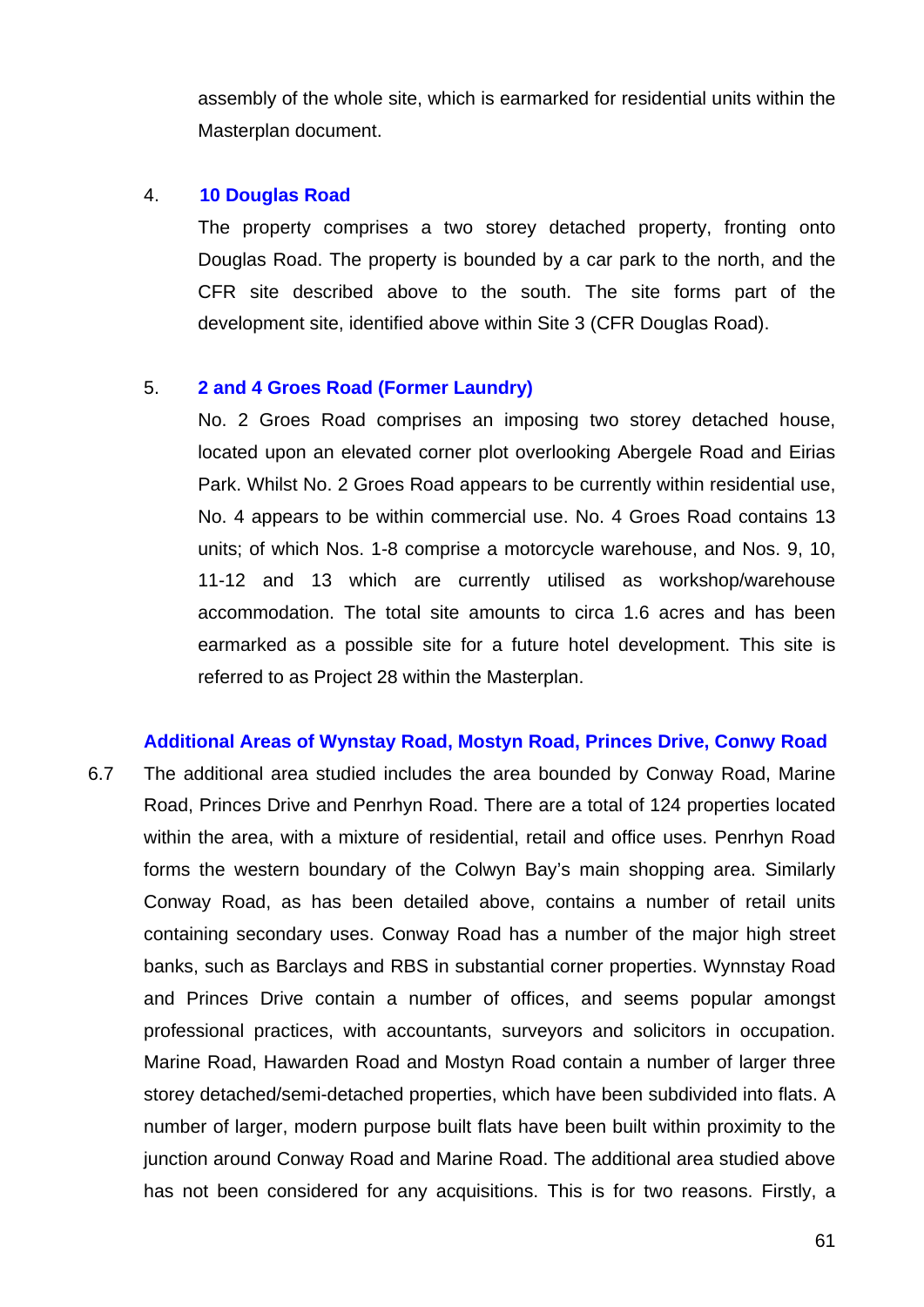number of private sector led developments for elderly people such as Swn-Y-Mor and Rhoslan Park located on the corners of Marine Road and Conway Road have already improved the area aesthetically. Secondly, this area does not create the possibility of opening up infill development sites quite so easily as the Housing Market Renewal Area considered above.

#### **Area Analysis in Support of Acquisitions**

6.8 A varied amount of work has been undertaken regarding each separate site. We have undertaken an area level characterisation for the whole of Colwyn Bay town centre area. This has enabled us to understand the local built environment, infrastructure and public realm. This has been accompanied and supplemented in many instances with a more specific property level characterisation, which attempts to understand each property on a more individual basis. Each individual property has been externally inspected, which has generated data such as the nature, type, occupation and condition of the incumbent stock. Further analysis of such data, alongside VOA and market data has enabled us to ascertain the use, as well as availability. The area level and property level characterisation was further informed and supplemented by a full photographic catalogue of each street and more specifically, each individual property.

#### **Housing Renewal Area**

6.9 Analysis included two site visits, which provided a full photographic catalogue of properties within the renewal area. A matching schedule has been drawn up, which lists all properties, as well as listing the buildings current use as specified by the VOA. We have identified the clusters of HMOs and specific clusters of poor quality premises, as we sought to undertake our property level characterisation process.

#### **Conwy's 5 Early Acquisition Sites**

6.10 Each of the 5 sites identified by Conwy County Borough Council has been identified and extensively studied. This was done to place each individual property within the context of the surrounding built environment. Furthermore information has been ascertained from the VOA to identify the buildings current use. If the property has been placed on the market, particulars have been obtained. Each individual property has been photographed and catalogued to supplement our opinions gained from the extensive study of the site.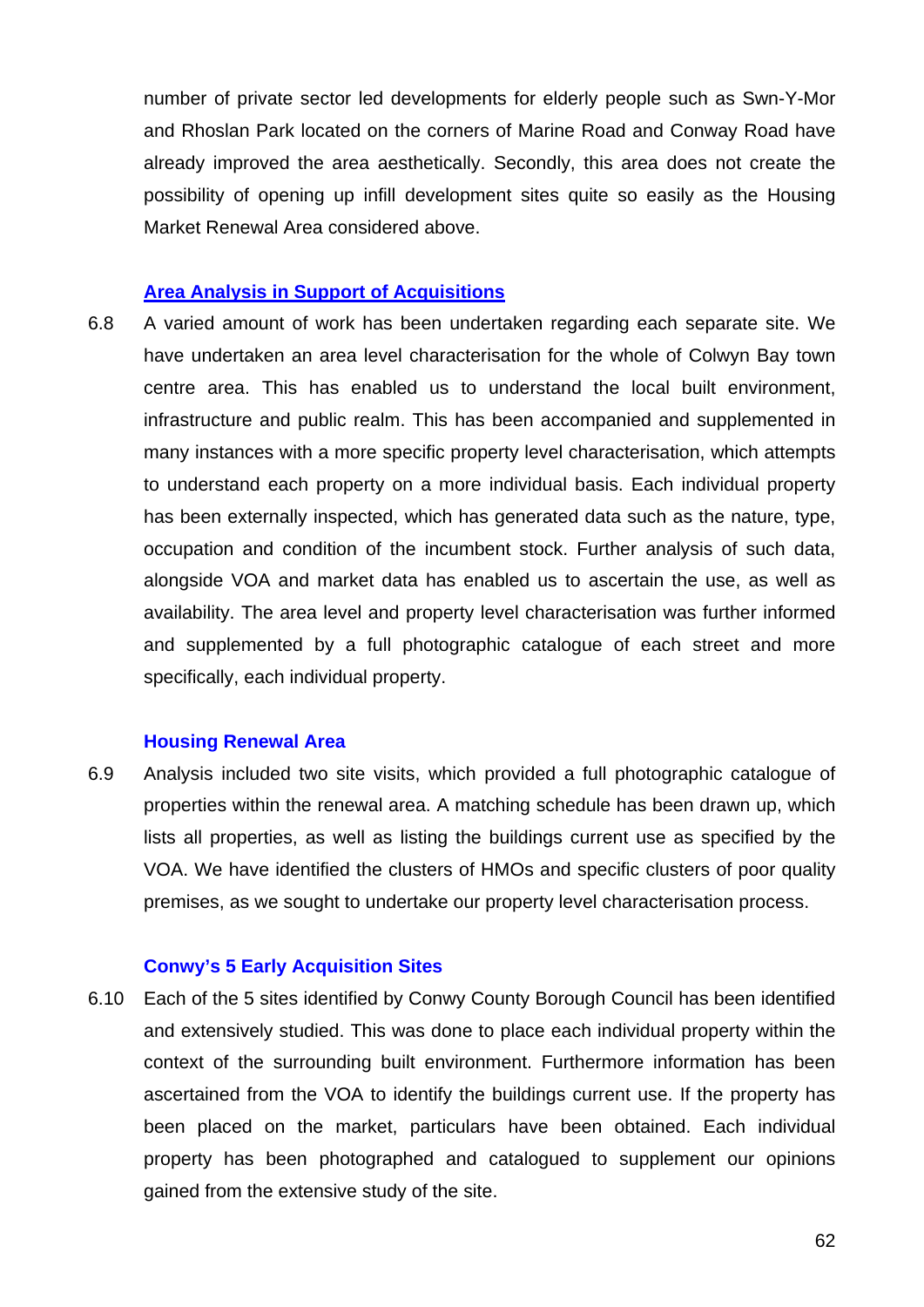#### **Additional Areas of Wynstay Road, Mostyn Road, Princes Drive, Conway Road**

6.11 Conwy County Borough Council has furthermore provided us with another area of focus, bounded by Marine Road, Princes Drive, Penrhyn Road and Abergele Road/Conway Road. On receipt of a detailed plan, we undertook an analysis of the local area which included undertaking a property level characterisation of all properties.

#### **Land Acquisition Opportunities.**

- 6.12 To date we have analysed the data collected as part of our baseline information database, and drawn basic conclusions in relation to the property market in each of the individual areas. We have prepared a matrix upon which we can quickly move to assessing land assembly costs, issues and opportunities in relation to the areas and sub areas which have been provisionally identified as targeted areas. We are aware that a number of properties have already been acquired by the public sector are subject to negotiations.
- 6.13 External inspections of all properties have been undertaken during early 2010 and a photographic database completed. For an area of this size there appear to be few vacant residential properties and only a few vacant retail units. From our experience in other regeneration areas we would have anticipated more vacant properties within the Colwyn Bay Housing renewal area, and within the additional areas studied.
- 6.14 No internal inspections have been carried out and we have not entered into discussions with any of the owners or occupiers of properties identified.

#### **Recommendations include:**

- 6.15 Increased coordination between agencies currently involved in the regeneration of Colwyn Bay. In particular, RSLs such as Pennaf need be working in tandem with both the Welsh Assembly Government and Conwy County Borough Council.
- 6.16 Agreeing the areas to be specifically targeted. As this report has highlighted, a number of proposed schemes and works have been proposed for Colwyn Bay. Whilst it is anticipated a number of such schemes will go ahead, there needs to be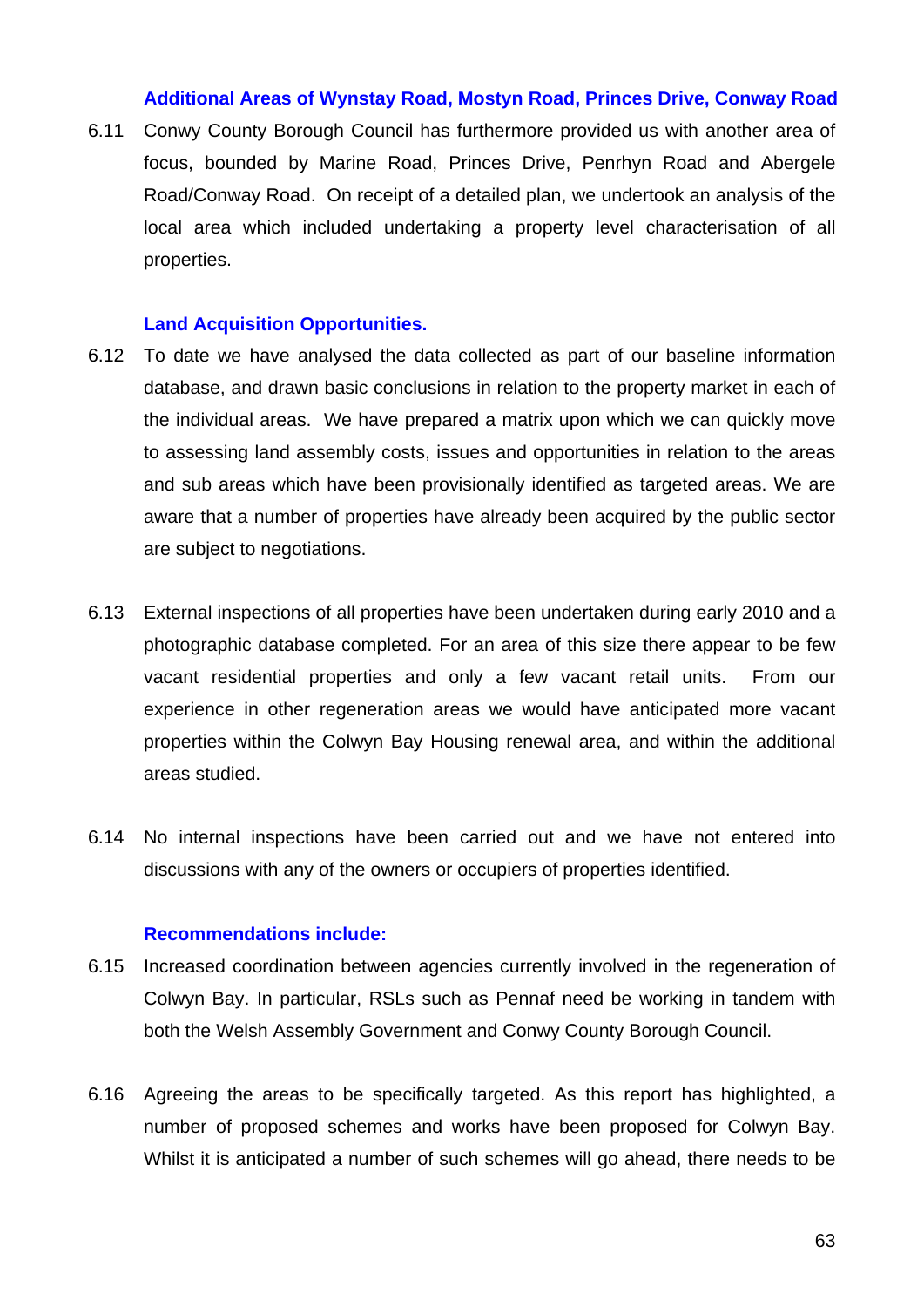priority sites and a timeframe for future development, so that certain sites can be prioritised and early strikes captured.

- 6.17 The priority area should be that of the retail centre, over and above the 'Housing Renewal Area' and 'Additional Areas Considered', albeit being pursued in conjunction with the upgrading of the Promenade and Eirias Park. It is believed that the 'Housing Renewal Area' and 'Additional Areas Considered' could be upgraded within the medium term, with a much more interim solution required.
- 6.18 In terms of priorities within the 'Retail Core', the reconfiguration of the Bay View shopping centre, which will forge the link between Sea View Road and Station Road, and the improvements to the square fronting Colwyn Bay Station should be given the greater priority in relation to the other schemes considered. The proposed office development on the site would form part of this recommendation also.
- 6.19 The acquisition strategy will have to respond to the delivery targets specified above, and it is therefore recommended that the strategy responds to the retail elements described above, and the requirements of the town centre. Acquisitions of selective properties along Station Road and Sea View Road will be required, in conjunction with any land or buildings located along Ivy Street which will be required in order to facilitate the proposed development.
- 6.20 The need for concentrated spatial targeting. Whilst it is acknowledged previous acquisitions have been spatially coordinated and concentrated within a small area, especially for properties currently acquired to the south eastern section of Lawson Road, we must stress the need to allocate resources towards concentrated properties within a pre-defined location. Sporadic purchases of properties may constrain future development options and limit future budgets.
- 6.21 In some instances, the ad hoc piecemeal approach, acquiring properties as and when they come to market may work, provided they fit into a coordinated action plan for the area. If wholesale changes are not required for an area, such an approach may function fairly efficiently, as properties are acquired and converted to a standard which the acquiring authority sees fit. However, in this instance, spatial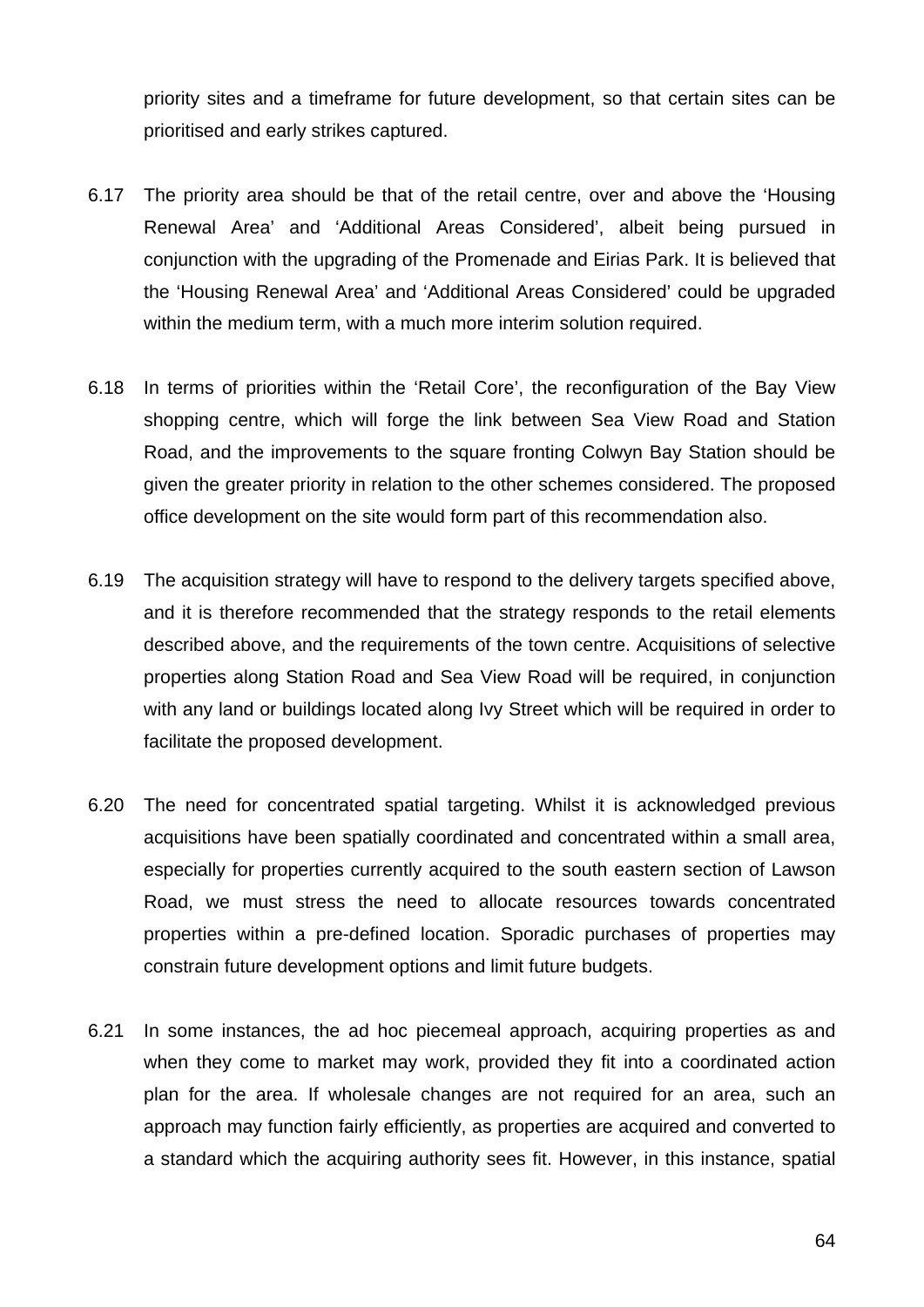coordination must be a prerequisite should the specific plans outlined by Shape be given the green light.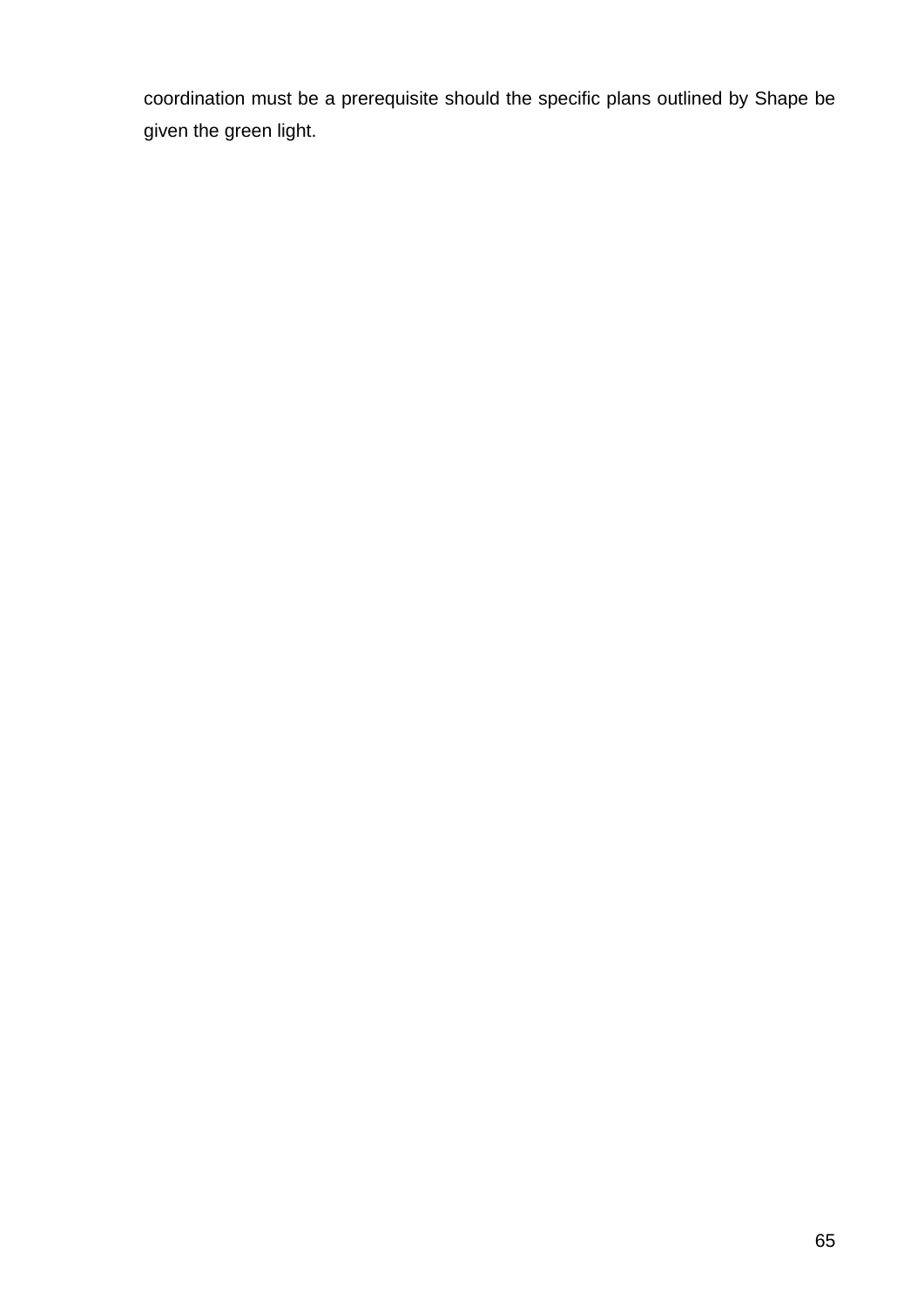## **Chapter 7. Delivery Arrangements.**

- 7.1 The delivery arrangements for taking forward this town wide strategic masterplan are central to its overall success. Traditional arrangements for project management, corporate responsibilities and statutory functions within the local authority present a set of issues beyond the remit of this commission. Delivering a vision for a town and not just co-ordinating but owning, all aspects of the strategy demands new ways of working, especially during the current times of great political, governmental and economic change. This plan is about creating a unifying aspiration, a vision and also a partnership
- 7.2 This document sets out a range of strategic objectives, a spatial masterplan and a number of transformational projects for Colwyn Bay that are both bold and focussed. They are a direct response to the current needs and opportunities within the town and an understanding of the economic and political imperatives that will continue to drive domestic policy for many years.
- 7.3 The strategy itself will remain a wish list if delivery is not organised at the right strategic level. How to organise delivery is suggested here and relates to the objectives of the strategy itself rather than any assessment of current structures in Colwyn Bay, or their capacity or current role. It is not within the remit of this commission to comment or evaluate in detail on local delivery vehicles as they are currently constituted. This is about co-ordination and capacity and the management of a single strategy in a single place! The very strongest partnership of national, regional and local tiers of government must be integrated with the continuing involvement of local communities and the private sector. The core functions of such a partnership include the following:
	- **Custodian and leader** of the vision and master plan for the town. Whilst the themes, projects and funding packages to take forward elements of the masterplan will all be different, the custodian's role is to ensure that there is **effective delivery** across the area with progress made towards the broad strategy.
	- **To drive, lead and procure** all aspects of investment with a particular focus on housing investment, strategic environmental, park and public realm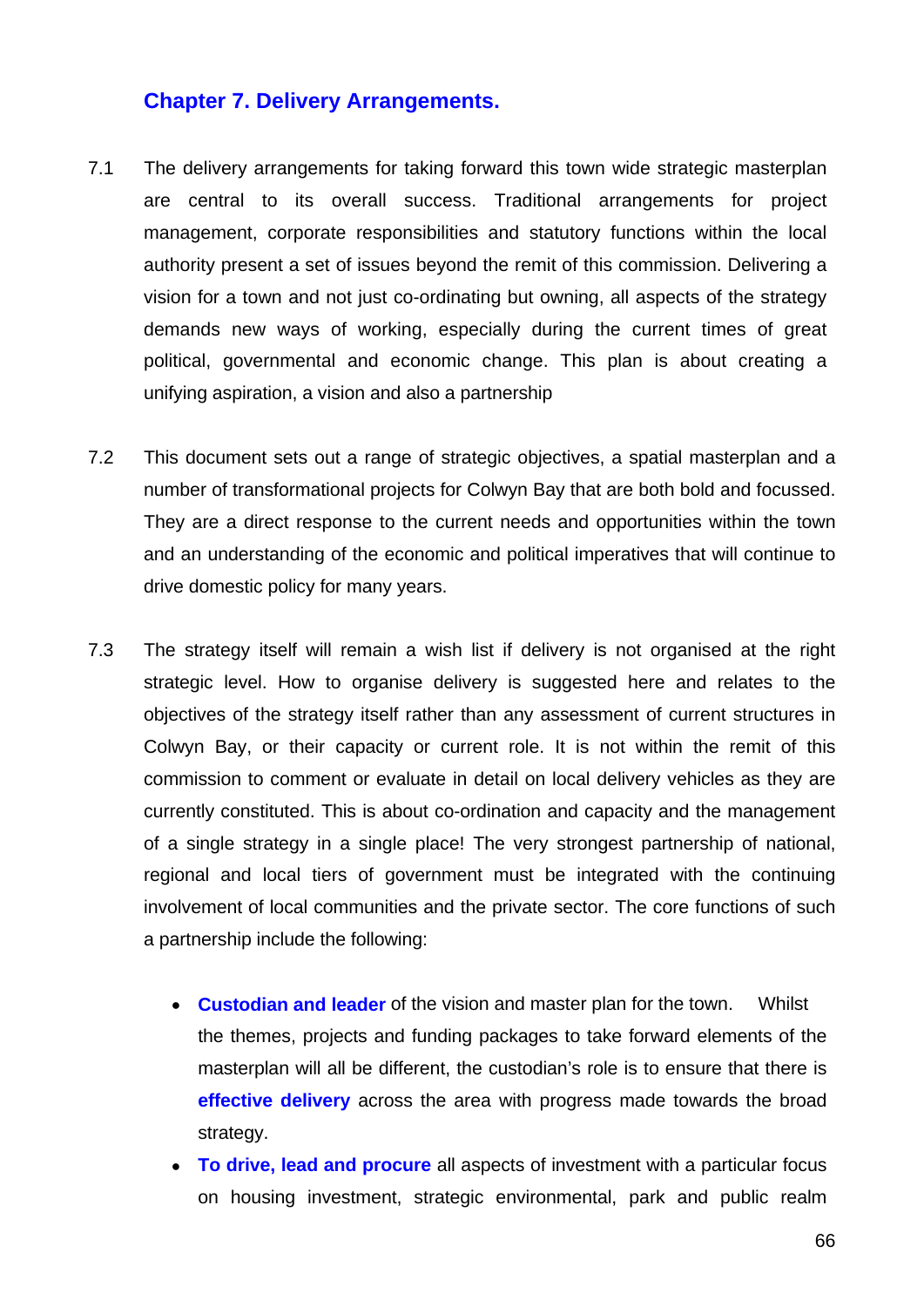improvements and key employment related investments including facilitating the shopping centre opportunity and more strategic funding for transport, infrastructure and flood defence works.

- **To drive and negotiate the best deal** for Colwyn Bay with public sector investors. This will be set in the context of 25% public spending cuts from 2011-2015 (Emergency Budget headlines – June 2010). This demands joint working at the highest levels between the Council, the Welsh Assembly Government, investors and community partners.
- **To market** Colwyn Bay, building the private sector investment base, the area's profile, supporting and leading the focus of all partners.
- **Providing consistency** of approach over many years, across funding and policy changes.
- **A strategic approach to funding and investment.**
- 7.4 As well as being the custodian of the vision, the delivery agency for this town wide plan in Colwyn Bay must have a remit to knit together all funding streams across all themes and frameworks. From all public sector and service delivery budgets to all capital programmes and private sector investment, a single strategic approach to Colwyn Bay is the driver here.
- 7.5 The history of urban policy in UK towns and cities is scattered with organisational experiments, pilots and initiatives that have had varying degrees of impact and managed different funding regimes in a range of different contexts. This masterplan must be about learning from these experiences and driving forward a new delivery partnership that makes the vision happen.
- 7.6 In any case, a radically altered national context means that previous funding requirements and the structures associated with them must be scrutinised. Delivering better results for less money is the new mantra within the public sector and part of the way to achieve this is to tap even more into the creative potential of people, communities, enterprise and create a new "localism" for Colwyn Bay.
- 7.7 The delivery partnership for this strategic masterplan must also be structured and resourced to lead the development of new approaches to private sector funding, engage with key landowners and the investment industry.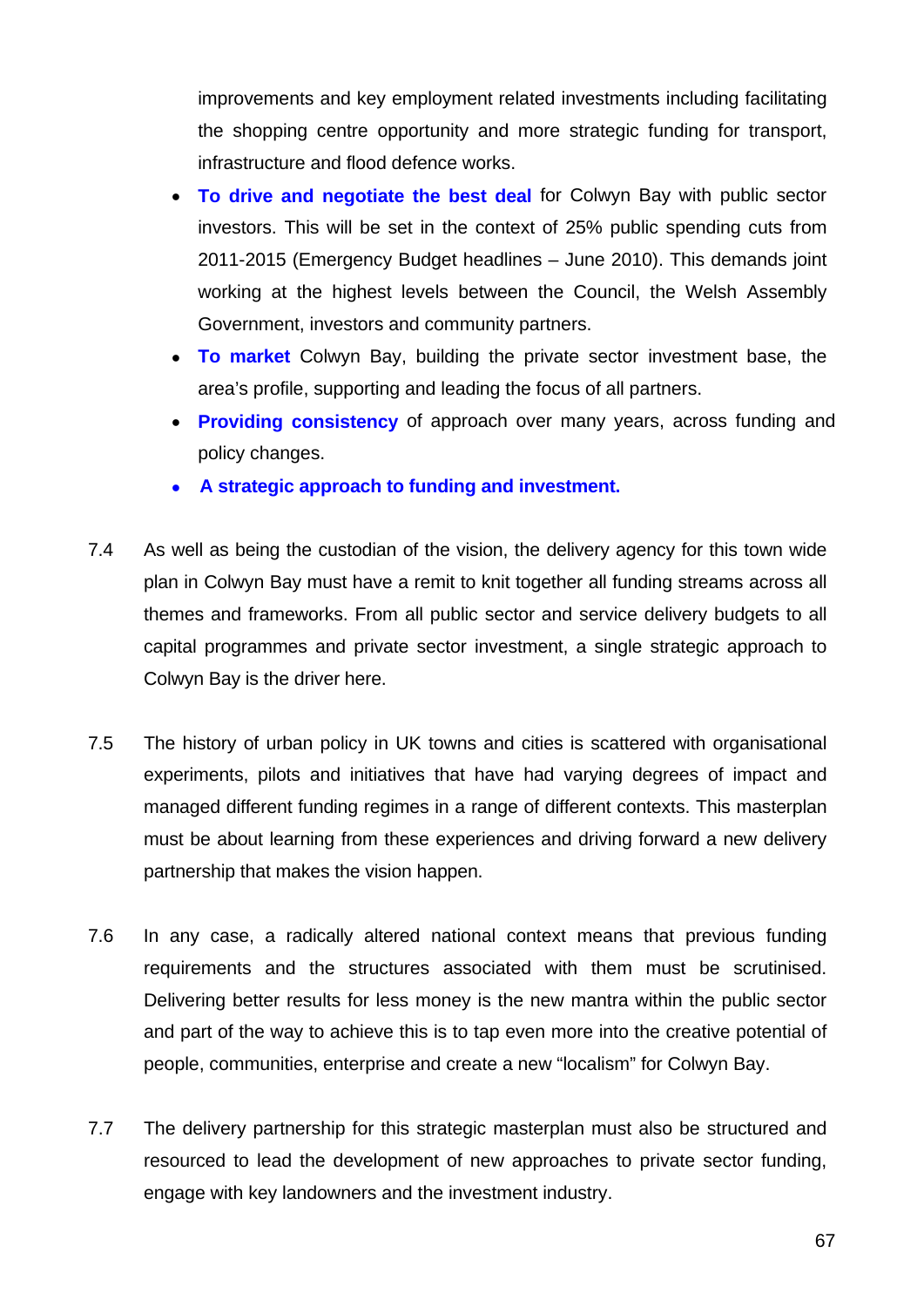7.8 Creative and innovative approaches to securing funding from both the public and private sector will be required to implement the many themes and projects within this masterplan. The traditional use of public sector funding to lever private investment and to increase values and help create more functioning local markets will be difficult. New financial models and joint ventures to work with public stakeholders and private investors will be needed and the delivery vehicle for the masterplan must be tasked, with taking the leading role as a strategic investor in its own right. The delivery body will also be tasked with protecting investment already made in the town and ensuring broad social and economic objectives are met.

## **Statutory Planning**.

- 7.9 The delivery of the masterplan will also be integrated with statutory planning processes. The core principles of sustainable development are reflected throughout this document and underpin the overall strategy. Whilst large elements of the masterplan are not focussed on new physical or spatial actions, it is vital that the masterplan itself is given weight within local development plans. The LDP process later in 2010 will incorporate the key aspects of this plan.
- 7.10 To ensure greater weight, the plans and proposals set out in this document conform to the objectives, vision, strategy and key policies set out in the emerging LDP. This strategic masterplan is not a blueprint and is flexible enough to change over future years as investment and market conditions fluctuate
- 7.11 These ideas and masterplan proposals have emerged from a community participation process undertaken at the start of the commission. This now needs to be developed and built upon as the delivery body for the strategy organises and takes ownership of further community involvement and sufficient monitoring mechanisms for the lifetime of the strategy.
- 7.12 The approach and proposals set out in this document have been endorsed by Conwy's Community Overview and Scrutiny Committee on 19<sup>th</sup> August 2010. Further stakeholder engagement work with the private sector, residents and businesses will be required as part of the implementation of the plan.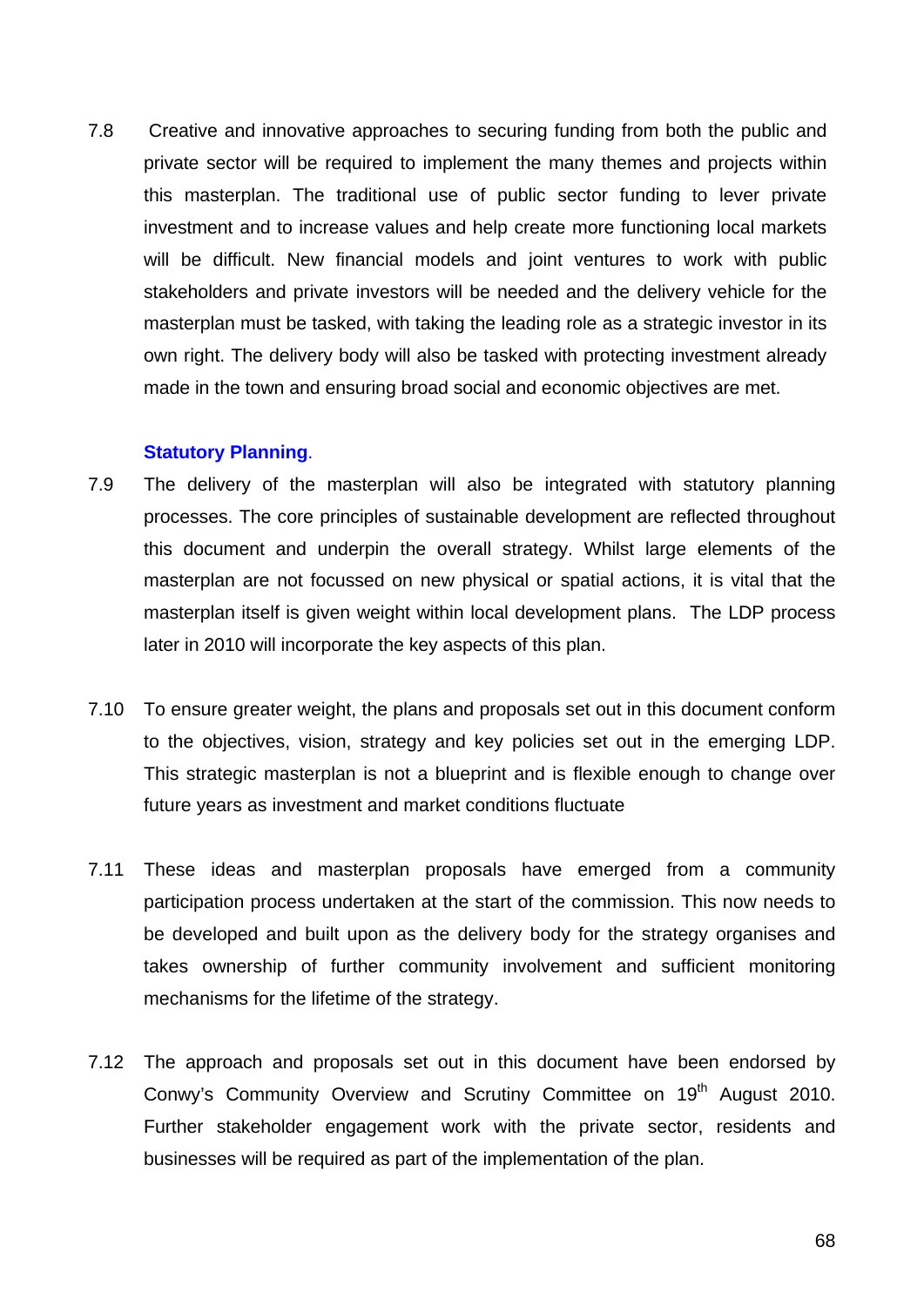# **Chapter 8. Delivering a Vision….. In conclusion:**

### **What sort of place could Colwyn Bay be?**

- 8.1 At the heart of our proposals is a new stronger more exciting picture of the town and what it can offer, not only to its residents and businesses but also visitors and investors.
- 8.2 The master builds on what is good about the town as a way of drawing people to it, helping them see more and stay longer. There is no doubt that Colwyn Bay could once again be the seaside destination it once was while also strengthening its role as the 'capital' of the North Wales coast.

Imagine what a future Colwyn Bay could be from the point of view of others:

#### **For Visitors:**

- 8.3 Our family travels along the railway looking down at the new beach, rows of colourful beach huts and amazing pier like board walks that stretch out to sea. They arrive at a brand new modern station which looks out to sea on one side and a brand new town square on the other. There is a new bridge which links across from the square onto the prom below. They can see the newly remodelled pier with its restaurants, attractions and observation wheel.
- 8.4 They cross the tree lined square where there is a craft market on together with musicians and performers. To the left is Colwyn's tallest and newest building marking the centre of town - A state of the art green office building with spectacular views from the roof top café. A stroll up Colwyn's oldest but newly refurbished street Sea View Road takes the family into Colwyn Crescent. This is the town's newest shop lined street. From here the family can turn left towards the beach, right into Station Road or straight on towards Abergele Road with its specialist shops, cafes and theatre.
- 8.5 Shopping, lunch, and then off to the beach. The family walk over the new green bridge from Colwyn Crescent to the new pier and down to the beach. The sand is clean and soft and easy to get to. The prom is full of people strolling between the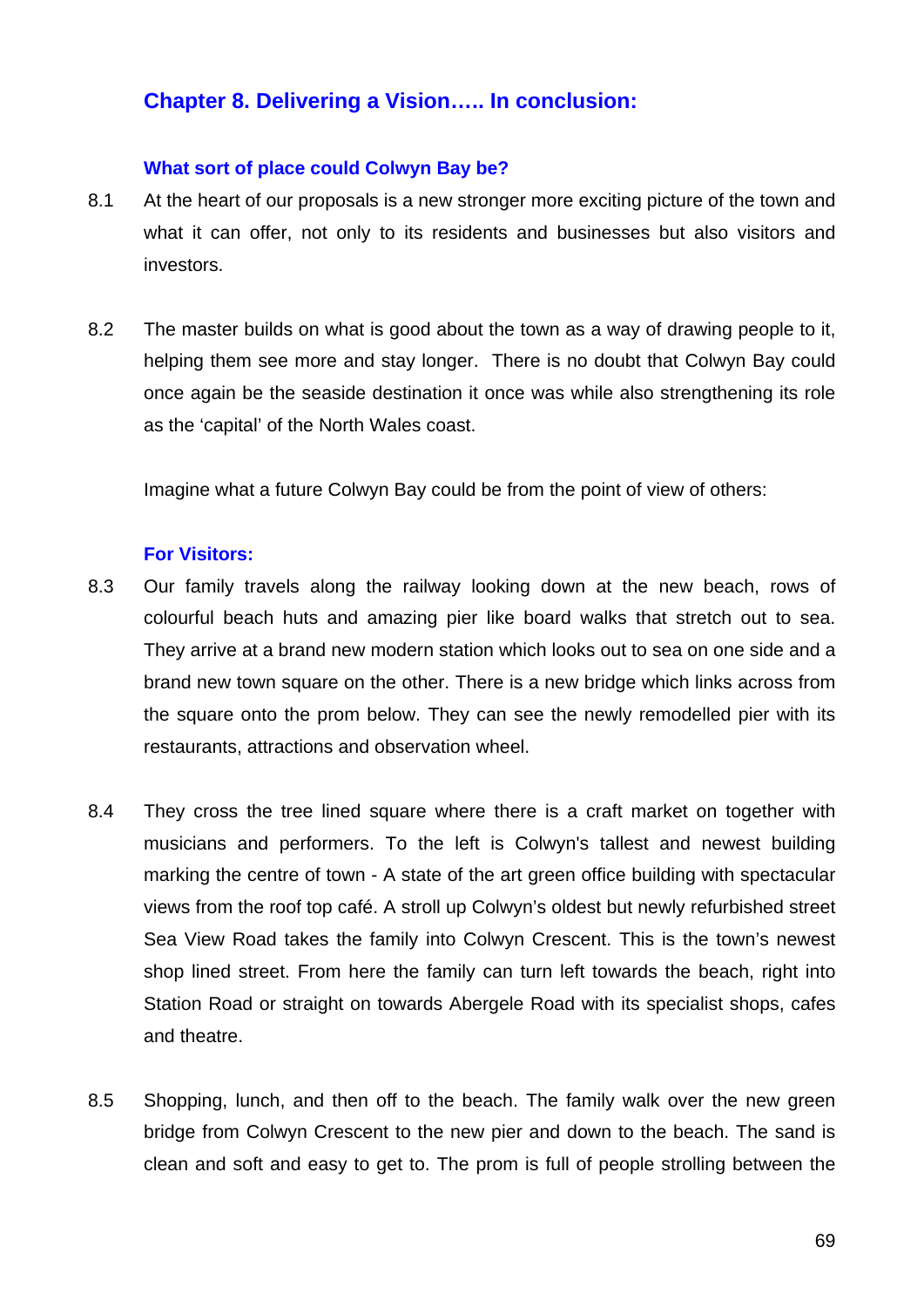new boardwalk groins watching the sailing and jet skis clustered around the new water sports centre.

8.6 The evening sees the family stroll over the footbridge to the park. They look down on others exploring the new outside sculpture gallery stretched out and flood lit along the Dingle. (Not previously mentioned) They walk through the new park entrance towards the lake where they enjoy a music performance and stroll around the new park. The kids climb over the boulders and get their feet wet in the habitat area.

## **For Residents:**

- 8.7 Better affordable housing is being built in east Colwyn. this is a great place to live for families. A few minutes walk away over the footbridge is the new sports village and Eirias Park. In the other direction is the town centre and the new family friendly beach. The sports village provides fitness classes and sports training for the kids. There are a variety of things to try both indoors and outdoors ranging from climbing, football, tennis, rugby, running, swimming, all sorts of indoor sports. There is also a place for skateboarding, BMX and a youth club.
- 8.8 There are good schools close by all linked to the park and Seaville. There are even outside teaching areas in the Woodland School and new habitat area.
- 8.9 The park also has a regular programme of festivals and events. There are a lot of visitors to the Dingle too, to see the sculpture.

#### **For Businesses:**

- 8.10 More and more people are now visiting Colwyn Bay. The town's beach project and renaissance has been national news and with advent of reduced flying more people are coming along the A55 to stay.
- 8.11 The town centre has changed too. More people work right in the heart of the town. With the relocation of the Council into its new green building on the Square more and more people are using the town shops and facilities. This has attracted other business and retailers. There are new shops in the town but also more things to do like better cafes, restaurants and bars.